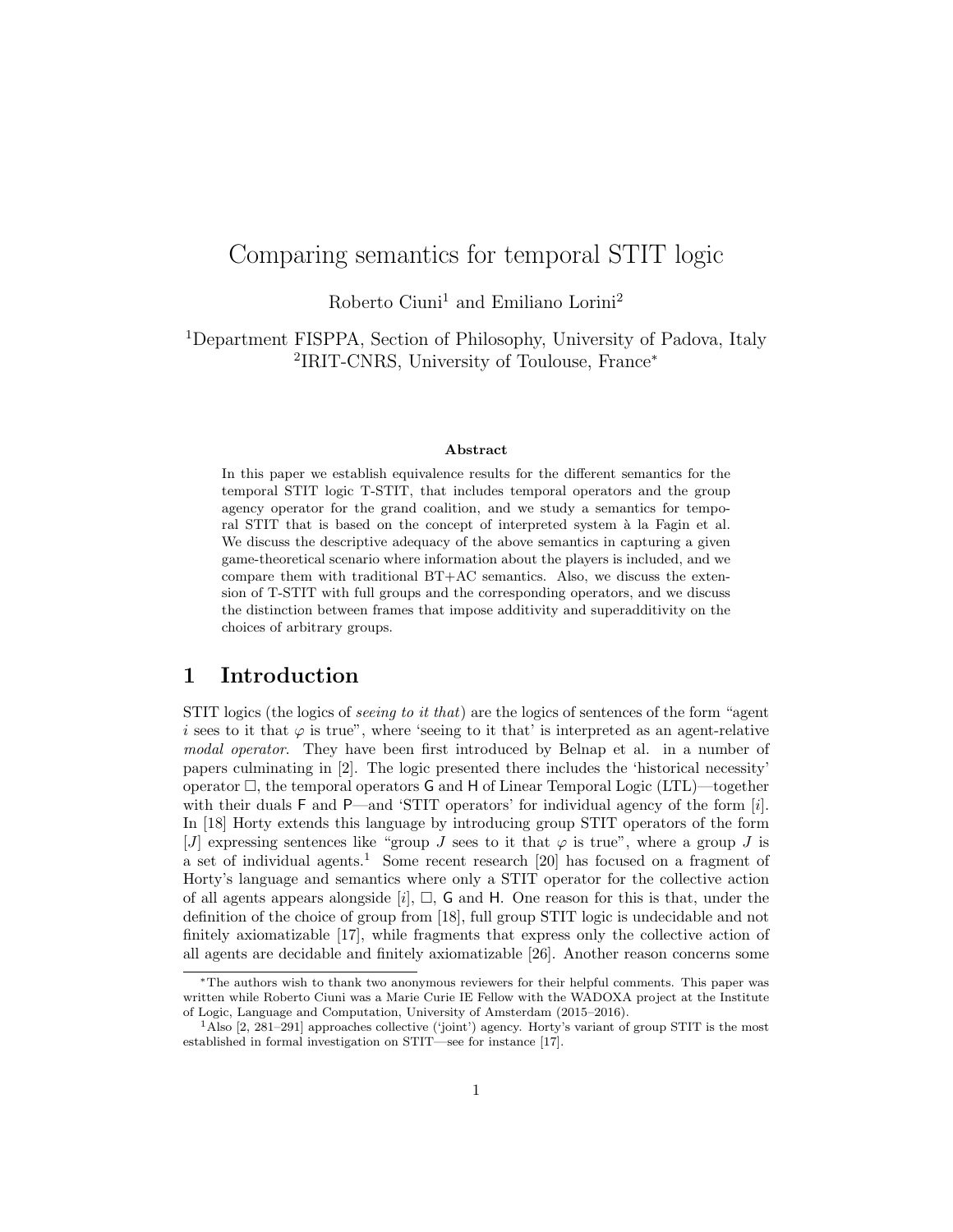complications brought in by full groups. We briefly discuss the two points later on in this introduction.

In the last decade, STIT logics have attracted more and more attention in the area of multi-agent systems (MAS). The reason for this is that they provide a rigorous formal tool to reason about agents' interaction and collective agency. This interest has also prompted a number of formal proposals that modify the original semantics from [2] or define a language that is altogether different from the one introduced in [18]. As a byproduct of this proliferation, however, a systematic overview is now missing. Besides, these semantics—as well as the traditional one—lack a property that proves desirable in computation-oriented analysis: they are not computationally grounded. That is, none of them displays a clear correspondence between states in the computing system and configurations in the semantical description of the logic—see [11, p. 151]. We believe that lack of a global picture and focused computation-oriented analysis may prove a hindrance for a full encounter between STIT logics and MAS.

In the present paper, we compare three alternative semantics w.r.t. the 'temporal STIT logic' T-STIT proposed in [20]. Besides, we relate the alternative semantics to the traditional semantics from [2]. Finally, we propose a computationally grounded semantics for temporal STIT that is based on the concept of interpreted system by Fagin et al. [12]. The paper has two aims. First, it aims at clarifying the relations among the different semantics for STIT logics w.r.t. a logic that aims at keeping a balance between the expressive power from [18] and convenient formal properties. Second, it aims at providing a semantics that can show in a clear way the connection between STIT theory and MAS.

In the remainder of the introduction we give a more detailed description of our topic and present the structure of the paper. Beside, we motivate our modeling choices, and summarize the rationale of our results.

Structure of the paper The original semantics for STIT logics is proposed by Belnap et al. in [2] and is based on the so-called BT+AC structures: branching-time (BT) structures—or trees—endowed with a set of agents and a function determining the possible choices of each agent at any moment (AC is indeed acronym of 'Agents and Choices'). Recently, alternative semantics have been proposed: [9] and [20] all propose semantics that are not based on BT+ACs. In particular, [9] proposes to impose bundles on BT+ACs, thus performing a Henkin move on those structures, and the temporal Kripke STIT frames introduced in [20] present a one-sorted Kripke frame where two different relations are defined on points: one defines the temporal dimension of the frame, the other allows for reasoning about (historical) possibility and necessity. To these temporal structures, these semantics add a function of choice [9] or a set of *choice-equivalence relations* [20] that allows for reasoning about 'seeing to it that'.<sup>2</sup> Beside, a further representation of agency and time can be offered by considering a natural extension of the Kamp frames from [27], where times and worlds are defined as primitives, and each world is endowed with a temporal order.

Here, we discuss and generalize the structures from [20], [9], and structures for

<sup>&</sup>lt;sup>2</sup>The definition of the single-agent choice b-trees from [9] is equivalent to a definition in terms of a choice-equivalence relation (see below). Here, we use a relational semantics for choice b-trees rather than a function of choice, since this allows us for a more uniform presentation.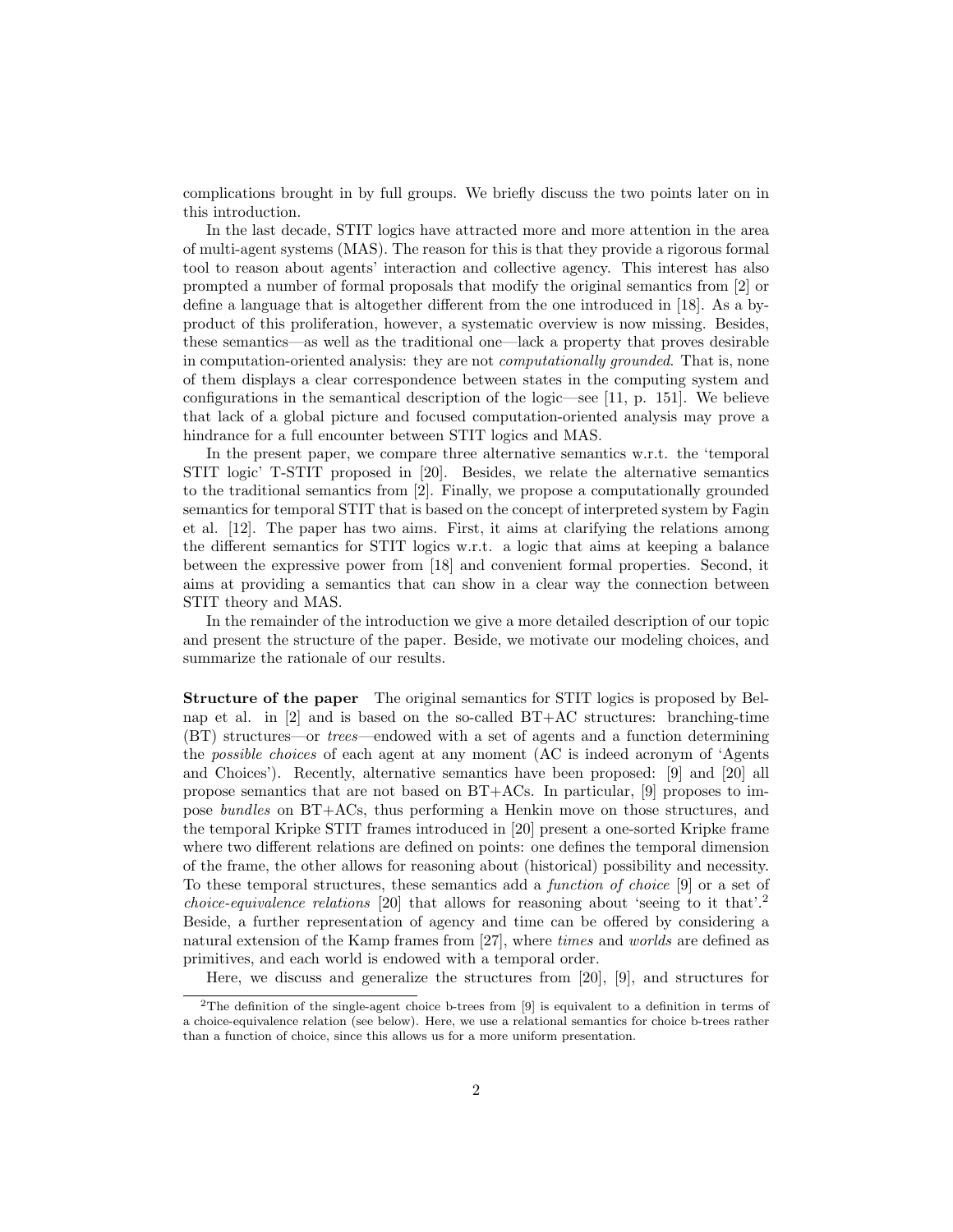agency and time based on Kamp frames. In doing this, we relax some conditions on the structures from [9]—for instance, we drop discreteness—and extend them to a multiagent setting. We discuss this choice later in this introduction, but it is important to clarify its rationale now. It will make our result more general, which is in turn a virtue in view of the global picture of STIT theory we would like to contribute to.

In Section 2, we consider the logic T-STIT introduced in [20], which includes operators  $[i]$  and  $[Aqt]$  for individual agency and the collective action of all agents, as well as the operators G and H for 'always in the future' and 'always in the past', respectively, and the operator  $\Box$  of historical necessity. Also, we prove that the three semantics are equivalent relative to T-STIT. In Section 3, we propose the interpreted system semantics for T-STIT. We prove that, under adequate restrictions, our semantics in terms of interpreted systems is equivalent to the alternative semantics defined in Section 2. In Section 4, we sum up the relations among the different semantics presented in the previous two sections, and we show that the equivalence results proved there do not extend to the semantics based on BT+AC from [2]. In Section 5, we discuss the extension of the structures from [20] with choice-equivalence relations for groups of agents beyond the grand coalition and corresponding group STIT operators, and we highlight how this affects the equivalence results from Section 2. In Section 6 we briefly discuss the descriptive adequacy of the alternative semantics, an issue that has not yet been tackled, at least to the authors' knowledge. Section 7 draws conclusions and opens directions for future research. We have placed all the proofs in the technical appendix at the end of the paper, for the sake of readability.

Rationale Here we present some motivations for our modeling choices and the structures we discuss in the paper. Along with different structures, different languages for 'seeing to it that' and time have been proposed. In particular, [4] and [9] propose fused stit-temporal operators expressing, among other notions, "agent i sees to it that next (sooner or later, always in the future)". Such languages can just express 'noninstantaneous agency'. By contrast, the language of T-STIT from [20] can express 'instantaneous agency': it includes separate operators for 'seeing to it that' and for the future (or past), that can combine to form stit-temporal formulae.

The rationale of T-STIT is that the language from [18] is still the most widespread in the community at the crossing between philosophy of agency and MAS. At the same time, when it comes to a balance between expressive power and relevant formal properties, T-STIT proves better than the apparatus from [18]. Indeed, the language from [18] including operators for all definable groups has been proved undecidable and nonfinitely axiomatizable.<sup>3</sup> By contrast, T-STIT from [20] has an elegant axiomatization (see Section 2) and its decidability is still an open issue.<sup>4</sup> The languages from [4] and [9] are of course interesting per se, but their comparison with the structures presented here requires another paper, on which we wish to devote some future research.

Our focus on T-STIT also implies some modifications on the structures from [9]. First, we drop discreteness for reasons mentioned above. Second, we extend the choice

 $3$ As we have mentioned, the result by [17] presupposes the definition of the choice of a group given in [18]. We discuss another possible definition in Section 5.

 $4$ Decidability is also an open issues for the logic from [4], which also includes group STIT operators, but this logic, as well as the one from [9], is less expressive than a corresponding logic for instantaneous agency.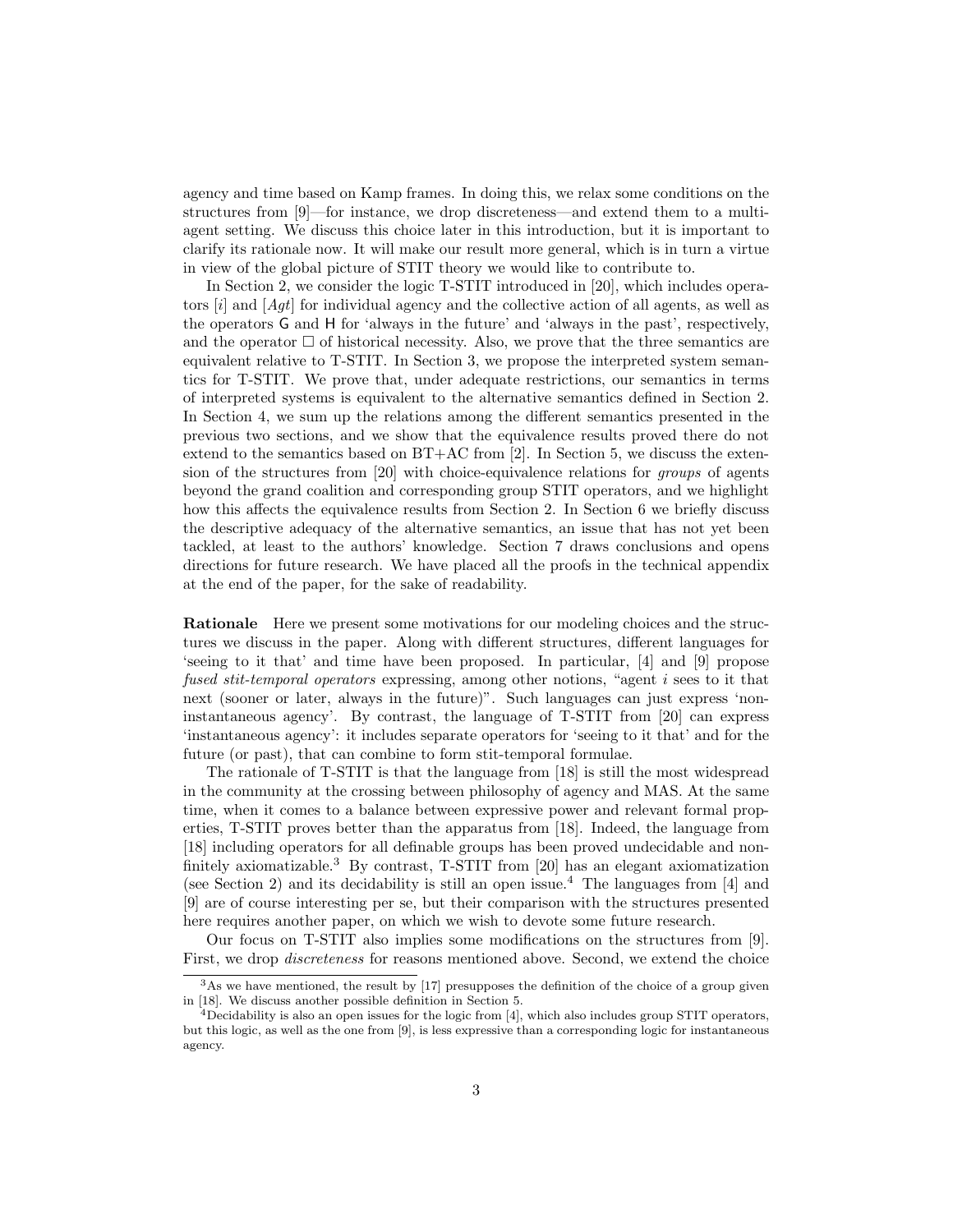b-trees from [9] with choice-equivalence relations for many agents and the grand coalition. Third, we drop the condition from [9] that choice b-trees have a first element. These moves allow us to gain a higher generality. Indeed, temporal frames with discrete time and a first element are just specific examples of a more general family of temporal frames. Since we aim at a systematic overview on the semantics for temporal STIT logic, our pursue of a higher generality is justified, we believe.

Also, the distinction between *additivity* and *superadditivity* for collective choices (see Section 2 for the two notions) brings complications that are not relevant for the comparison we are going to carry out in this paper. Here, we impose *additivity* to the choices of the grand coalition, while other semantics—see [4]—impose superadditivity, but this choice has no bearing on the the results of the paper: T-STIT does not distinguish additive frames from superadditive ones (see Sections 2.3 and 2.5). In Section 5, we show that the distinction between additivity and superadditivity becomes relevant when considering all groups of agents.

Significance of the results We conclude with some remarks on the relevance of our results. The significance of the equivalence result in Section 2 is connected to the variety of current semantics for temporal STIT logics, which raises a natural question about their relations. In particular, the result guarantees that the three semantics yield exactly the same logic—namely T-STIT. The *descriptive adequacy* of the alternative semantics deserves discussion, in our view, because STIT logics aims at being a formal theory of agents' interaction, and not only a computational device. This is in turn the rationale of Section 6.

Finally, computationally grounded semantics are interesting as far as they bridge the computational insights on multi-agent systems from Artificial Intelligence (AI) and the foundational approach in terms of Kripke semantics (and extensions) from the logical and philosophical investigations on agency and interaction. In this context, the significance of our results in Section 3 lies in the possibility of tightening the connection between STIT theory and the area of MAS. Indeed, interpreted systems have witnessed a number of applications in areas of AI and MAS such as security protocols [14] and the blockchain protocol [15]. The interpreted system semantics from Section 3 could then open a new potential area of application for STIT logics.

The reason why the interpreted system semantics for STIT of Section 3 is studied apart from the three alternative semantics presented in Section 2 is that the former makes some assumptions that are not made in the three semantics of Section 2, namely the assumption about discreteness of time and the assumption that time has a beginning. Notice that in the original semantics for STIT by Belnap et al. [2] based on BT+AC structures, time was not assumed to be discrete. In this sense, the concept of time modeled in the interpreted system semantics for STIT is more restrictive than the concept of time modeled in the original semantics for STIT by Belnap et al.

# 2 Three semantics for temporal STIT

The alternative semantics that we study here are the semantics from [20], a semantics based on extensions of Kamp frames, and (with some little variations) the semantics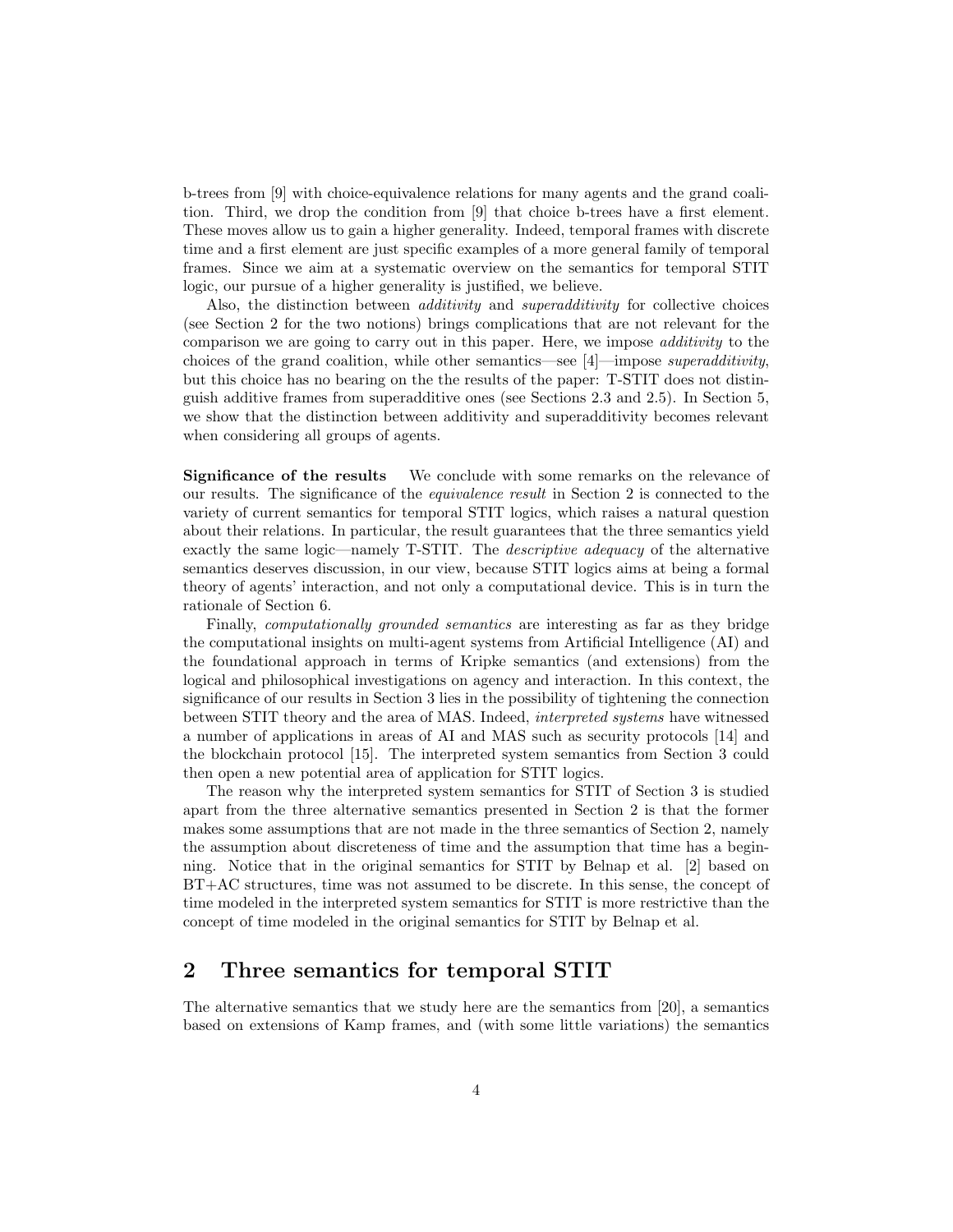from [9], respectively. We will see them in this section and hint at their formal rationale in Section 6—where we also discuss their descriptive adequacy.<sup>5</sup>

In many recent semantics for STIT—such as [1], [4] and [20]—relations of choice equivalence (one per agent) play the role of the function of choice originally proposed in [2, 18] and applied in [9]. We go along this line here, without loss of generality: that the relational treatment and the functional one are equivalent is already observed in [2].

#### 2.1 Syntax

We consider the language of the logic T-STIT introduced in [20] that extends the language of atemporal individual STIT from [1, 2] with: (i) the future tense and past tense operators, and (ii) Horty's operator of group agency for the grand coalition (the coalition of all agents).

Let Atm be a countably infinite set  $\{p, q, \ldots\}$  of propositional atoms, and let Agt be a finite set  $\{1,\ldots,n\}$  of agents. The language  $\mathcal{L}_{\text{T-STIT}}(Atm, Agt)$  of the logic T-STIT is the set of formulae defined by the following BNF:

$$
\varphi ::= p \mid \neg \varphi \mid \varphi \land \varphi \mid [i] \varphi \mid [Agt] \varphi \mid \Box \varphi \mid G\varphi \mid H\varphi
$$

where p ranges over Atm and i ranges over Agt. The other Boolean constructions  $\top$ ,  $\bot$ ,  $\vee$ ,  $\rightarrow$  and  $\leftrightarrow$  are defined from  $\neg$  and  $\wedge$  in the standard way. Operators of the form [i] are so-called Chellas' STIT operators, named after their proponent [8].<sup>6</sup> The formula  $[i] \varphi$  has to be read 'agent i ensures  $\varphi$  regardless of what the other agents do', or—more briefly—'agent i sees to it that  $\varphi'$ . [Agt] is a group STIT operator and  $[Agt]\varphi$  has to be read 'all agents see to it that  $\varphi$  by acting together'. The duals of [i] and [Agt] are  $\langle i \rangle$  and  $\langle Agt \rangle$ , respectively.

 $\Box$  is the usual necessity (or inevitability) operator, with  $\Box \varphi$  reading ' $\varphi$  is necessarily true'. Its dual is  $\Diamond$ , with  $\Diamond \varphi$  reading 'it is possibly true that  $\varphi'$ . Finally, G and H are tense operators from linear temporal logic.  $\mathsf{G}\varphi$  means ' $\varphi$  will always be true in the future' and  $H\varphi$  means ' $\varphi$  has always been true in the past'. Their duals are F and P, respectively. F $\varphi$  reads ' $\varphi$  will be true at least once in the future' and P $\varphi$  reads ' $\varphi$  was true at least once in the past'.

Combinations of the above operators allows for interesting expressive power. For instance,  $[i]$ F $\varphi$  expresses the situations where 'agent i sees to it that  $\varphi$  will be true at least once'. One advantage of temporal STIT is that it can express a gap in time between choice and outcome (see example above). It is reasonable to assume such a gap, but atemporal STIT has no way to express it. Also, presence of  $\Box$ , G and H makes  $\mathcal{L}_{\text{T-STIT}}$  an extension of the language from [24, 25] for branching-time logic.

 ${}^{5}$ It is also worth mentioning Wölf [30], that studies an alternative semantics based on so-called  $T \times W$ -based agent frames, which are extensions of the  $T \times W$ -frames studied in [27]. Such frames can be described as Kamp frames that have the same temporal order for all the different worlds (or 'histories'). We do not consider the proposal in [30] here, since  $T \times W$ -frames contain a mechanism of synchronization of worlds that makes them extremely different from the non-synchronized branchingtime structure that we are studying here. An investigation of this option would take a full paper.

 $6$ More precisely, this is the name Belnap and Horty gave to the operator in [19], due to the similarities with the operator introduced in [8].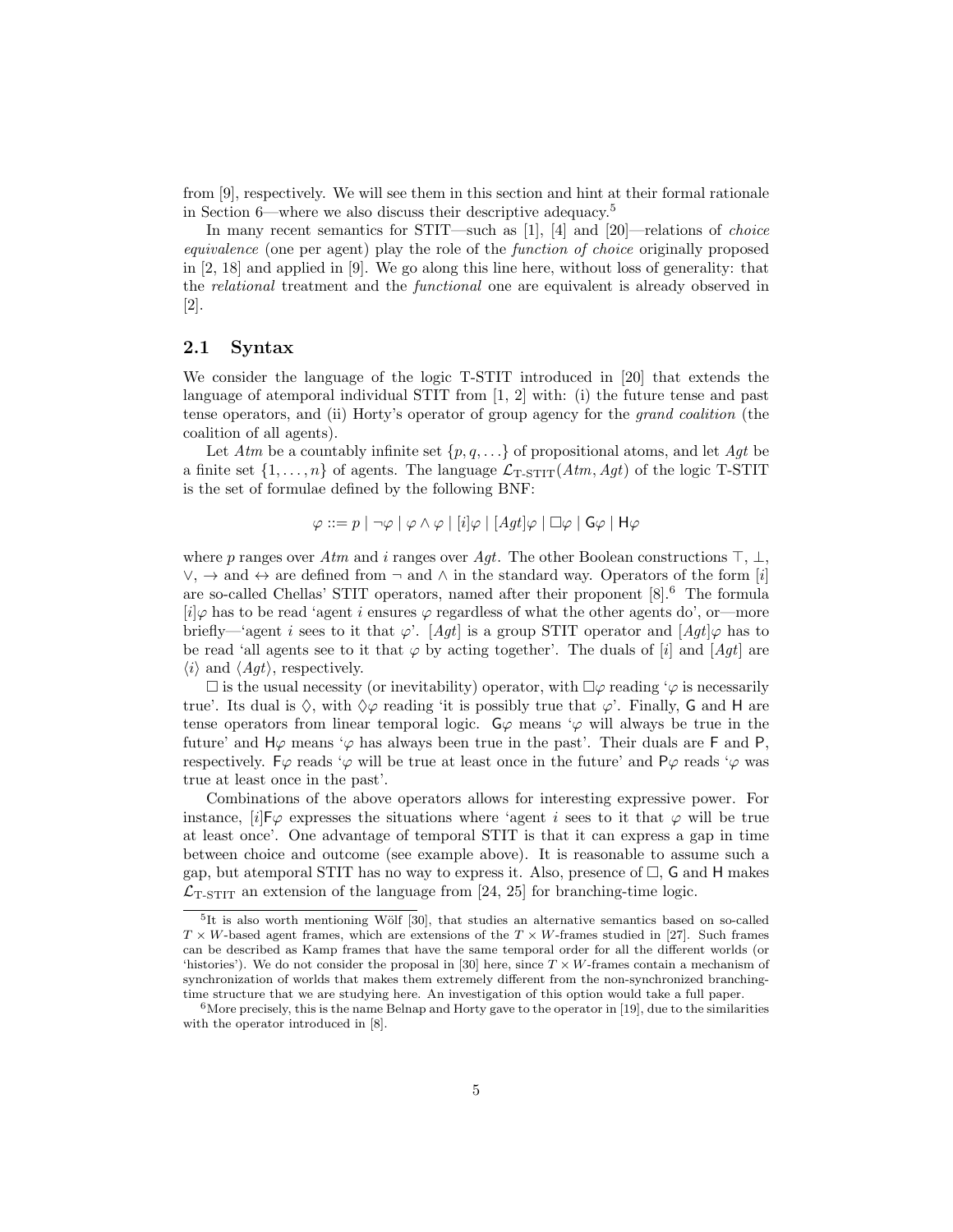$\Diamond[i]\varphi$  reads 'agent i is able to see to it that  $\varphi$ . Notice that Chellas' stit operator and possibility operator together allows for the definition of the deliberative stit operator (see [1]): [i dstit] $\varphi = [i] \varphi \wedge \Diamond \neg \varphi$ .

Our language  $\mathcal{L}_{T\text{-STIT}}$  is basically the language presented in [18], with the exception of group operators, that we leave out in order to keep a balance between expressive power and other formal properties. Indeed, [17] has proved that a STIT logic including the group operators from [18] is not finitely axiomatizable. Inclusion of the grand coalition operator  $[Agt]$  is justified in light of this balance: T-STIT is finitely axiomatizable, as proved in [20].

### 2.2 Temporal Kripke STIT frames

We first consider the semantics of T-STIT based on the notion of temporal Kripke STIT frame, which was first introduced in [20]. The concept of a temporal Kripke STIT frame extends Zanardo's concept of an Ockhamist frame [31] with a choice component. Ockhamist frames are one-sorted Kripke frames with an equivalence relation and a linear temporal order imposed on points. The addition of relations of choice-equivalence makes the frames suitable for modeling agency. The resulting semantics has the advantage of being closer to the standard semantics of modal logic (first-order quantification over point-like primitives) than the other semantics for temporal STIT.

For every set X, binary relation R on X and  $x \in X$ , let  $\mathcal{R}(x) = \{y \in X | x \mathcal{R} y\}.$ Moreover, for all binary relations  $\mathcal{R}_1$  and  $\mathcal{R}_2$  on X, let  $\mathcal{R}_1 \circ \mathcal{R}_2$  be the composition of  $\mathcal{R}_1$  and  $\mathcal{R}_2$ .<sup>7</sup>

**Definition 1 (Temporal Kripke STIT frame)** The class  $\mathbb{K}$  of temporal Kripke STIT frames (TKSFs, for short) includes all tuples  $\mathcal{K} = (X, \mathcal{R}_{\Box}, \{\mathcal{R}_i\}_{i \in \text{Agt}}, \mathcal{R}_{\text{Agt}}, \mathcal{R}_{\text{G}}, \mathcal{R}_{\text{H}})$  where:

- $X$  is a nonempty set of points, which we will call time-points;
- $\mathcal{R}_{\Box}$ , every  $\mathcal{R}_i$  and  $\mathcal{R}_{\text{Aqt}}$  are equivalence relations between time-points in X such that:
	- (C1) for all  $i \in Agt$ :  $\mathcal{R}_i \subseteq \mathcal{R}_{\Box}$ ;
	- (C2) for all  $x_1, \ldots, x_n \in X$ : if  $x_i \mathcal{R} \square x_j$  for all  $i, j \in \{1, \ldots, n\}$  then  $\bigcap_{1 \leq i \leq n} \mathcal{R}_i(x_i) \neq \emptyset$  $\emptyset$ ; (remember that  $\{1, \ldots, n\} = Agt$ )

(C3) for all  $x \in X$ :  $\mathcal{R}_{Agt}(x) = \bigcap_{i \in Agt} \mathcal{R}_i(x)$ ;

- $\mathcal{R}_G$  and  $\mathcal{R}_H$  are binary relations between points in X such that  $\mathcal{R}_G$  is serial and transitive,  $\mathcal{R}_{\mathsf{H}}$  is the inverse relation of  $\mathcal{R}_{\mathsf{G}}$  (i.e.,  $\mathcal{R}_{\mathsf{H}} = \mathcal{R}_{\mathsf{G}}^{-1} = \{(x, y) | y\mathcal{R}_{\mathsf{G}}x\}$ ), and:
	- (C4) for all  $x, y, z \in X$ : if  $y, z \in \mathcal{R}_G(x)$  then  $z \in \mathcal{R}_G(y)$  or  $y \in \mathcal{R}_G(z)$  or  $z = y$ ;
	- (C5) for all  $x, y, z \in X$ : if  $y, z \in \mathcal{R}_{\mathsf{H}}(x)$  then  $z \in \mathcal{R}_{\mathsf{H}}(y)$  or  $y \in \mathcal{R}_{\mathsf{H}}(z)$  or  $z = y$ ;
	- (C6)  $\mathcal{R}_{\mathsf{G}} \circ \mathcal{R}_{\Box} \subseteq \mathcal{R}_{Aqt} \circ \mathcal{R}_{\mathsf{G}};$

The composition  $\mathcal{R}_1 \circ \mathcal{R}_2$  of  $\mathcal{R}_1$  and  $\mathcal{R}_2$  is formally defined as  $\{(x, y) \in X^2 \mid \exists z \in X : \mathcal{R}_1(x, z)\}$ and  $\mathcal{R}_2(z, y)$ .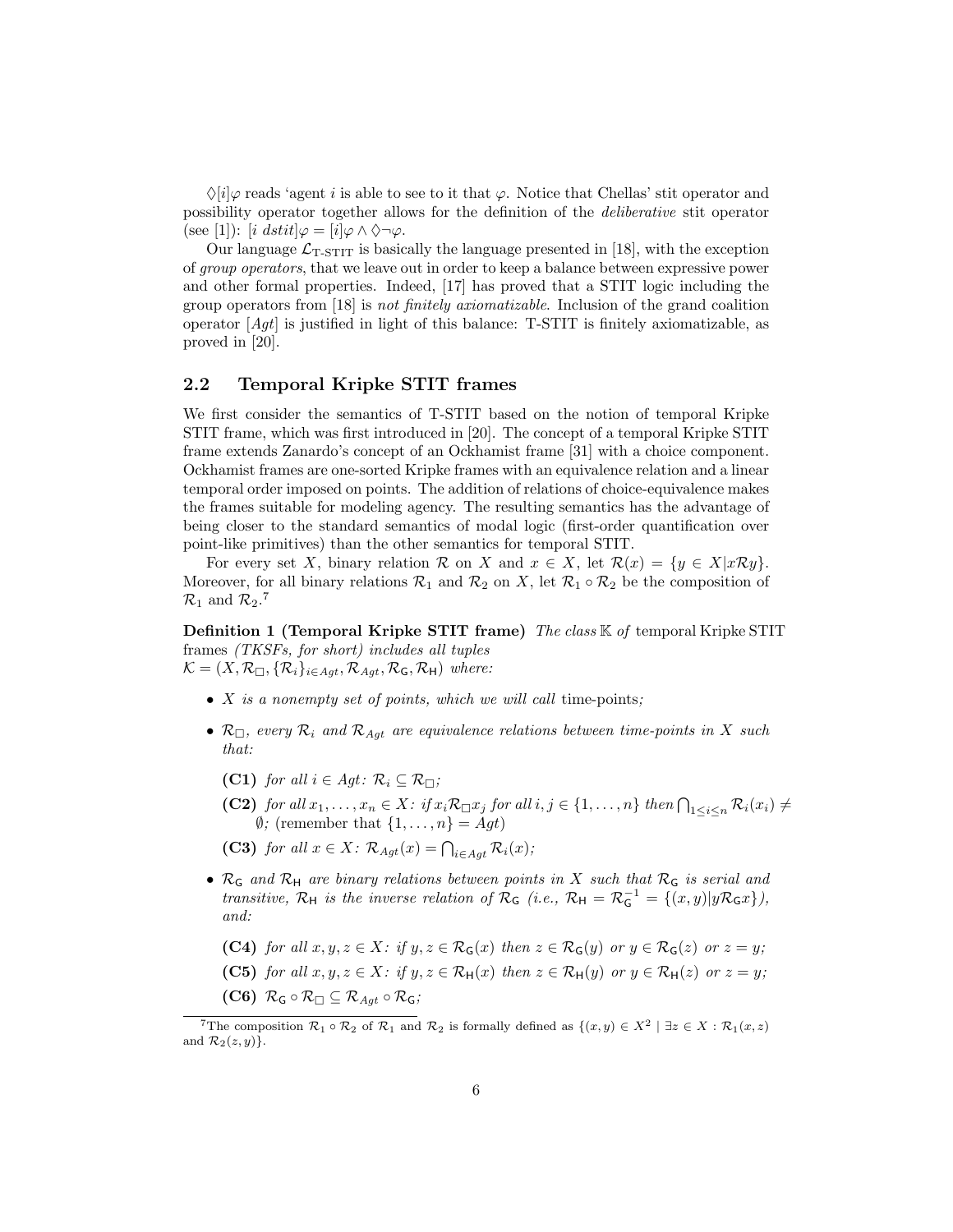(C7) for all  $x, y \in X$ : if  $y \in \mathcal{R}_{\Box}(x)$  then  $y \notin \mathcal{R}_{\mathsf{G}}(x)$ .

 $\mathcal{R}_{\Box}(x)$  can be conceived as the set of time-points that are *alternative* to the time-point x. An equivalence class  $\mathcal{R}_{\Box}(x)$  is also called a moment.  $\mathcal{R}_{\mathsf{G}}(x)$  defines the set of timepoints that are in the *future* of time-point x, and  $\mathcal{R}_{H}(x)$  is the set of time-points that are in the past of time-point x.

 $\mathcal{R}_i$  is a relation of choice-equivalence:  $x\mathcal{R}_i y$  means that x and y are compatible with the very same choice of agent i. The set  $\mathcal{R}_i(x) = \{y \in X \mid x \mathcal{R}_i y\}$  is the *choice* of agent i at x. For every time-point x, the set  $\mathcal{R}_{Aqt}(x)$  identifies the choice of group  $Aqt$  at x.

Conditions C1–C3 and C6 define the concept of a choice. C1 states that an agent can only choose among possible alternatives: if  $x\mathcal{R}_iy$ , then x and y are mutually alternative. As a consequence, for every time-point x,  $\mathcal{R}_i$  induces a partition of the set  $\mathcal{R}_{\Box}(x)$ . C2 expresses the so-called *independence of agents*: every choice of an agent  $i$  overlaps with every choice of an agent j such that  $j \neq i$ . C3 defines the choice of all agents (at x) as equal to the pointwise intersection of the individual choices of the agents in  $Aqt$  (at  $x$ <sup>8</sup>. The principle is usually called *additivity* in the literature on STIT logic. Finally, C6 guarantees that no choice can set apart two time-lines before they stop having timepoints  $x$  and  $y$  that are mutually alternative. This corresponds to the property of no choice between undivided histories given in STIT logic [2, Chap. 7].

Conditions C4–C5 and C7 define the temporal order. C7 states that if two timepoints  $x$  and  $y$  are *alternative* one to another, then none of them can be in the future of the other one. Due to the reflexivity of  $\mathcal{R}_{\Box}$ , this implies that  $\mathcal{R}_{\mathsf{G}}$  is irreflexive. Let  $\mathcal{T}(x) = \mathcal{R}_{\mathsf{H}}(x) \cup \{x\} \cup \mathcal{R}_{\mathsf{G}}(x)$  be the set of time-points that are temporally related with time-point x. C4 and C5, together with the irreflexivity and transitivity of  $\mathcal{R}_G$ , guarantee that  $\mathcal{R}_G$  is a *strict linear order* on the set  $\mathcal{T}(x)$ . For every time-point x in X, we use  $\ell_x$  as short for the linearly ordered set  $(\mathcal{T}(x), \mathcal{R}_G)$  and set  $TL = \{\ell_x | x \in X\}.$ Notice that, if  $y \in \mathcal{R}_{\mathsf{H}}(x) \cup \{x\} \cup \mathcal{R}_{\mathsf{G}}(x)$ , then  $\ell_x = \ell_y$ . Every time-line  $\ell_x$  is infinite, due to the seriality of  $\mathcal{R}_G$ . Due to the linearity of  $\mathcal{R}_G$  and  $\mathcal{R}_H$ , there is a functional mapping from time-points to time-lines, as for every  $x \in X$  there exists exactly one time-line  $\ell_x \in TL$  that includes x.

A temporal Kripke STIT model (TKSM, for short)  $\mathcal{M}^{\mathcal{K}}$  is a pair  $(\mathcal{K}, \mathcal{V})$ , where  $\mathcal{K}$ is a TKSF and  $\mathcal{V}: A \ell m \longrightarrow 2^X$  is a valuation function associating every atom with a set of time-points. We assume that a TKSM satisfies the following condition:

(C8) for all  $x, y \in X$  and for all  $p \in Atm$ : if  $x \mathcal{R}_{\Box} y$  then  $x \in V(p)$  iff  $y \in V(p)$ .

C8 states that if two points belong to the same moment then they agree on the atoms. It is worth noting that this condition is not assumed by [20] and, more generally, in the context of STIT logic. However, it is generally assumed in the context of Prior's Ockhamist branching-time logic (also called Prior's Ockhamist logic of historical necessity) [24, 25] and of Full Computation Tree Logic (CTL<sup>∗</sup> ) [23]. In particular, under condition C8, Prior's Ockhamist branching time logic (OBTL) as defined by Reynolds in [24, 25] is nothing but the fragment of  $T-TIT$  without the individual agency operators  $[i]$  and the group agency operator  $[Aqt]$ .

<sup>8</sup>This corresponds to the notion of joint action proposed by Horty in [18], where the joint action of a group is described in terms of the result that the agents in the group bring about by acting together.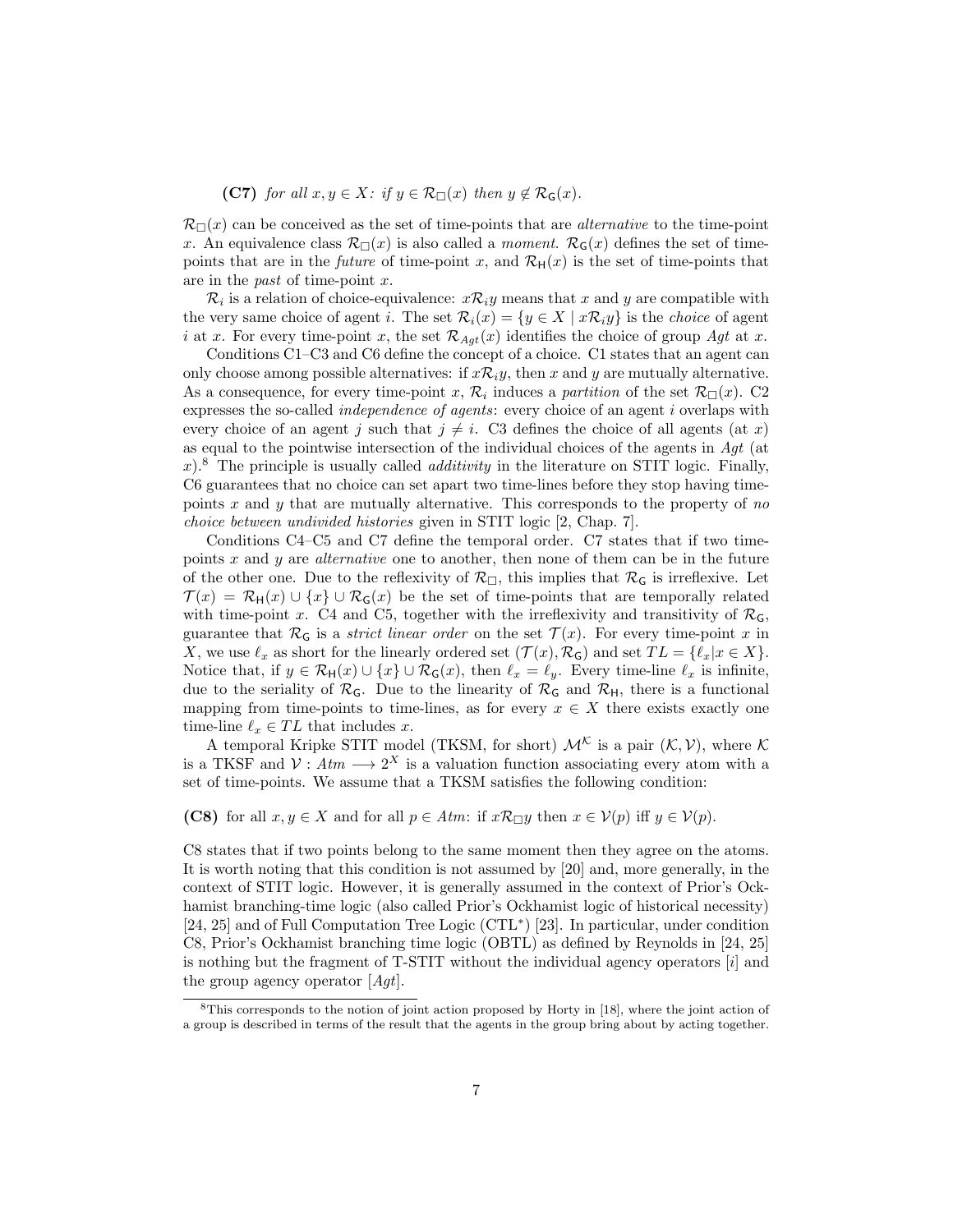Relative to TKSMs, the truth conditions for formulae in  $\mathcal{L}_{T-TIT}$  are defined as follows.

$$
\mathcal{M}^{\mathcal{K}}, x \models p \Leftrightarrow x \in \mathcal{V}(p)
$$
  

$$
\mathcal{M}^{\mathcal{K}}, x \models \neg \varphi \Leftrightarrow \mathcal{M}^{\mathcal{K}}, x \not\models \varphi
$$
  

$$
\mathcal{M}^{\mathcal{K}}, x \models \varphi \land \psi \Leftrightarrow \mathcal{M}^{\mathcal{K}}, x \models \varphi \text{ and } \mathcal{M}^{\mathcal{K}}, x \models \psi
$$
  

$$
\mathcal{M}^{\mathcal{K}}, x \models \Box \varphi \Leftrightarrow \forall y \in \mathcal{R}_{\Box}(x) : \mathcal{M}^{\mathcal{K}}, y \models \varphi
$$
  

$$
\mathcal{M}^{\mathcal{K}}, x \models [i] \varphi \Leftrightarrow \forall y \in \mathcal{R}_{\Box}(x) : \mathcal{M}^{\mathcal{K}}, y \models \varphi
$$
  

$$
\mathcal{M}^{\mathcal{K}}, x \models [Agt] \varphi \Leftrightarrow \forall y \in \mathcal{R}_{Agt}(x) : \mathcal{M}^{\mathcal{K}}, y \models \varphi
$$
  

$$
\mathcal{M}^{\mathcal{K}}, x \models G\varphi \Leftrightarrow \forall y \in \mathcal{R}_{G}(x) : \mathcal{M}^{\mathcal{K}}, y \models \varphi
$$
  

$$
\mathcal{M}^{\mathcal{K}}, x \models H\varphi \Leftrightarrow \forall y \in \mathcal{R}_{H}(x) : \mathcal{M}^{\mathcal{K}}, y \models \varphi
$$

The notions of validity and satisfiability are defined as usual. We use  $\models_K$  to denote TKSF-validity. The semantics of T-STIT is exemplified in Figure 1. In the TKSM  $\mathcal{M}^{\mathcal{K}}$  represented there, x is a given point, and the (big) thick rectangles are classes of alternatives of given points—thus, for instance, the thick rectangle at the center of the figure is the class  $\mathcal{R}_{\Box}(x)$  of the alternatives of x. The choices of agents 1 and 2 are represented by columns and rows, respectively—thus, for instance, the column including x is the choice  $\mathcal{R}_1(x)$  of agent 1 at point x, and the row including x is the choice  $\mathcal{R}_2(x)$  of agent 2 at point x. The (small) dotted rectangles represent the choices of all agents  $(1 \text{ and } 2)$  together—thus for instance, the dotted rectangle around x is the choice  $\mathcal{R}_{Aqt}(x) = \mathcal{R}_{\{1,2\}}(x)$  of agents 1 and 2 at point x. Arrows represent the temporal relation  $\mathcal{R}_G$ . As it is easy to check,  $\mathcal{M}^{\mathcal{K}}$ ,  $x \models [2]p$ , since p holds at every time-point in agent 2's choice at x. Also  $\mathcal{M}^{\mathcal{K}}$ ,  $x \models [1](p \lor q)$ , because either p or q hold at every point in agent 1's choice at  $x$ .

In our setting, all the axioms of Linear Time Logic LTL hold for G, H and their duals, and that the axioms of S5 hold for  $\Box$ , [i] and [Aqt]. The axiomatization of T-STIT in Subsection 2.5 includes such axioms, together with important principles for agency and its connection with time and necessity. We just highlight some of them here.

Formula  $F \Diamond \varphi \rightarrow \langle Agt \rangle F \varphi$  corresponds to C6 (no choice between undivided histories). The operator  $[Agt]$  in turn proves indispensable to express the condition, which provides the rationale for introducing it here.

Formula  $(\Diamond [1]\varphi_1 \land ... \land \Diamond [n]\varphi_n) \to \Diamond ([1]\varphi_1 \land ... \land [n]\varphi_n)$  corresponds to C2 and expresses the independence of agency. The compatibility of all the choices of an agent with all choices of the other agent is in turn illustrated in Figure 1, where each choice of 1 at x overlaps with each choice of 2 at some time-point that is alternative to  $x$ .

Formula  $([1]\varphi_1\wedge\ldots\wedge[n]\varphi_n)\to [Agt](\varphi_1\wedge\cdots\wedge\varphi_n)$  corresponds to the condition that, for all  $x \in X : \mathcal{R}_{Agt}(x) \subseteq \bigcap_{i \in Agt} \mathcal{R}_i(x)$ . The condition is known as superadditivity. Our definition of TKSFs includes the stricter condition C3, (additivity) imposing  $\mathcal{R}_{Agt}(x)$  =  $\bigcap_{i\in Agt} \mathcal{R}_i(x)$  for all  $x \in X$ . This does not make a difference with respect to our axiom, however. Indeed, it is proved in [20, Lemma 9, p. 381] that, given our language  $\mathcal{L}_{\text{T-STIT}}$ , we obtain the same notion of validity if we consider TKSFs from Definition 1 and if we replace C3 with superaddivity in Definition 1. Finally,  $\Box \varphi \rightarrow |i| \varphi$  corresponds to C1.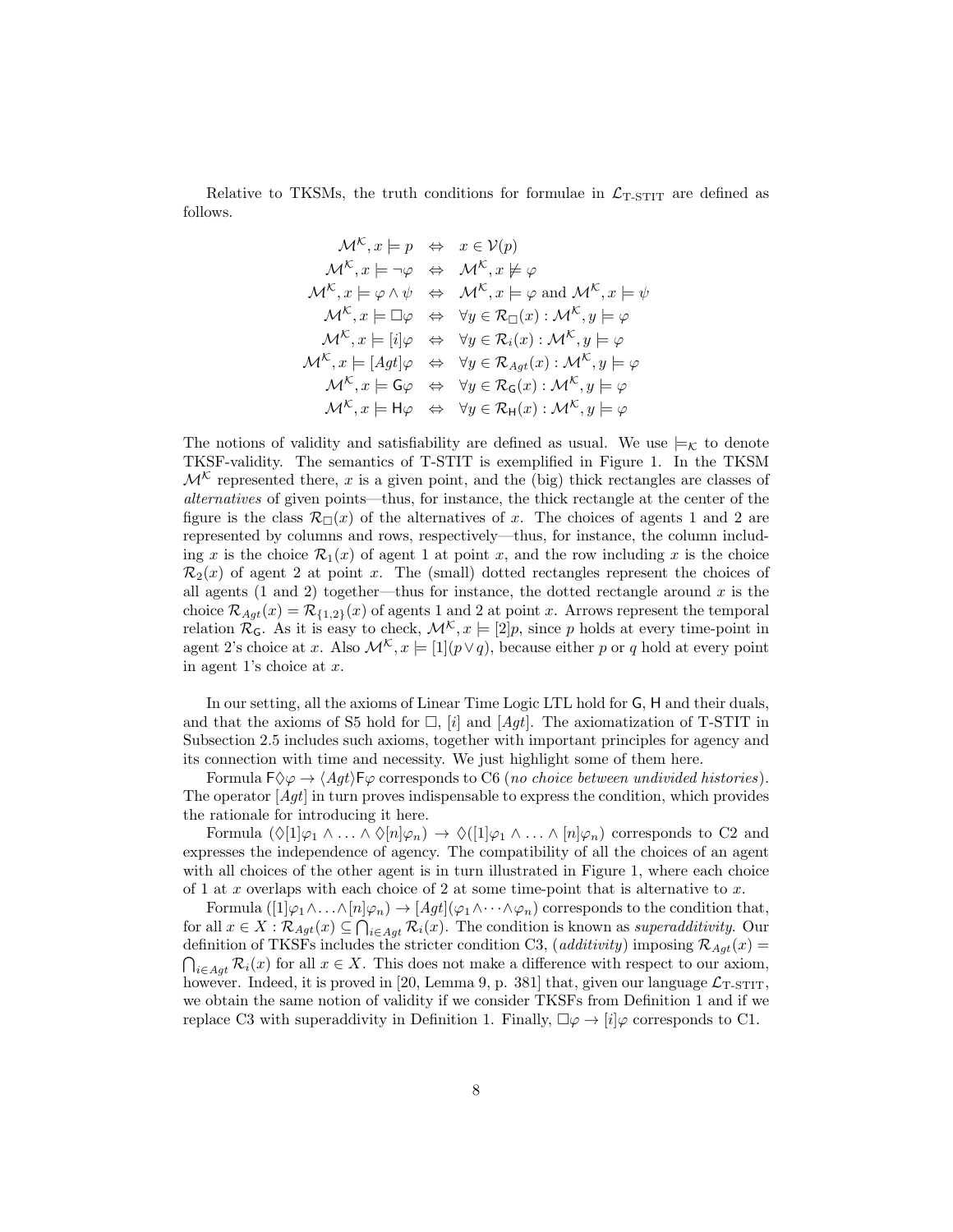

Figure 1: Example of TKSM

#### 2.3 Kamp agent frames

We now consider a semantics for T-STIT based on the Kamp frames that are discussed in [27] and attributed to Hans Kamp. These frames include times and worlds as primitives, and each world is provided with its own (linear) temporal structure.

Contrary to the other structures we investigate here, Kamp frames have been paid little attention in the STIT literature—an exception is [2], where the descriptive adequacy of Kamp frames as models for time is discussed. That notwithstanding, Kamp frames enjoy interesting logical features. In particular, Kamp frames are two-sorted structures that allow for first-order quantification over their main entities. This is a very convenient feature, since first-order theories are more technically tractable than second-order theories. Due to this, we believe that Kamp agent frames are worth investigating as mathematical models for agency, and deserve consideration.

**Definition 2 (Kamp agent frame)** The class  $\mathbb{F}$  of Kamp agent frames includes all tuples  $\mathcal{F} = (W, \mathcal{O}, \{\sim_t\}_{t \in T}, \{\sim_{\langle t,i\rangle}\}_{t \in T, i \in Agt}, \{\sim_{\langle t, Aqt\rangle}\}_{t \in T})$  where:

- W is a non-empty set of worlds;
- $\mathcal O$  is a function mapping every world w in W to an infinite<sup>9</sup> linearly ordered set  $\langle T_w, \langle w \rangle$ , where  $\langle w \rangle$  is a linear ordering on  $T_w$ . As usual, we let  $\langle w \rangle$  be the inverse relation of  $\lt_w$ . Also, we define  $T = \bigcup_{w \in W} T_w$  and for all  $t \in T$ ,  $W_t = \{w \in W | t \in T_w\};$

<sup>&</sup>lt;sup>9</sup>The fact that every set  $T_w$  is infinite corresponds to the seriality of the relation  $\mathcal{R}_G$  in the definition of TKSF.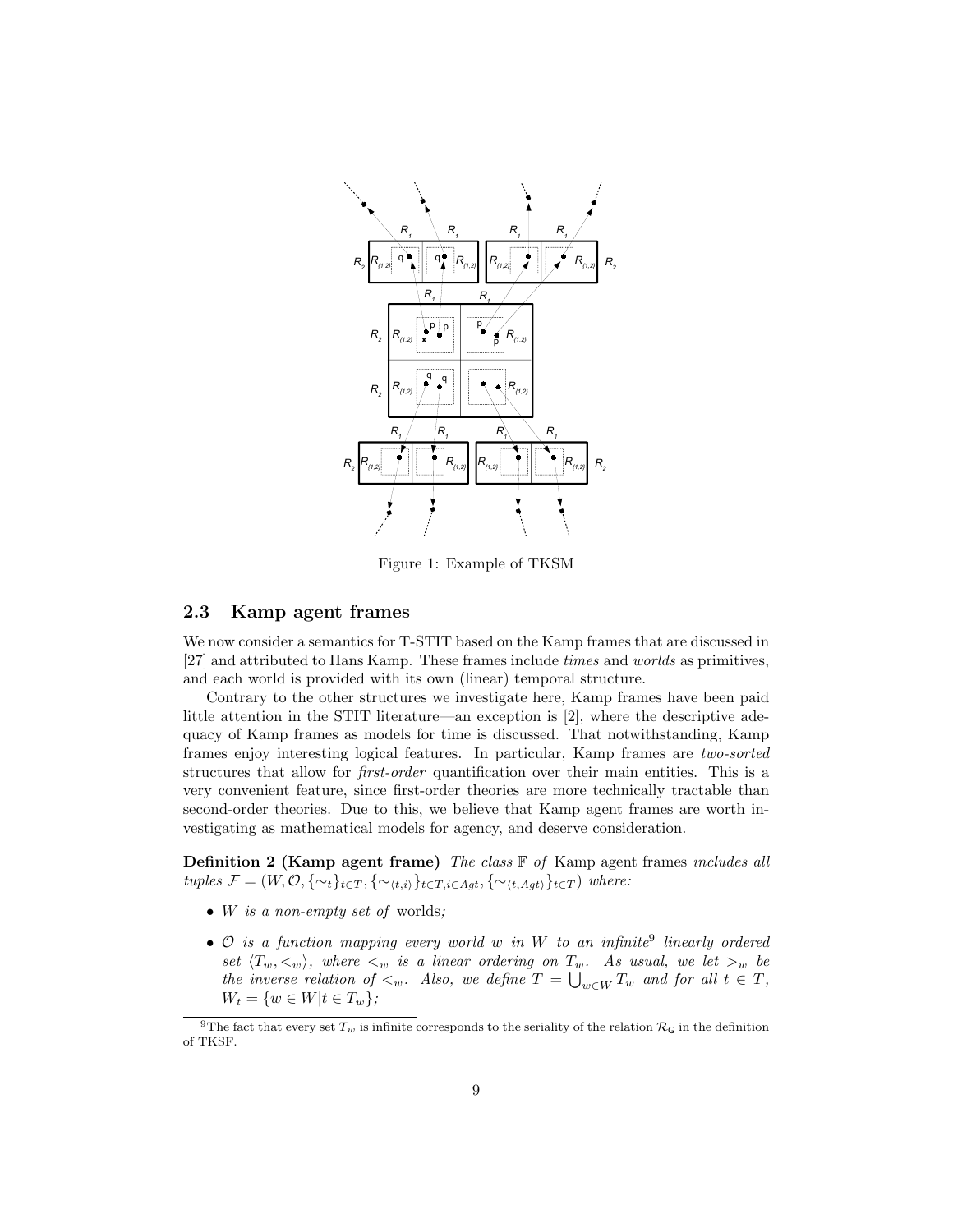- for all  $t \in T$  and for all  $i \in Agt$ ,  $\sim_t$ ,  $\sim_{(t,i)}$  and  $\sim_{(t, Agt)}$  are equivalence relations on  $W_t$  that satisfy the following four constraints:
	- (TW1) for all  $t \in T$  and for all  $i \in Agt: \sim_{(t,i)} \subseteq \sim_t;$
	- (TW2) for all  $t \in T$  and for all  $w_1, \ldots, w_n \in W$ : if  $w_i \sim_t w_j$  for all  $i, j \in$  $\{1,\ldots,n\}$  then  $\bigcap_{1\leq i\leq n}\sim_{\langle t,i\rangle}(w_i)\neq\emptyset;$
	- **(TW3)** for all  $t \in T$  and for all  $w \in W$ :  $\sim_{\langle t, Agt \rangle}(w) = \bigcap_{i \in Agt} \sim_{\langle t,i \rangle}(w)$ ;
	- (TW4) for all  $t, t' \in T$  and for all  $w, w' \in W$ : if  $t <_w t'$  and  $w \sim_{t'} w'$ , then  $w \sim_{\langle t, Agt \rangle} w'.$

For every time t,  $w \sim_t w'$  states that w and w' match at t. What we have here is a number of world-relative temporal orders determined by  $\lt_w$ ; the different worlds in W are related together on the ground of (shared) temporal orders.  $w \sim_{(t,i)} w'$  reads 'w is choice-equivalent to w' at t for i,' and  $w \sim_{(t, Agt)} w'$  reads 'w is choice-equivalent to w' at t for Agt.' Thus,  $\sim_{(t,i)}(w)$  and  $\sim_{(t, Agt)}(w)$  are the choice of i at t which includes w and the collective choice of all agents at t which includes w, respectively. TW1– TW3 are the Kamp-counterparts of Constraints C1–C3 in Definition 1, and TW4 is the counterpart of no choice between undivided histories (Constraint C7): if two worlds match at a later time  $t'$ , they are now in the same choice of Agt. TW1, TW3 and TW4 together imply that, if  $t \leq w$  t' and  $w \sim_{t'} w'$ , then  $w \sim_{t} w'.^{10}$  Thus, our construction of  $Aqt$ 's choices and the choices of the agents is enough to guarantee that, if matching at a time t, different worlds also match at any previous time. Also, the three conditions imply that, if  $w \sim_t w'$ , then  $\{t' | t' \in T_w \text{ and } t' <_w t\} = \{t' | t' \in T_{w'} \text{ and } t' <_w t\}$ . This guarantees that if two worlds match at  $t$ , the times earlier than  $t$  at  $w$  are the same as the times earlier than  $t$  at  $w'$ . This in turn guarantees the weaker condition that the orderings of  $w$  and  $w'$  are isomorphic at least up to  $t$ .

Notice that it is possible to replace *additivity* in Kamp agent frames (the equality condition in TW3 below) with superadditivity by imposing the weaker 'subset condition'  $\sim_{(t, Aqt)}(w) \subseteq \sim_{(t,i)}(w)$  (the choice of the grand coalition is equal or smaller than the overlap of the choices of all the agents). This condition is in turn the counterpart in Kamp agents frames of  $\mathcal{R}_{Agt}(x) \subseteq \bigcap_{i \in Agt} \mathcal{R}_i(x)$  from Section 2.2. Theorem 1 and [20, Lemma 9, p. 381] make it clear that this difference has no impact on the interpretation of  $\mathcal{L}_{T-STIT}$ : the Kamp agent frames including additivity and those including superadditivity are equivalent with respect to our language.

A Kamp agent model  $\mathcal{M}^{\mathcal{F}}$  is a pair  $(\mathcal{F}, \pi)$ , where  $\mathcal F$  is a Kamp agent frame and  $\pi: A \text{tm} \longrightarrow 2^T$  is a valuation function associating every atom with a set of times (those at which the atom is true). Formulae of  $\mathcal{L}_{T\text{-STIT}}$  are evaluated w.r.t. a Kamp agent

<sup>&</sup>lt;sup>10</sup>This is compatible with w and w' not matching at a later time: as time goes on, two worlds can stop matching. Thus, two worlds that are mutually alternative now can have different futures, but they share their past.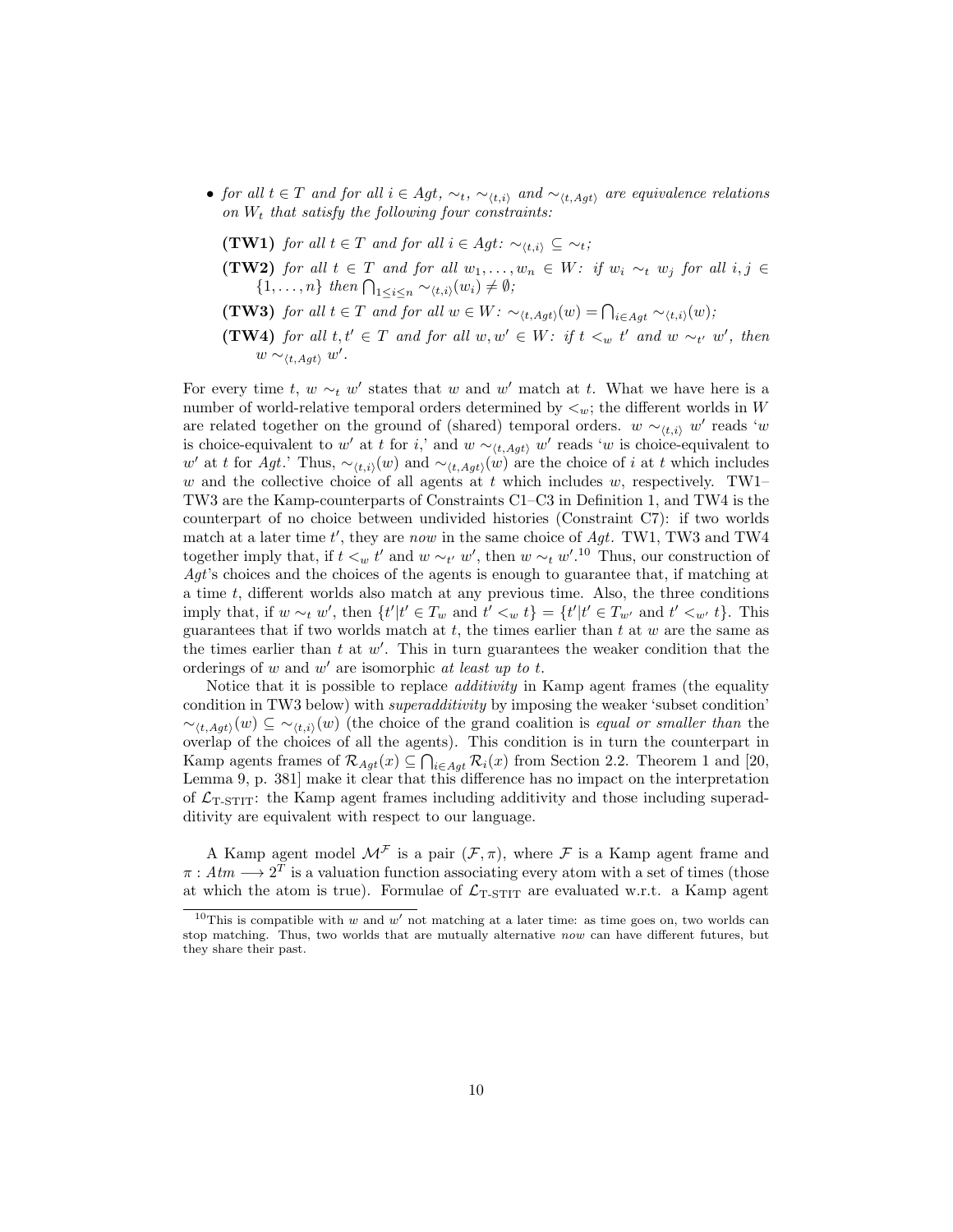model  $\mathcal{M}^{\mathcal{F}}$  and a time-world pair  $\langle t, w \rangle$  in  $\mathcal{M}^{\mathcal{F}}$  such that  $t \in T_w$ :

$$
\mathcal{M}^{\mathcal{F}}, \langle t, w \rangle \models p \Leftrightarrow t \in \pi(p)
$$
  
\n
$$
\mathcal{M}^{\mathcal{F}}, \langle t, w \rangle \models \neg \varphi \Leftrightarrow \mathcal{M}^{\mathcal{F}}, \langle t, w \rangle \not\models \varphi
$$
  
\n
$$
\mathcal{M}^{\mathcal{F}}, \langle t, w \rangle \models \varphi \land \psi \Leftrightarrow \mathcal{M}^{\mathcal{F}}, \langle t, w \rangle \models \varphi \text{ and } \mathcal{M}^{\mathcal{F}}, \langle t, w \rangle \models \psi
$$
  
\n
$$
\mathcal{M}^{\mathcal{F}}, \langle t, w \rangle \models \Box \varphi \Leftrightarrow \forall w' \in W : \text{ if } w \sim_t w' \text{ then } \mathcal{M}^{\mathcal{F}}, \langle t, w' \rangle \models \varphi
$$
  
\n
$$
\mathcal{M}^{\mathcal{F}}, \langle t, w \rangle \models [i] \varphi \Leftrightarrow \forall w' \in W : \text{ if } w \sim_{\langle t, \lambda \rangle} w' \text{ then } \mathcal{M}^{\mathcal{F}}, \langle t, w' \rangle \models \varphi
$$
  
\n
$$
\mathcal{M}^{\mathcal{F}}, \langle t, w \rangle \models [Agt] \Leftrightarrow \forall w' \in W : \text{ if } w \sim_{\langle t, Agt \rangle} w' \text{ then } \mathcal{M}^{\mathcal{F}}, \langle t, w' \rangle \models \varphi
$$
  
\n
$$
\mathcal{M}^{\mathcal{F}}, \langle t, w \rangle \models \mathsf{G}\varphi \Leftrightarrow \forall t' \in T : \text{ if } t \leq_w t' \text{ then } \mathcal{M}^{\mathcal{F}}, \langle t', w \rangle \models \varphi
$$
  
\n
$$
\mathcal{M}^{\mathcal{F}}, \langle t, w \rangle \models \mathsf{H}\varphi \Leftrightarrow \forall t' \in T : \text{ if } t \geq_w t' \text{ then } \mathcal{M}^{\mathcal{F}}, \langle t', w \rangle \models \varphi
$$

Validity and satisfiability are defined as usual, with  $\models_{\mathcal{F}} \varphi$  denoting the fact that a formula  $\varphi$  is valid relative to the class of Kamp agent models.

### 2.4 Choice b-trees

We now consider choice b-trees, which were first introduced in [9]. Such structures are based on bundled trees of temporal logics, which [9] augments with agent-relative relations. The structures we are presenting here generalize those from [9] in three respects. First, they include many agents and the grand coalition Agt, while [9] considers only structures with one agent. Second, we assume that choice b-trees have no root (*i.e.*, no ≺-first element for the relation ≺ below). Third, we do not impose any constraint on the cardinality of time, while the structures in  $[9]$  impose discreteness.<sup>11</sup> The upgrade to a multi-agent setting is just a natural extension of the setting presented in [9], and the generalization to structures having no root is justified by the convenient logical properties that this guarantees when past operators are accounted for. Theorem 1 below easily applies to the discrete-time versions of temporal STIT frames and our generalized choice b-trees, and thus we will not pursue a focused formal comparison between such structures here.

Bundled trees impose a selection over the histories of (full) trees  $\mathfrak{T} = (M, \prec)$ , where M is a non-empty set of moments and  $\prec$  is a serial, irreflexive, transitive and past-linear relation on M. We first introduce *trees*, *bundles* and *bundled trees*, and we then define choice b-trees.

**Definition 3 (Trees)** A (full) tree is a tuple  $\mathfrak{T} = (M, \prec)$ , where:

- $M$  is a non-empty set of moments;
- $\prec$  is a relation on M that is serial, irreflexive, transitive and past-linear (i.e., for all  $m, m', m'' \in M$  if  $m' \prec m$  and  $m'' \prec m$  then  $m' = m''$  or  $m' \prec m''$  or  $m'' \prec m'$ ). We let  $\succ$  be the inverse relation of  $\prec$ .

 $11$ Also, we replace the function of choice with choice-equivalence classes, with a move that is usual in STIT logics and will have no bearings in what follows.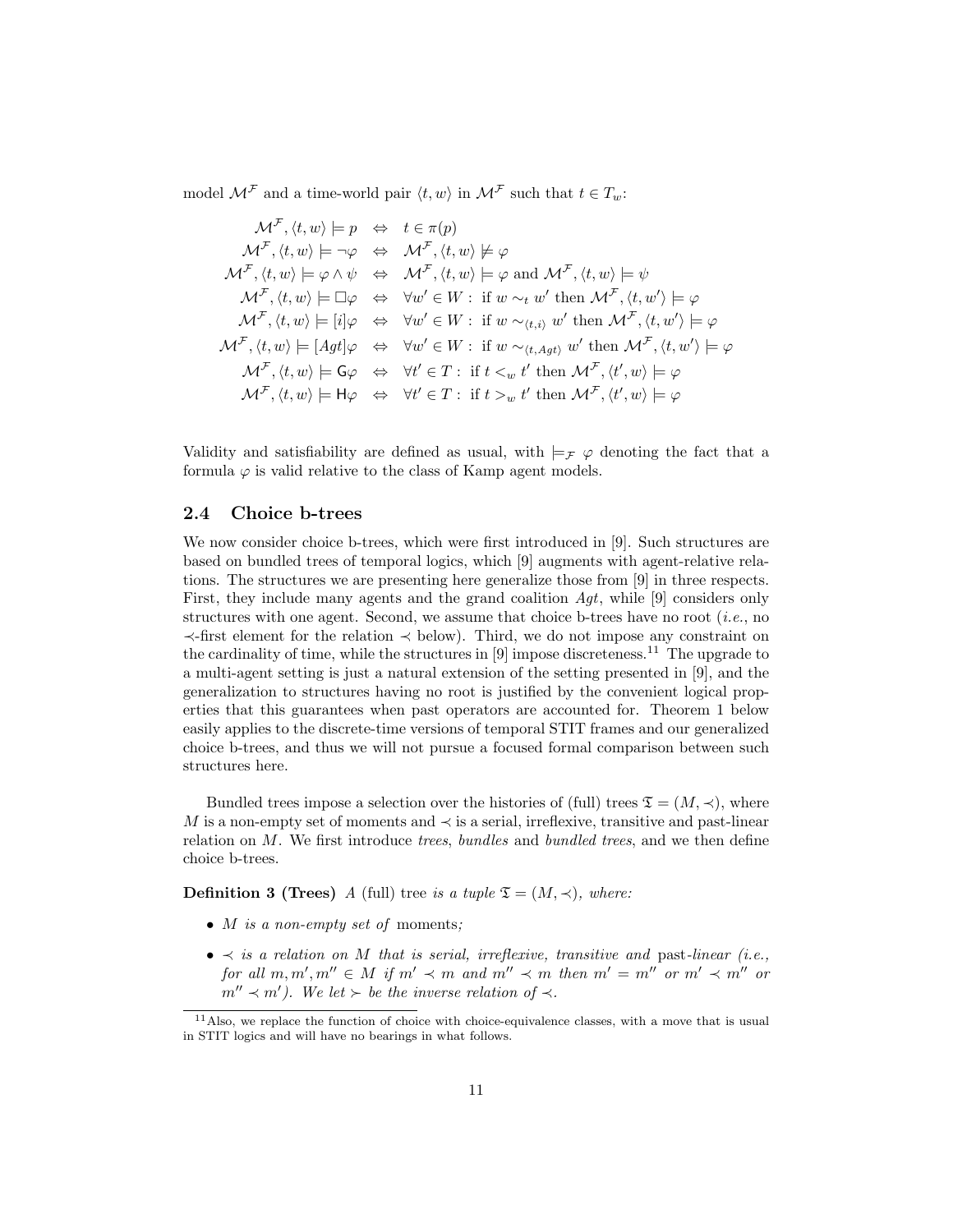The notion of a *history* is also crucial in such structures:

**Definition 4 (Histories)** Histories are sets  $h, h', \ldots$  of moments that are linearly ordered by  $\prec$  and are maximal for inclusion. H<sub>T</sub> is the set of all histories in the tree  $\mathfrak{I}$ , and  $H_m$  is the set of histories h such that  $m \in h$  (the histories "passing through  $m"$ )—we omit reference to the given tree, in this case.

**Definition 5 (Bundles)** B is a bundle on  $\mathfrak{T}$  iff  $B \subseteq H_{\mathfrak{T}}$ , and

**(B0)** for every  $m \in M$ , there is a history  $h \in B$  such that  $m \in h$ .<sup>12</sup>

We write  $B_m$  to denote the set of histories in B which pass through m, that is  $B \cap H_m$ . Condition B0 ensures that  $B \cap H_m \neq \emptyset$ . A bundled tree is a pair  $(\mathfrak{T}, B)$  where  $\mathfrak{T}$  is a tree and  $B$  is a bundle on  $\mathfrak{T}^{13}$ . We are now ready to define *choice b-trees*.

**Definition 6 (Choice b-trees)** The class  $\mathbb B$  of choice b-trees include all tuples  $\mathcal B$  =  $(\mathfrak{I}, B, \{ \sim_{\langle m,i \rangle} \}_{m \in M, i \in Agt}, \{ \sim_{\langle m, Agt \rangle} \}_{m \in M})$  where:

- $(\mathfrak{T}, B)$  is a bundled tree;
- for all  $m \in M$  and for all  $i \in Agt$ ,  $\sim_{(m,i)}$  and  $\sim_{(m,Aqt)}$  are equivalence relations on  $B_m$  that satisfy the following conditions:
	- **(B1)** for all  $m \in M$  and for all  $h_1, \ldots, h_n \in B_m$ :  $\bigcap_{1 \leq i \leq n} \sim_{\langle m,i \rangle}(h_i) \neq \emptyset$ ;
	- **(B2)** for all  $m \in M$  and for all  $h \in B_m$ :  $\sim_{\langle m, Agt \rangle}(h) = \bigcap_{i \in Agt} \sim_{\langle m,i \rangle}(h)$ ;
	- (B3) for all  $m, m' \in M$  and for all  $h, h' \in B$ : if  $m \prec m'$  and  $h, h' \in B_{m'}$ , then  $h, h' \in B_m$  and  $h \sim_{\langle m, Agt \rangle} h'.$

 $\sim_{\langle m,i\rangle}$  and  $\sim_{\langle m,Agt\rangle}$  read 'h is choice-equivalent to h' for agent i at m' and 'h is choiceequivalent to  $h'$  for Agt at m,' respectively. B1–B2 are the counterparts of Constraints C2–C3 in Definition 1, while B3 is the counterpart of C6.

Again, we can replace *additivity* (condition B2) with *superadditivity* by imposing the weaker condition  $\sim_{\langle m, Agt \rangle}(h) \subseteq \bigcap_{i \in Agt} \sim_{\langle m,i \rangle}(h)$ . Theorem 2 and [20, Lemma 9, p. 381] secure that this does not change the logic: the choice b-trees including additivity and those including superadditivity are equivalent with respect to our language.

A choice b-model  $\mathcal{M}^{\mathcal{B}}$  is a pair  $(\mathcal{B}, v)$ , where  $\mathcal{B}$  is a choice b-tree and  $v : Atm \longrightarrow 2^M$ is a valuation function associating atoms with sets of moments. Formulae of  $\mathcal{L}_{\text{T-STIT}}$ are evaluated w.r.t. a choice b-model  $\mathcal{M}^{\beta}$  and a moment-history pair  $\langle m, h \rangle$  in  $\mathcal{M}^{\beta}$ 

<sup>12</sup>The usual definition of a bundle allows for branches, that is possibly non-maximal ≺-chains of moments to be considered, and it then imposes that, if a branch is in a bundle, then all its subbranches and all its linear extensions are in the bundle. We do not need to impose the latter in our definition, since we are defining bundles in terms of maximal ≺-chains of moments.

<sup>&</sup>lt;sup>13</sup>It is clear by Definitions 3 and 5 that *full trees*  $\mathfrak{\text{I}}$  are a limit-case of bundled trees, namely those bundled trees where  $B_m = H_m$  for every  $m \in M$ .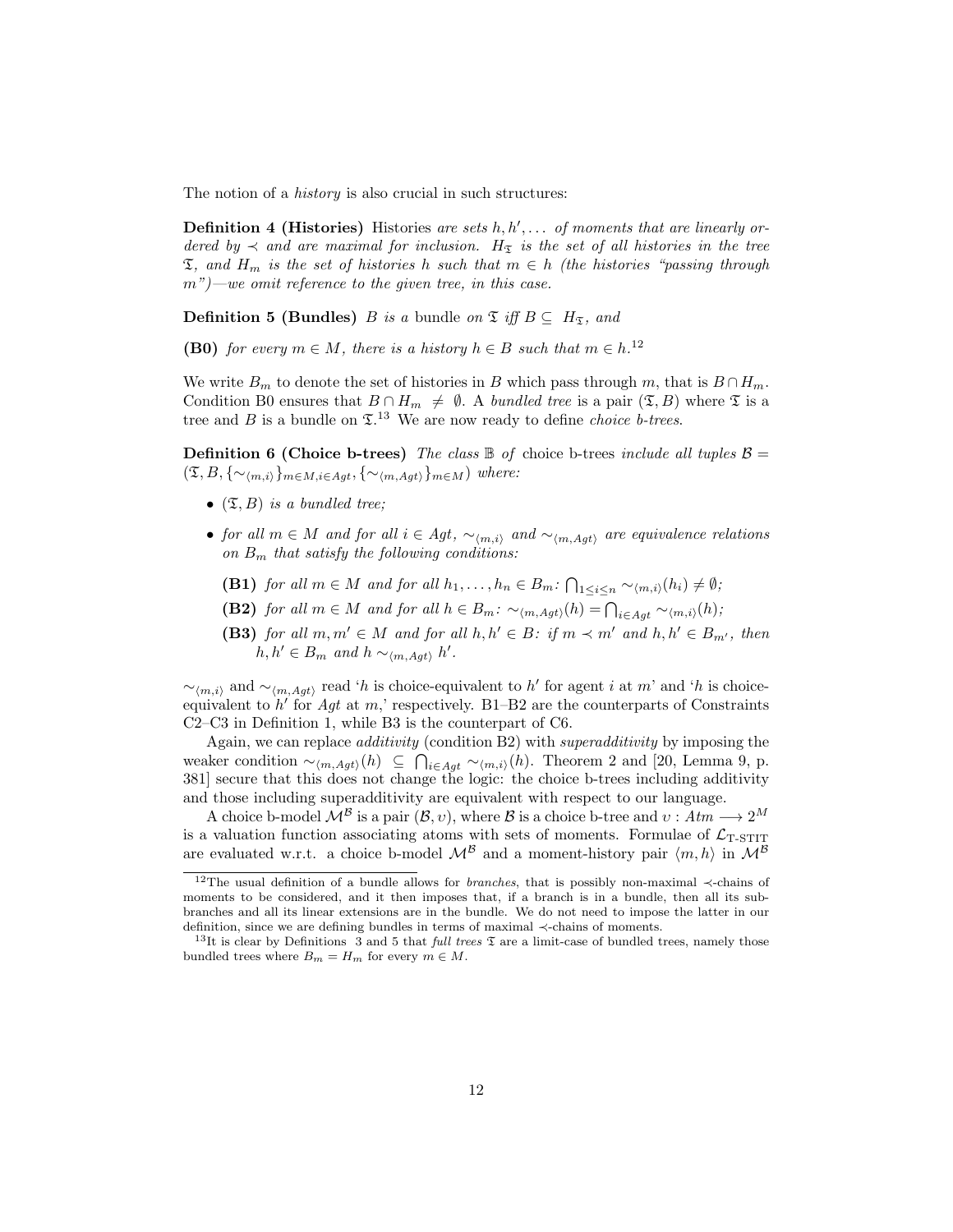such that  $h \in B$  and  $m \in h$ :

$$
\mathcal{M}^{\mathcal{B}}, \langle m, h \rangle \models p \Leftrightarrow m \in v(p)
$$
  
\n
$$
\mathcal{M}^{\mathcal{B}}, \langle m, h \rangle \models \neg \varphi \Leftrightarrow \mathcal{M}^{\mathcal{B}}, \langle m, h \rangle \not\models \varphi
$$
  
\n
$$
\mathcal{M}^{\mathcal{B}}, \langle m, h \rangle \models \varphi \land \psi \Leftrightarrow \mathcal{M}^{\mathcal{B}}, \langle m, h \rangle \models \varphi \text{ and } \mathcal{M}^{\mathcal{B}}, \langle m, h \rangle \models \psi
$$
  
\n
$$
\mathcal{M}^{\mathcal{B}}, \langle m, h \rangle \models \Box \varphi \Leftrightarrow \forall h' \in B_m : \mathcal{M}^{\mathcal{B}}, \langle m, h' \rangle \models \varphi
$$
  
\n
$$
\mathcal{M}^{\mathcal{B}}, \langle m, h \rangle \models [i] \varphi \Leftrightarrow \forall h' \in B_m : \text{if } h \sim_{\langle m, i \rangle} h' \text{ then } \mathcal{M}^{\mathcal{B}}, \langle m, h' \rangle \models \varphi
$$
  
\n
$$
\mathcal{M}^{\mathcal{B}}, \langle m, h \rangle \models [Agt] \varphi \Leftrightarrow \forall h' \in B_m : \text{if } h \sim_{\langle m, Agt \rangle} h' \text{ then } \mathcal{M}^{\mathcal{B}}, \langle m, h' \rangle \models \varphi
$$
  
\n
$$
\mathcal{M}^{\mathcal{B}}, \langle m, h \rangle \models \mathsf{G}\varphi \Leftrightarrow \forall m' \in h : \text{if } m \prec m' \text{ then } \mathcal{M}^{\mathcal{B}}, \langle m', h \rangle \models \varphi
$$
  
\n
$$
\mathcal{M}^{\mathcal{B}}, \langle m, h \rangle \models \mathsf{H}\varphi \Leftrightarrow \forall m' \in h : \text{if } m \succ m' \text{ then } \mathcal{M}^{\mathcal{B}}, \langle m', h \rangle \models \varphi
$$

Validity and satisfiability are defined as usual, with  $\models_B \varphi$  denoting the fact that a formula  $\varphi$  is valid relative to the class of choice b-models.

The traditional BT+AC structures for STIT logics given by Belnap et al. [2] are based on *full* trees. As we have already mentioned, a full tree is a *bundled* tree such that its bundle B coincides with the set  $H_{\mathfrak{T}}$  of histories in the tree. Thus, full trees are presupposed by bundled trees and, conceptually, more basic than the latter. Here we consider a version of BT+ACs that includes the individual choices of many agents and the collective choices of the set  $Aqt$  of all the agents. Also, we will consider a relational version of the structures. This will bring no real deflection from BT+ACs: it is easy to see that the equivalence relations for choice naturally induce a function of choice as defined in [2, Def. 11], and vice versa (an example of this is [2, Def. 12, p. 214]).

The presentation of BT+AC structures—BT+ACs, for short—is extremely simple, since the only difference with choice b-trees is in the fact that  $B_m = H_m$  for all  $m \in M$  that is, we simply need to drop B and extend our consideration to all maximal  $\prec$ -chains defined in  ${\mathfrak{T}}.$ 

**Definition 7 (BT + AC's)** The class  $\mathbb{T}$  of BT + AC's includes all those choice btrees  $\mathcal{B}$  such that  $B = H_{\mathfrak{T}}$ .

A BT+AC model is a choice-b model  $(\mathcal{B}, v)$  such that  $\mathcal{B}$  is a BT+AC. The truth conditions for the formulae in  $\mathcal{L}_{\text{T-STIT}}$  w.r.t. BT+AC models obtain from the truth conditions w.r.t. choice b-models by substituting any occurrence of  $B_m$  with  $H_m$ .

### 2.5 Equivalence between the three semantics

The following theorems highlight that the semantics based on Kamp agent frames, that based on TKSFs and that based on bundled trees are equivalent w.r.t.  $\mathcal{L}_{\text{T-STIT}}$ .

**Theorem 1** Let  $\varphi$  be a T-STIT formula. Then,  $\models_K \varphi$  iff  $\models_F \varphi$ . **Theorem 2** Let  $\varphi$  be a T-STIT formula. Then,  $\models_K \varphi$  iff  $\models_B \varphi$ .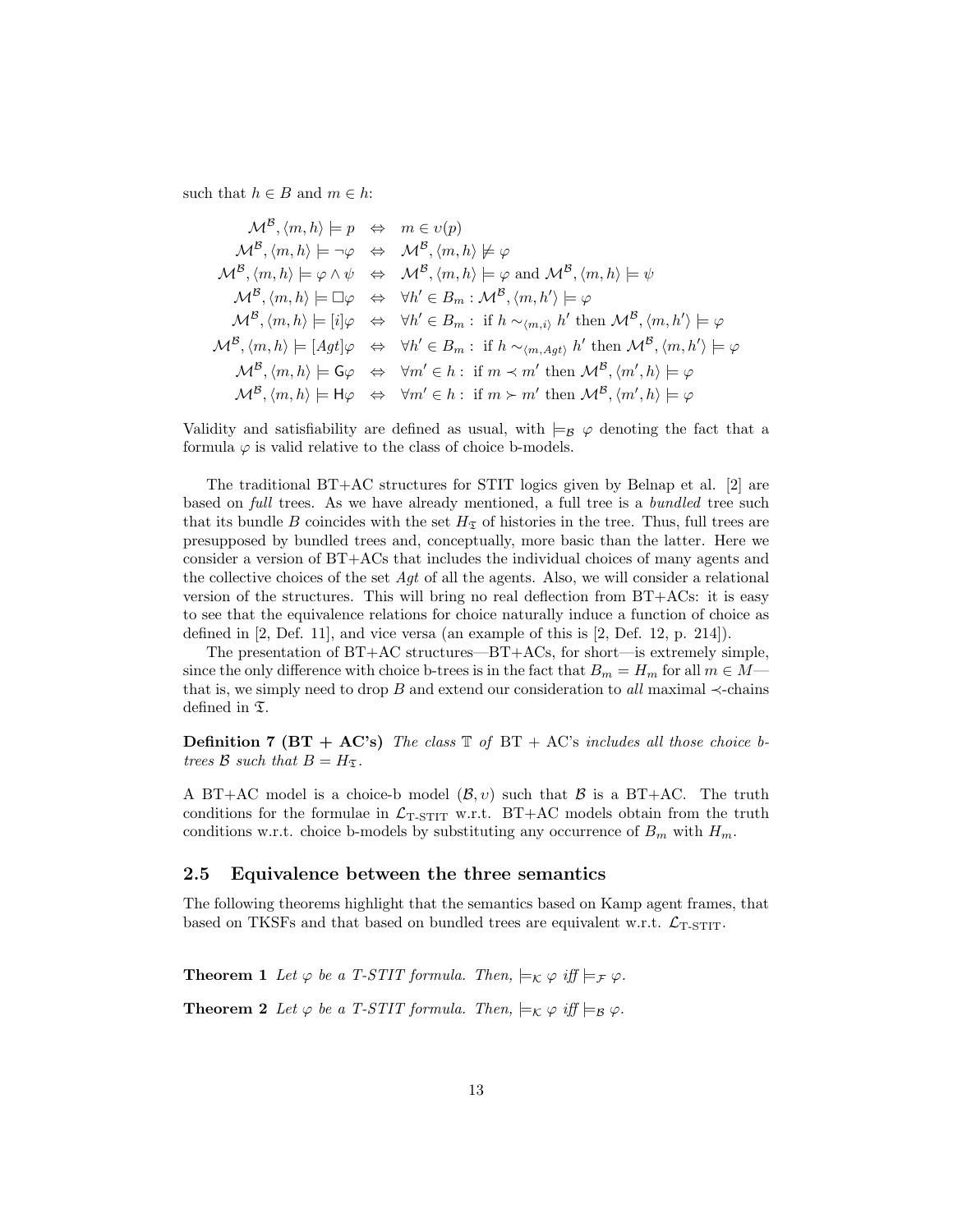| PС                     | All tautologies of classical propositional calculus                                                                                                    |
|------------------------|--------------------------------------------------------------------------------------------------------------------------------------------------------|
| S5(i)                  | All S5-principles for the operators $ i $                                                                                                              |
| ${\bf S5}(\Box)$       | All S5-principles for the operator $\Box$                                                                                                              |
| S5(Aqt)                | All S5-principles for the operator $ Agt $                                                                                                             |
| KD4(G)                 | All KD4-principles for the operator G                                                                                                                  |
| K(H)                   | All K-principles for the operator H                                                                                                                    |
| $(\Box \rightarrow i)$ | $\square\varphi\to i \varphi$                                                                                                                          |
| $(i \rightarrow Aqt)$  | $([1]\varphi_1\wedge\ldots\wedge[n]\varphi_n)\rightarrow [Aqt](\varphi_1\wedge\ldots\wedge\varphi_n)$                                                  |
| (AIA)                  | $(\Diamond [1] \varphi_1 \land \ldots \land \Diamond [n] \varphi_n) \rightarrow \Diamond ([1] \varphi_1 \land \ldots \land [n] \varphi_n)$             |
| $(Conv_{G,H})$         | $\varphi \rightarrow \mathsf{GP}\varphi$                                                                                                               |
| $(\text{Conv}_{H, G})$ | $\varphi \rightarrow \mathsf{HF} \varphi$                                                                                                              |
|                        | $(Connected_G)$ $PF\varphi \rightarrow (P\varphi \vee \varphi \vee F\varphi)$                                                                          |
|                        | (Connected <sub>H</sub> ) $FP\varphi \rightarrow (P\varphi \lor \varphi \lor F\varphi)$                                                                |
| (NCUH)                 | $F \Diamond \varphi \rightarrow \langle Aqt \rangle F \varphi$                                                                                         |
|                        | (AtmMom) $p \rightarrow \Box p$ if $p \in Atm$                                                                                                         |
| (MP)                   | $\frac{\varphi, \varphi \to \psi}{\psi}$                                                                                                               |
| (IRR)                  | $\frac{(\Box \neg p \land \Box(\mathsf{G} p \land \mathsf{H} p)) \rightarrow \varphi}{\Box \Box \Box \neg p}$ , provided p does not occur in $\varphi$ |

Figure 2: Axiomatization of T-STIT

As with any other theorem of the paper, the proofs are presented in Appendix A, but we give a hint of the proof strategy here. Our proofs establish, first, that every Kamp agent model and every choice b-tree model determine a TKSM, and vice-versa and, second, that the correspondences preserve satisfiability. In a nutshell, we obtain the equivalence result among the different notions of validity by establishing a stronger result of correspondence among structures. We will use the same strategy of proof for Theorem 3 in Section 3.

As proved in [20, Lemma 9, p. 381], the notion of validity of the language  $\mathcal{L}_{\text{T-STIT}}$ relative to TKSFs of Definition 1 and the notion of validity of  $\mathcal{L}_{\text{T-STIT}}$  relative to superadditive TKSFs—in which the condition C3 is replaced by the weaker condition  $\mathcal{R}_{Aqt}(x) \subseteq \mathcal{R}_i(x)$ —are equivalent. Moreover, it is trivial to adapt the proof of Theorem 1 to show that the notion of validity of  $\mathcal{L}_{\text{T-STIT}}$  relative to *superadditive* TKSFs and the notion of validity of  $\mathcal{L}_{T-STIT}$  relative to *superadditive* Kamp agent frames— in which the condition TW3 is replaced by the weaker condition  $\sim_{\langle t, Agt \rangle}(w) \subseteq \sim_{\langle t,i \rangle}(w)$ —are equivalent. Consequently, as we have emphasized in Section 2.3, the notion of validity relative to TKSFs and the notion of validity relative to superadditive TKSFs are equivalent when considering the language  $\mathcal{L}_{\text{T-STIT}}$ .

Figure 2 presents an axiomatization of T-STIT that is sound and complete w.r.t. to TKSFs. A proof of the completeness theorem can be found in [20].<sup>14</sup> An interesting

 $14$ [20] proves completeness for a version of T-STIT that does not satisfy condition C8. The proof provided there can be easily adjusted in such a way that the resulting canonical model satisfies the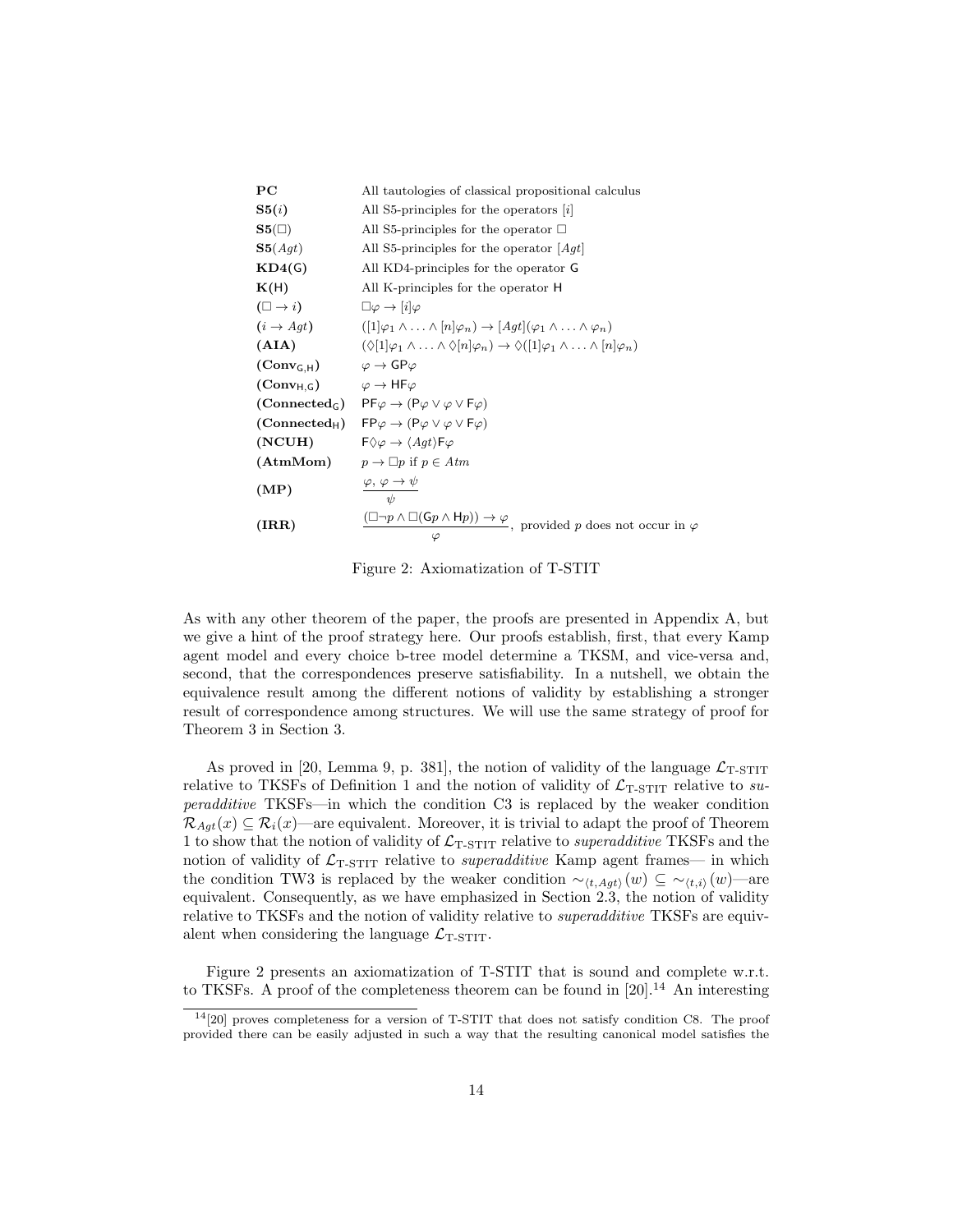aspect of this axiomatization is that it exploits a variant of the Gabbay's irreflexivity rule that has been widely used in the past for proving completeness results for different kinds of temporal logic in which time is supposed to be irreflexive (see, e.g., [13, 31, 25, 28]). The idea of the irreflexivity rule (IRR) is that the special kind of irreflexivity for the relation  $\mathcal{R}_G$  expressed by the Constraint C7 in Definition 1, although not definable in terms of an axiom, can be characterized in an alternative sense by means of the rule (IRR). This rule is perhaps more comprehensible if we consider its contrapositive: if  $\neg \varphi$  is satisfiable and p does not occur in  $\varphi$ , then  $\Box \neg p \land \Box(\mathsf{G}p \land \mathsf{H}p) \land \neg \varphi$  is satisfiable as well, because the temporal relation is irreflexive. Thus, (IRR) preserves validity.

An immediate consequence of Theorems 1 and 2 is that the axiomatization in Figure 2 is sound and complete also w.r.t. to Kamp agent frames and choice b-trees.

### 3 An interpreted system semantics for T-STIT

In this section we define a semantics for temporal STIT based on Fagin et al.'s notion of interpreted system [12]. The notion of interpreted system has been widely employed to provide semantics for epistemic temporal logics. We show that this semantics is equivalent to the temporal STIT semantics in terms of discrete temporal Kripke STIT frames with initial point.

The following definition introduces the basic components of interpreted systems.

**Definition 8 (Global states, runs and systems)**  $L_e$  is the set of possible (local) states for the environment and  $L_1, \ldots, L_n$  are the sets of local states for the agents.  $\mathcal{G} \subseteq L_e \times L_1 \times \ldots \times L_n$  is a set of global states. A run over  $\mathcal{G}$  is a function from the natural numbers to G. Runs are denoted by symbols  $r, r', \ldots$  We write  $r_i(k)$  to denote the local state of agent i at the global state  $r(k)$  and  $r<sub>e</sub>(k)$  to denote the local state of the environment at the global state  $r(k)$ . A system S over G is a set of runs over G. Given a system S, we call  $P = S \times \mathbb{N}$  the set of points.

In the context of STIT, the set  $L_i$  of local states for agent i should be conceived as the set of actions that agent *i* can choose (i.e., agent *i*'s action repertoire).

An interpreted system is nothing but a system supplemented with a valuation function that specifies the set of points in which a given propositional atom  $p$  is true.

Definition 9 (Interpreted system) The class of interpreted systems includes all tuples  $\mathcal{I} = (\mathcal{S}, \omega)$  where S is a system and  $\omega$  is a valuation function  $\omega : A \mathcal{I} \longrightarrow 2^{\mathcal{P}}$ .

The following definition introduces equivalence relations for the agents and for the environment.

Definition 10 (Equivalence relations for agents and the environment) Let  $\mathcal{I} =$  $(S, \omega)$  be an interpreted system. Then, the equivalence relations  $\equiv_e$  and  $\equiv_i$  on P for the environment and for agent i are defined as follows. For all  $(r, k)$ ,  $(r', k') \in \mathcal{P}$ :

•  $(r, k) \equiv_e (r', k')$  iff  $r_e(k) = r'_e(k')$  and  $k = k'$ ,

condition that propositions are moment-determinate. This suffices to adapt the proof from [20] to the version of T-STIT that we present in this paper.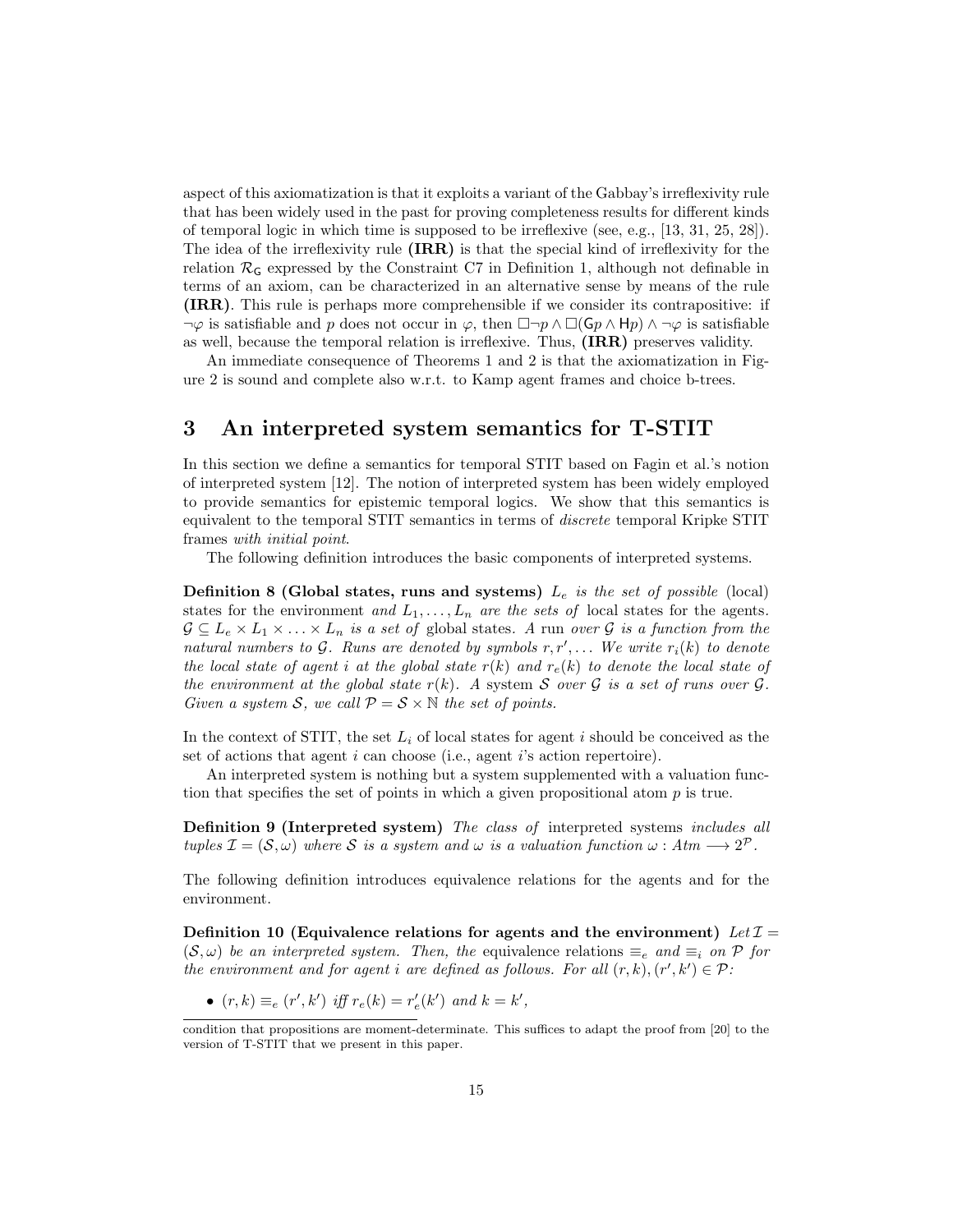- $(r, k) \equiv_i (r', k')$  iff  $(r, k) \equiv_e (r', k')$  and  $r_i(k) = r'_i(k')$ ,
- $(r, k) \equiv_{Agt} (r', k')$  iff  $(r, k) \equiv_i (r', k')$  for all  $i \in Agt$ .

where  $(r, k) \equiv_e (r', k')$  means that the environment is the same at  $(r, k)$  and  $(r', k')$ . Moreover, for all  $i \in Agt$ ,  $(r, k) \equiv_i (r', k')$  means that  $(r, k)$  and  $(r', k')$  are choiceequivalent for agent i. Note that the equivalence relation  $\equiv_e$  for the environment is completely determined by the local state of the environment and the time,<sup>15</sup> whereas the equivalence relation  $\equiv_i$  for an agent i is determined by the local state of the environment, the time and the local state of the agent. In other words,  $(r, k)$  and  $(r', k')$  are choiceequivalent for agent  $i$  if and only if, the environment, the time and  $i$ 's choice are the same at  $(r, k)$  and  $(r', k')$ .

In order to provide an interpreted system semantics for temporal STIT, we need the following three properties.

**Definition 11 (Environment determinacy)** The interpreted system  $\mathcal{I} = (\mathcal{S}, \omega)$  satisfies environment determinacy iff:

for all  $(r, k), (r', k') \in \mathcal{P}$  and for all  $p \in Atm$ , if  $(r, k) \equiv_e (r', k')$  then  $(r, k) \in \omega(p)$  iff  $(r', k') \in \omega(p)$ .

**Definition 12 (Choice independence)** The interpreted system  $\mathcal{I} = (\mathcal{S}, \omega)$  satisfies choice independence iff:

for all  $(r_1, k_1), \ldots, (r_n, k_n) \in \mathcal{P}$ , if  $(r_i, k_i) \equiv_e (r_j, k_j)$  for all  $i, j \in \{1, \ldots, n\}$  then  $\bigcap_{1\leq i\leq n}\equiv_i (r_i,k_i)\neq\emptyset.$ 

Definition 13 (No choice between undivided runs) The interpreted system  $\mathcal{I} =$  $(\mathcal{S}, \omega)$  satisfies no choice between undivided runs iff:

for all  $(r, k), (r', k') \in \mathcal{P}$ , if  $(r, k) \equiv_e (r', k')$  and  $h < k$  then there exists  $h' < k'$  such that  $(r, h) \equiv_{Agt} (r', h').$ 

Note that the previous property of no choice between undivided runs implies that if  $(r, k) \equiv_e (r', k')$  and  $k, k' > 0$ , then  $(r, k - 1) \equiv_{Agt} (r', k' - 1)$ . More generally, we have that if  $(r, k) \equiv_e (r', k')$  and  $k, k' \geq h > 0$  then  $(r, k - h) \equiv_{Agt} (r', k' - h)$ . Since by Definition 10  $(r, k) \equiv_e (r', k')$  implies  $k = k'$ , we also have that if  $(r, k) \equiv_e (r', k')$  and  $k, k' \ge h > 0$  then  $(r, k - h) \equiv_{Agt} (r', k' - h)$  and  $k - h = k' - h$ .

Environment determinacy is the counterpart of Constraint C8 in the definition of TKSM. It states that if the environment is the same at two points, then the two points agree on the atoms. In this sense, the environment determines the truth values of the atoms. Choice independence and no choice between undivided runs are respectively the counterparts of Constraints C2 and C6 in the definition of TKSM.

The following definition introduces the concept of STIT interpreted system.

Definition 14 (STIT interpreted system) A STIT interpreted system is an interpreted system  $\mathcal{I} = (\mathcal{S}, \omega)$  that satisfies environment determinacy, choice independence and no choice between undivided runs.

<sup>&</sup>lt;sup>15</sup>The equivalence relation  $\equiv_e$  depends on time since we assume that a complete description of the environment includes a specification of its temporal properties.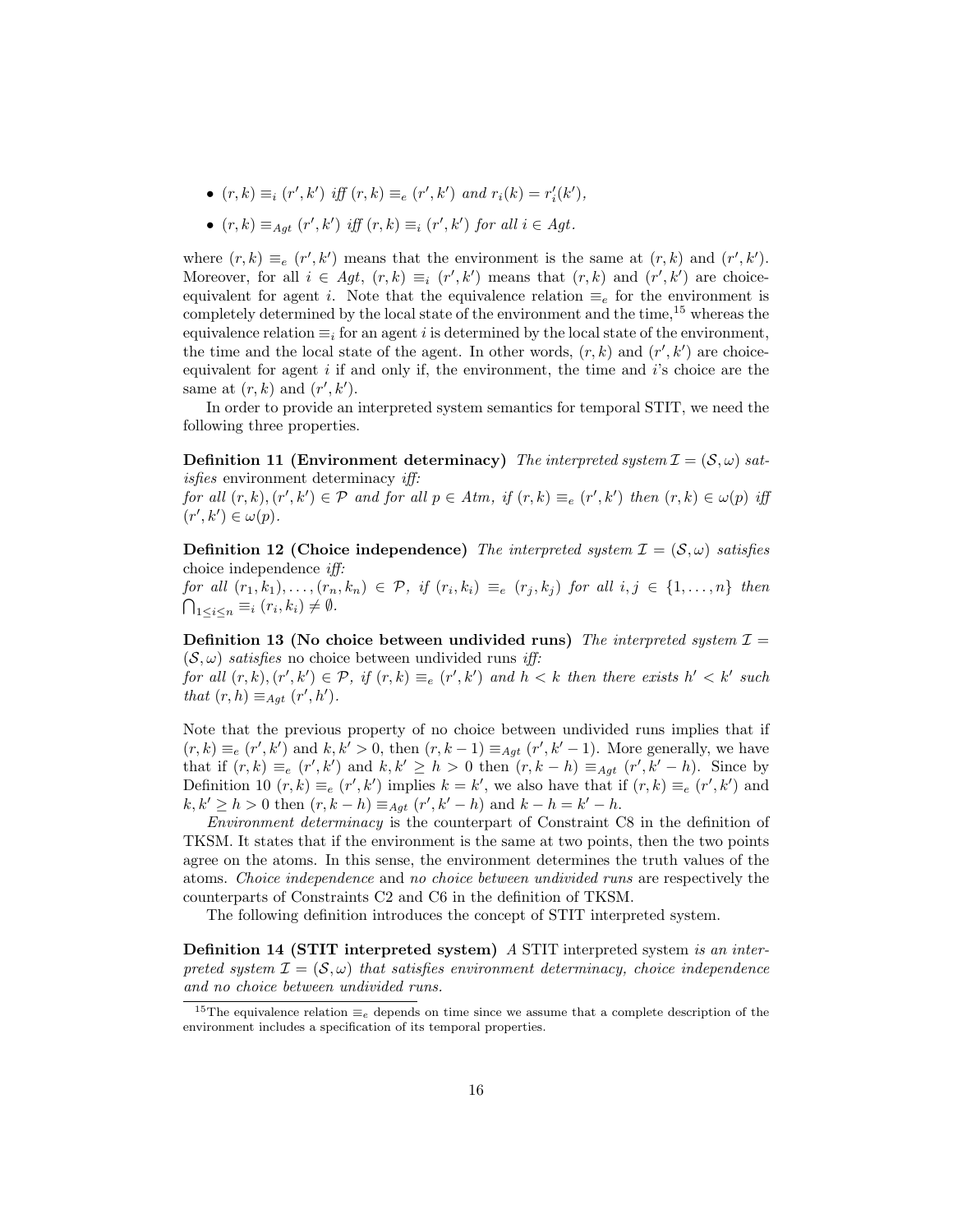The truth conditions for formulae in  $\mathcal{L}_{\text{T-STIT}}$  w.r.t. STIT interpreted systems are defined as follows:

$$
(I, r, k) \models p \Leftrightarrow (r, k) \in \omega(p)
$$
  
\n
$$
(I, r, k) \models \neg \varphi \Leftrightarrow (I, r, k) \not\models \varphi
$$
  
\n
$$
(I, r, k) \models \varphi \land \psi \Leftrightarrow (I, r, k) \models \varphi \text{ and } (I, r, k) \models \psi
$$
  
\n
$$
(I, r, k) \models \Box \varphi \Leftrightarrow \forall (r', k') \in \mathcal{P} : \text{ if } (r, k) \equiv_e (r', k') \text{ then } (I, r', k') \models \varphi
$$
  
\n
$$
(I, r, k) \models [i] \varphi \Leftrightarrow \forall (r', k') \in \mathcal{P} : \text{ if } (r, k) \equiv_i (r', k') \text{ then } (I, r', k') \models \varphi
$$
  
\n
$$
(I, r, k) \models [Agt] \varphi \Leftrightarrow \forall (r', k') \in \mathcal{P} : \text{ if } (r, k) \equiv_{Agt} (r', k') \text{ then } (I, r', k') \models \varphi
$$
  
\n
$$
(I, r, k) \models \mathsf{G}\varphi \Leftrightarrow \forall k' \in \mathbb{N} : \text{ if } k' > k \text{ then } (I, r, k') \models \varphi
$$
  
\n
$$
(I, r, k) \models \mathsf{H}\varphi \Leftrightarrow \forall k' \in \mathbb{N} : \text{ if } k' < k \text{ then } (I, r, k') \models \varphi
$$

We compare STIT interpreted systems with a specific subclass of temporal Kripke STIT models, namely the class of temporal Kripke STIT models with discrete time and initial point.

Definition 15 (Temporal Kripke STIT model with discrete time and initial point) A temporal Kripke STIT frame with discrete time and initial point (DTKSM) is a tuple  $\mathcal{M}^{\mathcal{DK}} = (X, \mathcal{R}_{\Box}, \{\mathcal{R}_i\}_{i \in Agt}, \mathcal{R}_{Agt}, \mathcal{R}_{X}, \mathcal{V})$  where:

- $X$  is a nonempty set of time-points;
- $\mathcal{R}_{\Box}$ , every  $\mathcal{R}_i$  and  $\mathcal{R}_{Agt}$  are equivalence relations on X,  $\mathcal{R}_{\mathsf{X}}$  is a serial and deterministic relation on X;

and which satisfies the Constraints C1, C2, C3, C6, C7 and C8 in the definition of TKSM, namely:

- (C1) for all  $i \in Agt$ :  $\mathcal{R}_i \subseteq \mathcal{R}_{\square}$ ;
- (C2) for all  $x_1, \ldots, x_n \in X$ : if  $x_i \mathcal{R} \square x_j$  for all  $i, j \in \{1, \ldots, n\}$ then  $\bigcap_{1 \leq i \leq n} \mathcal{R}_i(x_i) \neq \emptyset;$
- (C3) for all  $x \in X$ :  $\mathcal{R}_{Agt}(x) = \bigcap_{i \in Agt} \mathcal{R}_i(x)$ ;
- (C6)  $\mathcal{R}_{\mathsf{G}} \circ \mathcal{R}_{\Box} \subseteq \mathcal{R}_{\mathit{Aut}} \circ \mathcal{R}_{\mathsf{G}};$
- (C7) for all  $x, y \in X$ : if  $y \in \mathcal{R}_{\Box}(x)$  then  $y \notin \mathcal{R}_{\mathsf{G}}(x)$ ;
- (C8) for all  $x, y \in X$  and for all  $p \in Atm$ : if  $x \mathcal{R}_{\Box} y$  then  $x \in V(p)$  iff  $y \in V(p)$ ;

plus the fact that  $\mathcal{R}_{Y}$  is deterministic and the following constraint:

(C9) for all  $x \in X$ : there exists  $y \in \mathcal{R}_{H}(x)$  such that  $\mathcal{R}_{H}(y) = \emptyset$ ;

where  $\mathcal{R}_G = \mathcal{R}_X^+$  is the transitive closure of  $\mathcal{R}_X$ ,  $\mathcal{R}_H$  is the inverse relation of  $\mathcal{R}_G$  and  $\mathcal{R}_{\mathsf{Y}}$  is the inverse relation of  $\mathcal{R}_{\mathsf{X}}$ .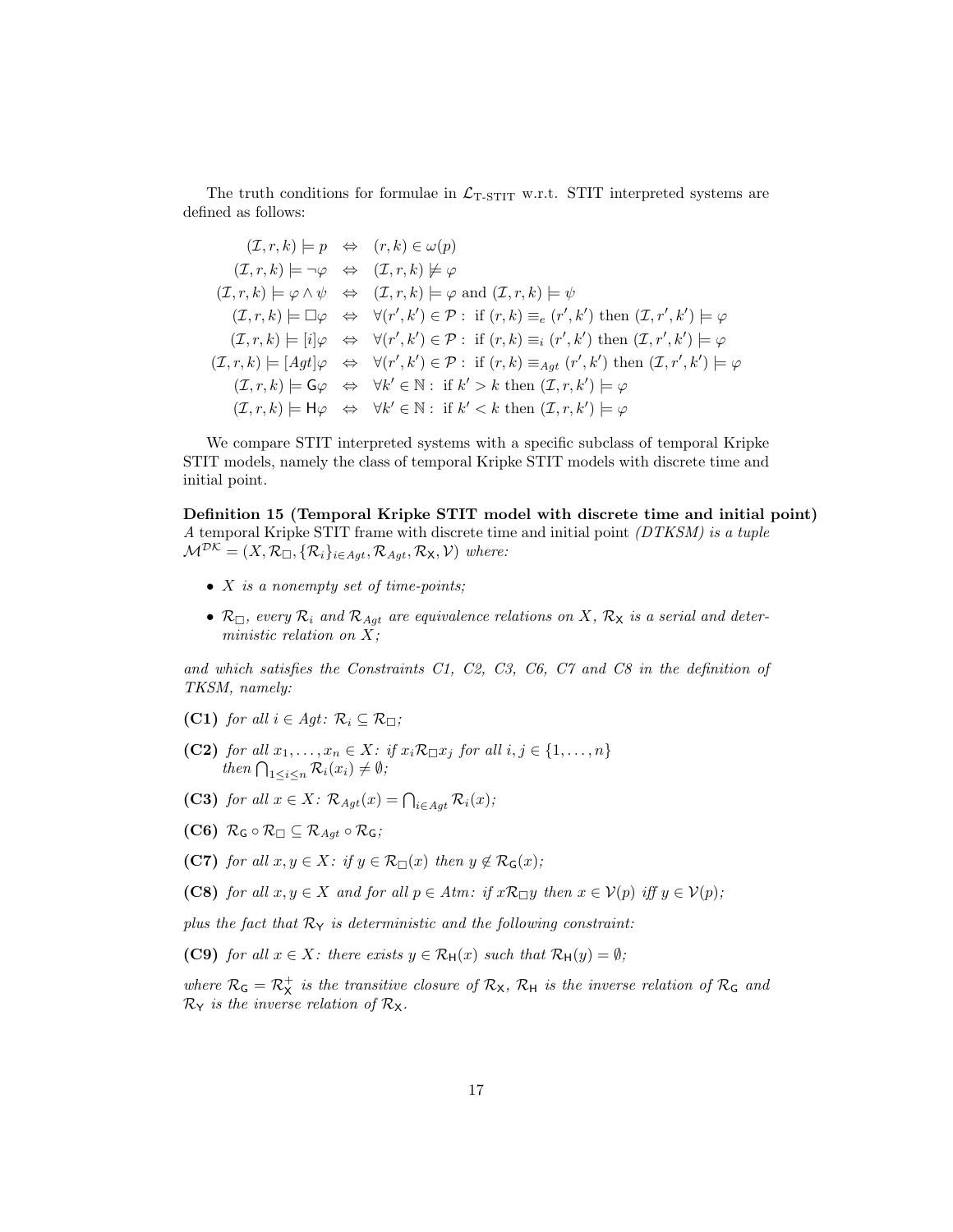The main difference between TKSMs and DTKSMs is that in the latter the accessibility relation for the future  $\mathcal{R}_\mathsf{G}$  is built from the accessibility relation  $\mathcal{R}_\mathsf{X}$  for the 'next' time point. In particular, the accessibility relation for the future is defined to be the transitive closure of the accessibility relation for the 'next' operator. Note that the relation  $\mathcal{R}_{\mathsf{X}}$ is serial and deterministic because every point is assumed to have exactly one temporal successor. Furthermore, note that the previous Constraint C6 implies the following property:

(C10) for all  $x, y \in X$ : if  $x \mathcal{R} \square y$  and  $\mathcal{R}_{\mathsf{H}}(x) = \emptyset$  then  $\mathcal{R}_{\mathsf{H}}(y) = \emptyset$ .

The previous Constraints C6 and C7 together with the fact that  $\mathcal{R}_{\Upsilon}$  is deterministic imply the following property:

### (C11)  $\mathcal{R}_{\mathsf{X}} \circ \mathcal{R}_{\Box} \subseteq \mathcal{R}_{\mathit{Aut}} \circ \mathcal{R}_{\mathsf{X}}.$

Finally, by the Constraint C1 and C3 together with the previous properties C10 and C11, we can prove by induction that the following property holds:

(C12) for all  $x, y \in X$ : if  $x \mathcal{R} \square y$  then there exists  $x', y' \in X$  and  $k \in \mathbb{N}$  such that  $x\mathcal{R}_Y^k x'$ ,  $y\mathcal{R}_Y^k y'$  and  $\mathcal{R}_H(x') = \mathcal{R}_H(y') = \emptyset$ ,

where  $\mathcal{R}_{Y}^{k}$  is the k-composition of the relation  $\mathcal{R}_{Y}$  defined inductively by (i)  $\mathcal{R}_{Y}^{0}$  =  $\{(x, x)|x \in X\}$ , and (ii)  $\mathcal{R}_{\mathsf{Y}}^{k+1} = \mathcal{R}_{\mathsf{Y}}^k \circ \mathcal{R}_{\mathsf{Y}} = \mathcal{R}_{\mathsf{Y}} \circ \mathcal{R}_{\mathsf{Y}}^k$ .

Condition C12 tells that two points in the same moment are associated with the same time. Notice that the condition corresponds to property  $k = k'$  in the definition of the equivalence relations  $\equiv_e$  from Definition 10.

Truth conditions of formulae relative to DTKSMs are the same as truth conditions of formulae relative to TKSMs given in Section 2.2.

Let  $\models_{\mathcal{I}} \varphi$  and  $\models_{\mathcal{D}\mathcal{K}} \varphi$  denote that formula  $\varphi$  is valid relative to STIT interpreted systems and valid relative to DTKSMs, respectively. As the following theorem highlights, these two notions of validity are equivalent.

### **Theorem 3** Let  $\varphi$  be a T-STIT formula. Then,  $\models_{\mathcal{I}} \varphi$  iff  $\models_{\mathcal{D}K} \varphi$ .

The previous result can be easily generalized to the class of *discrete* Kamp agent frames and to the class of discrete choice b-trees. The class of discrete Kamp agent frames includes all Kamp agent frames of Definition 2 satisfying the extra-condition that every ordered set  $\langle T_w, \lt w \rangle$  is isomorphic to the set of natural numbers. Similarly, the class of discrete choice b-trees includes all choice b-trees of Definition 6 satisfying the extracondition that every history  $h$  is isomorphic to the set of natural numbers. From the class of discrete choice b-trees, the class of discrete BT+AC structures is easily defined by taking every discrete choice b-tree whose bundle coincides with the set of all histories. Let  $\models_{\mathcal{DF}} \varphi$  and  $\models_{\mathcal{DB}} \varphi$  denote that formula  $\varphi$  is valid relative to discrete Kamp agent frames and valid relative to discrete choice b-trees, respectively.

As the following two theorems highlight, DTKSMs, discrete Kamp agent frames and *discrete* choice b-trees provide equivalent semantics for the language  $\mathcal{L}_{T\text{-STIT}}$ . The proofs of these two theorems follow the general lines of the proofs of Theorems 1 and 2 given in the appendix. Thus, we do not give them here.

**Theorem 4** Let  $\varphi$  be a T-STIT formula. Then,  $\models_{\mathcal{D}\mathcal{K}} \varphi$  iff  $\models_{\mathcal{D}\mathcal{F}} \varphi$ .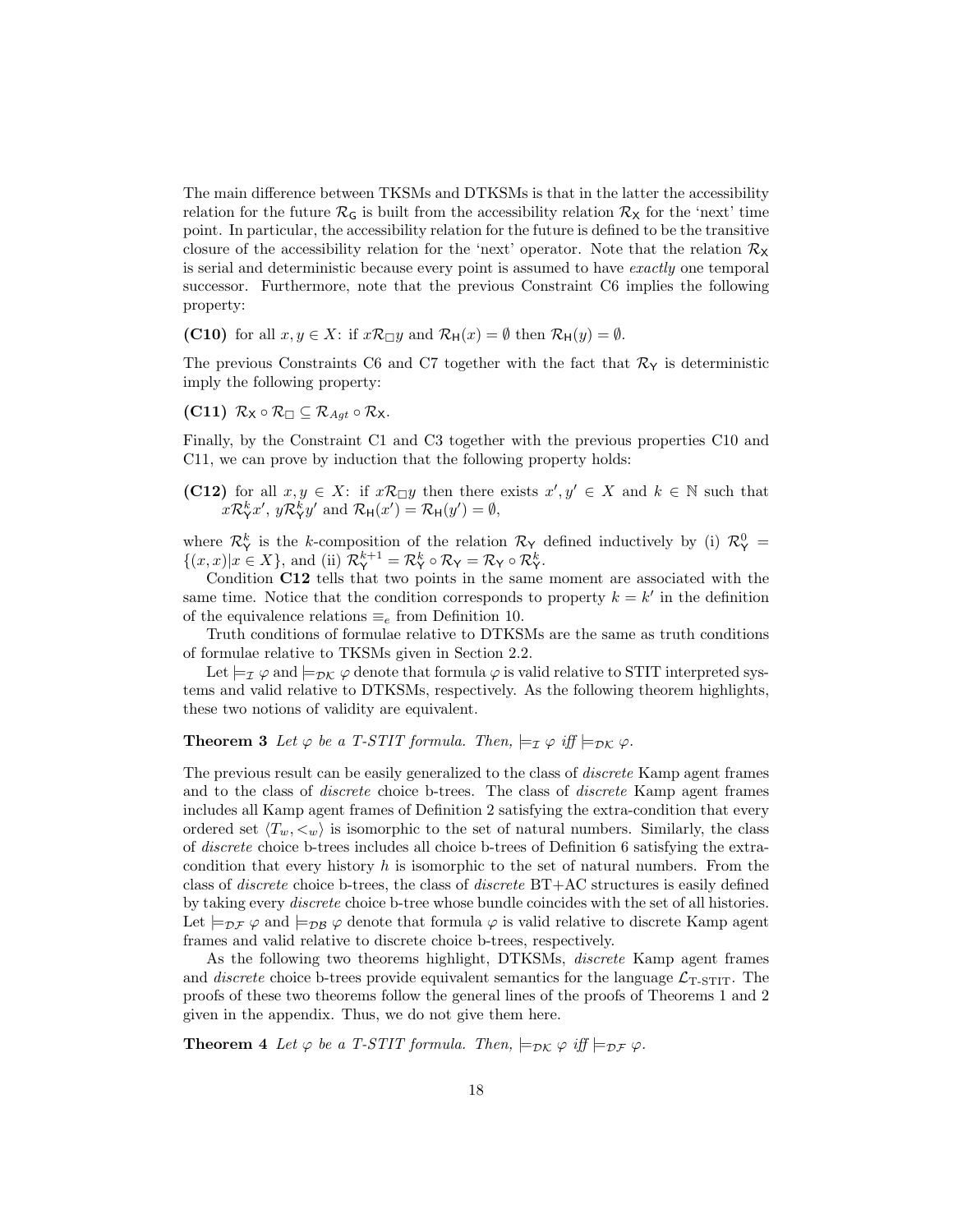

Figure 3: Summary of relationships between semantics

**Theorem 5** Let  $\varphi$  be a T-STIT formula. Then,  $\models_{\mathcal{D}\mathcal{K}} \varphi$  iff  $\models_{\mathcal{D}\mathcal{B}} \varphi$ .

The previous Theorems 3, 4 and 5 together highlight the equivalence between the four semantics w.r.t.  $\mathcal{L}_{\text{T-STIT}}$ , namely the semantics in terms of DTKSMs, discrete Kamp agent frames, discrete choice b-trees and STIT interpreted systems.

### 4 Summary of the results

Figure 3 summarizes the relationships between the different semantics for T-STIT studied in the paper. The left side of the figure highlights the equivalence between the three semantics in terms of TKSMs, Kamp agent models and choice b-models. The right side highlights the equivalence between the different semantics for T-STIT in which time is assumed to be discrete. The inclusion between the two sides shows that the set of validities obtaining in the semantics from the left side is included in the set of validities obtaining in the semantics from the right side.

The figure also highlights that the set of validities for the semantics with not necessarily discrete time is strictly included in the set of validities for the semantics with discrete time. The following is an example of a formula of the language  $\mathcal{L}_{\text{T-STIT}}$  which is valid with respect to the discrete-time semantics presented in Section 3, in which the temporal order is isomorphic to the natural numbers, but which is not valid with respect to the semantics with not necessarily discrete time:

$$
(\varphi \wedge \mathsf{H}\varphi) \to \mathsf{FH}\varphi \tag{1}
$$

It is worth noting that while DTKSM-validity coincides with validity in discrete Kamp agent models and discrete choice b-models, DTKSM-validity and validity in discrete BT+AC models do not coincide. This immediately follows from the fact that bundled trees and full trees do not validate exactly the same formulae involving  $\mathsf{G}$  and  $\Box$ . well-known example discussed in [7] is the following formula:

$$
\Box G(\varphi \to \Diamond F\varphi) \to \Diamond G(\varphi \to F\varphi)
$$
 (2)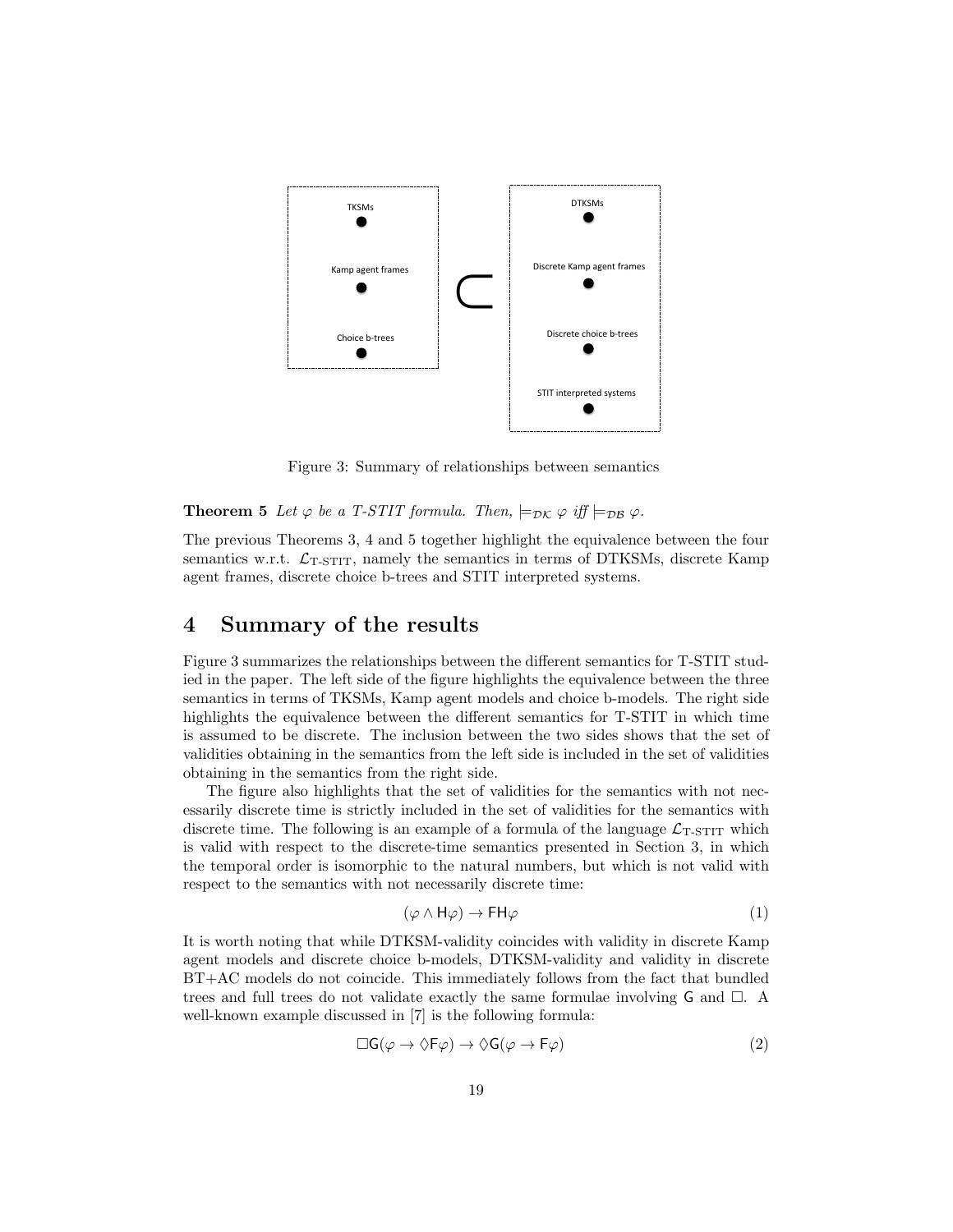This formula is valid on full trees with discrete time, but not on bundled trees with discrete time. Since the formula is also in  $\mathcal{L}_{T-STIT}(Atm, Agt)$ , the result immediately extends to discrete choice b-validity (DTKSM-validity, discrete Kamp agent-validity) and discrete BT+AC validity. Figure 4 illustrates a DTKSM where  $\Box G(\varphi \to \Diamond F\varphi) \to$  $\Diamond G(\varphi \rightarrow F\varphi)$  fails.



Figure 4: Example of DTKSM that falsifies  $\Box G(p \rightarrow \Diamond Fp) \rightarrow \Diamond G(p \rightarrow Fp)$ 

In order to show that the preceding formula  $(2)$  is valid on discrete  $BT+ACS$ , assume that  $\mathcal{M}^{\mathcal{B}},\langle m_0,h\rangle \models \Box \mathsf{G}(\varphi \rightarrow \Diamond \mathsf{F}\varphi)$  for an arbitrary discrete BT+AC model  $\mathcal{M}^{\mathcal{B}},$ moment  $m_0$  and history h passing through  $m_0$ . This semantically means that:

(i) for all  $h' \in B_{m_0}$  and for all  $m \in h'$  if  $m_0 \prec m$  and  $\mathcal{M}^{\mathcal{B}}, \langle m, h' \rangle \models \varphi$  then there exists  $h'' \in B_m$  and  $m' \in h''$  such that  $m \prec m'$  and  $\mathcal{M}^{\mathcal{B}}, \langle m', h'' \rangle \models \varphi$ .

We distinguish two cases. As for the the first case, let us assume that  $\mathcal{M}^{\mathcal{B}},\langle m_0, h \rangle \models$  $\Box G\neg\varphi$ . The latter implies  $\mathcal{M}^{\mathcal{B}},\langle m_0, h \rangle \models \Diamond G\neg\varphi$  which in turn implies  $\mathcal{M}^{\mathcal{B}},\langle m_0, h \rangle \models$  $\Diamond G(\varphi \to F\varphi)$ . As for the second case, let us assume that  $\mathcal{M}^{\mathcal{B}},\langle m_0, h \rangle \models \Diamond F\varphi$ , which semantically means:

(ii) there exists  $h' \in B_{m_0}$  and a lower set X of  $\mathcal{F}(h', m_0)$  such that X has order type 1 and  $\mathcal{M}^{\mathcal{B}}, \langle m, h' \rangle \models \mathsf{F}\varphi$  for all  $m \in X$ ,

where  $\mathcal{F}(h',m_0) = (\{m_0\} \cup \{m \in h'| m_0 \prec m\}, \prec)$  and where X is a lower set of  $\mathcal{F}(h',m_0)$ iff X is a subset of  $\mathcal{F}(h',m_0)$  such that for all  $m \in X$  and for all  $m' \in \mathcal{F}(h',m_0)$ , if  $m' \prec m$  then  $m' \in X$ . For every  $k \in \mathbb{N}$ , let

 $Z_{m_0,k,\varphi}$ 

be the set of all pairs  $(h, X)$  such that  $h \in B_{m_0}$ , X is a lower set of  $\mathcal{F}(h,m_0)$  of order type k, and  $\mathcal{M}^{\mathcal{B}}, \langle m, h \rangle \models \mathsf{F}\varphi$  for all  $m \in X$ .

Item (i) together with the fact that  $\mathcal{M}^{\beta}$  is a discrete BT+AC model based on a full tree imply that the following holds for every  $k \in \mathbb{N}$ :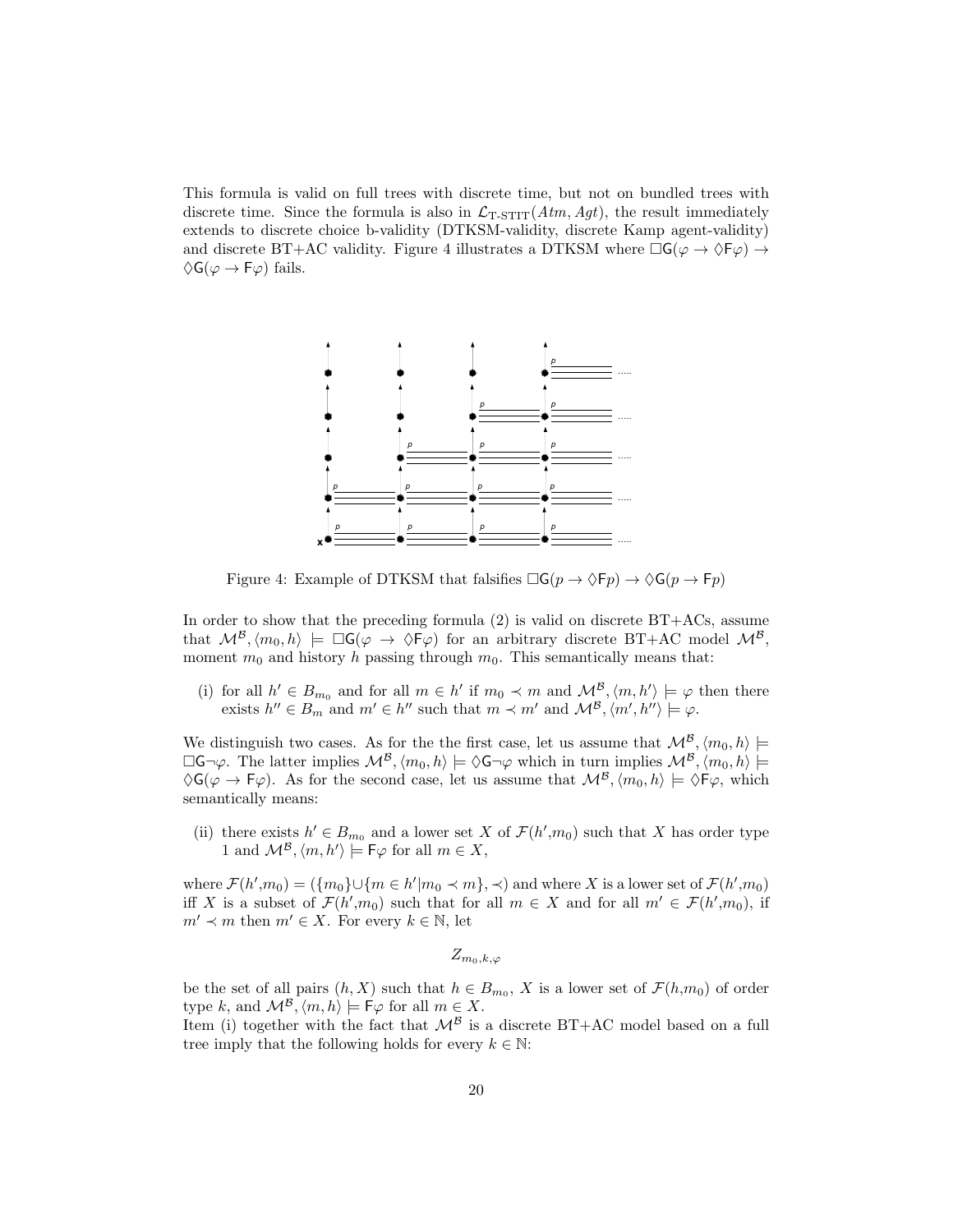(iii) for every  $(h, X) \in Z_{m_0, k, \varphi}$ , there exists  $(h', X') \in Z_{m_0, k+1, \varphi}$  such that  $X \subset X'$ .

Items (ii) and (iii), together with the axiom of choice, guarantee that we can find  $h_1, h_2, \ldots \in B_{m_0}$  and  $X_1, X_2, \ldots \subseteq M$  such that, for every  $k \in \mathbb{N}$ <sup>16</sup>

- $X_k \subset X_{k+1}$ ,
- $X_k$  has order type k,
- $X_k$  is a lower set of  $\mathcal{F}(h_k,m_0)$ , and
- $\mathcal{M}^{\mathcal{B}}, \langle m, h_k \rangle \models \mathsf{F}\varphi$  for all  $m \in X_k$ .

Let

$$
h_X = \bigcup_{k \in \mathbb{N}} X_k.
$$

Clearly,  $h_X$  is a history in  $B_{m_0}$  such that  $\mathcal{M}^{\mathcal{B}}, \langle m, h_X \rangle \models \mathsf{F}\varphi$  for all  $m \in \mathcal{F}(h_X,m_0)$ . The latter means that  $\mathcal{M}^{\mathcal{B}},\langle m_0,h_X\rangle \models$  GF $\varphi$ . From this, we get  $\mathcal{M}^{\mathcal{B}},\langle m_0,h\rangle \models \Diamond$ GF $\varphi$ , which in turn implies  $\mathcal{M}^{\mathcal{B}},\langle m_0, h \rangle \models \Diamond \mathsf{G}(\varphi \to \mathsf{F}\varphi).$ 

Other examples of formulae of the language  $\mathcal{L}_{\text{T-STIT}}(Atm, Agt)$  that are valid on discrete BT+AC models but not on DTKSMs, discrete Kamp agent models and discrete choice b-models are the following variants of the previous formula (2) in which the operator  $\Diamond$  in the antecedent is replaced either by the operator  $\langle i \rangle$  or by the operator  $\langle Agt \rangle$ :

$$
\Box G(\varphi \to \langle i \rangle \mathsf{F}\varphi) \to \Diamond G(\varphi \to \mathsf{F}\varphi) \tag{3}
$$

$$
\Box G(\varphi \to \langle Agt \rangle \mathsf{F}\varphi) \to \Diamond G(\varphi \to \mathsf{F}\varphi)
$$
\n(4)

# 5 Extension with full groups

As emphasized in Section 2.5, Lemma 9 from [20, p. 381] shows that we get the same logic, namely T-STIT, if we impose *superadditivity* instead of *additivity* on the construction of  $\mathcal{R}_{Aqt}$  in TKSFs. Just to recall these notions: in TKSFs, the former equates with the condition that, for all  $x \in X$ ,  $\mathcal{R}_{Agt}(x) \subseteq \bigcap_{i \in Agt} \mathcal{R}_i(x)$ , while the latter equates with the condition C3 from Definition 1 in Section 2.2:  $\mathcal{R}_{Aqt}(x)$  =  $\bigcap_{i\in Agt} \mathcal{R}_i(x)$  for all  $x \in X$ .

Things change if we extend TKSFs with choice-equivalence relations for all the definable groups and corresponding group STIT operators, that is, all the members of  $2^{Agt*} = 2^{Agt} \setminus \emptyset$  in each TKSF. In this section, we briefly explore how this extension affects the equivalence results from Subsection 2.5.

<sup>&</sup>lt;sup>16</sup>The axiom of choice is used here to ensure that we can choose the element  $(h_1, X_1)$  from  $Z_{m_0,1,\varphi}$ , which is guaranteed to be non-empty because of item (ii). Moreover, for every  $k \in \mathbb{N}$ , we use the axiom of choice to choose the element  $(h_k, X_k)$  from the set  $\{(h, X) \in Z_{m_0,k,\varphi} | X_{k-1} \subset X\}$ , which is guaranteed to be non-empty because of item (iii).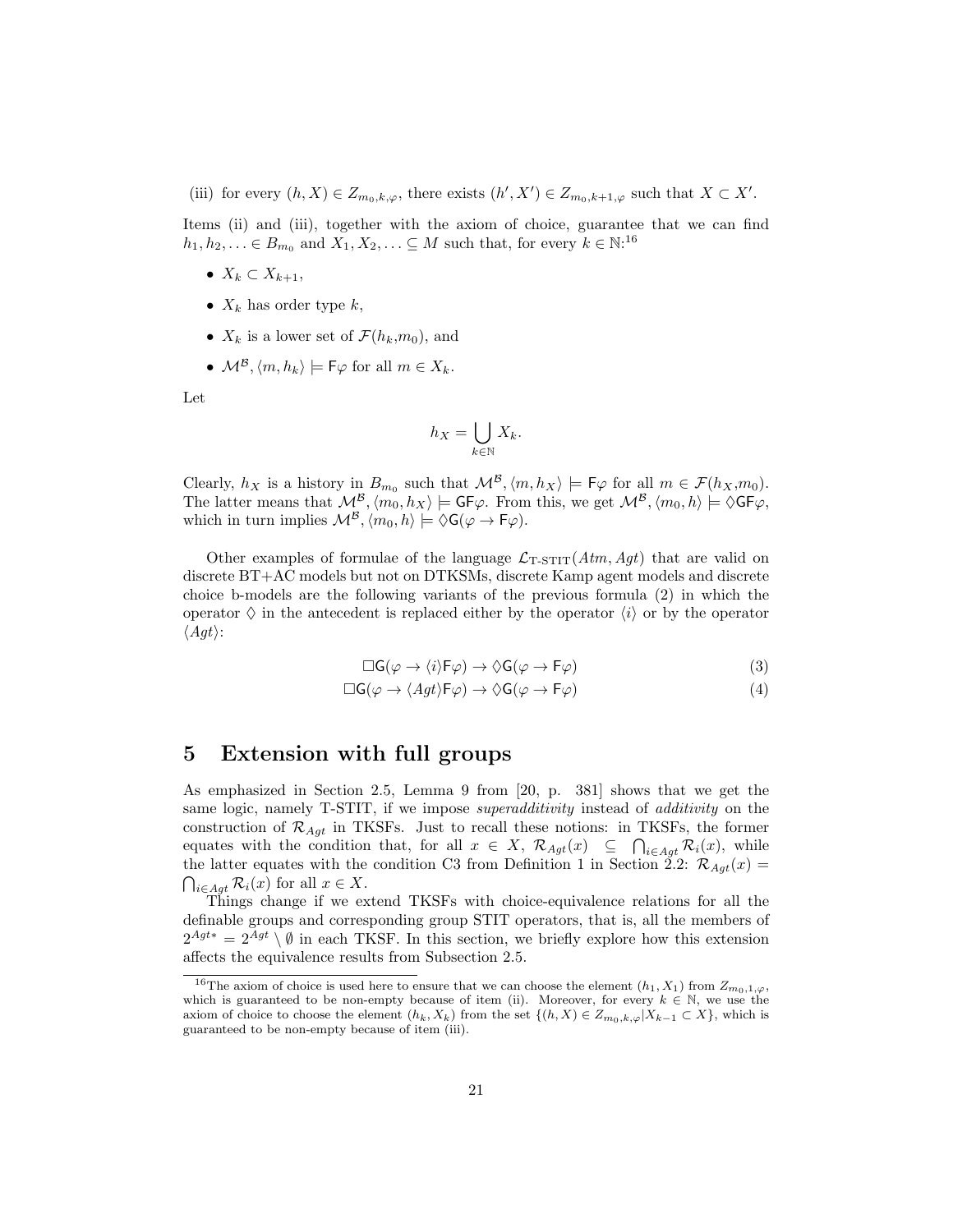Let us extend  $\mathcal{L}_{T-STIT}$  with many group STIT operators  $[J], [I], \ldots$ , for the members  $J, I \dots$  of  $2^{Agt*}$  resulting into the following language  $\mathcal{L}_{\text{T-GSTIT}}(Atm, Agt)$  of the logic T-GSTIT (temporal group STIT):

$$
\varphi ::= p | \neg \varphi | \varphi \land \varphi | [J] \varphi | \Box \varphi | G \varphi | H \varphi
$$

where p ranges over  $Atm$  and J ranges over  $2^{Agt*}$ .

Moreover, let us define two classes of group TKSFs: *additive* group TKSFs and super-additive group TKSFs. Additive group TKSFs extend TKSFs of Definition 1 with one relation  $\mathcal{R}_J$  per group J in  $2^{Agt*}$  and generalize the condition C3 of Definition 1 with the following condition:

(C3') for all  $x \in X$  and  $J \in 2^{Agt*}: \mathcal{R}_J(x) = \bigcap_{i \in J} \mathcal{R}_i(x)$ .

We denote the class of additive group TKSFs by  $AGK$ .

Super-additive TKSFs consists in generalizing the class of frames introduced in [5] with accessibility relations for the temporal operators G and H. Specifically, superadditive group TKSFs extend TKSFs of Definition 1 with one relation  $\mathcal{R}_J$  per group J after replacing the condition C1 with the following condition:

(C1') for all  $J \in 2^{Agt*}$ :  $\mathcal{R}_J \subseteq \mathcal{R}_{\Box}$ ,

and the condition C3 with the following two conditions:

(C3") for all  $I, J \in 2^{Agt*}$ : if  $I \subseteq J$  then  $\mathcal{R}_J \subseteq \mathcal{R}_I$ ,

 $(\mathbf{C3}^{"})$  for all  $J \in 2^{Agt*}$  such that  $J \neq Agt: \mathcal{R}_{\Box} \subseteq \mathcal{R}_{J} \circ \mathcal{R}_{Agt\setminus J}$ .

We denote the class of super-additive group TKSFs by  $S\mathcal{GK}$ .

Condition C1<sup> $\prime$ </sup> generalizes Condition C1 in Definition 1 to groups. Condition C3<sup> $\prime\prime$ </sup> is the condition of coalitional monotonicity meaning that bigger groups have finer choice partitions. Condition  $C3^{\prime\prime\prime}$  just means that every alternative can be attained by combining the current choice of a group and the appropriate choice of its complement. Conditions C1', C3" and C3" are also properties of additive group TKSFs. Indeed, Condition  $Cl'$  is entailed by Condition C1 in Definition 1 and Condition  $Cl'$  above. Condition C3" is entailed by Condition C3'. Condition C3" is entailed by Condition C2 in Definition 1, Condition C3' above and the fact that every  $\mathcal{R}_J$  is an equivalence relation. To prove this, suppose  $x\mathcal{R}_{\Box}y$  and without loss of generality let  $J = \{1, \ldots, k\}$ and  $Agt \ I = \{k, \ldots, n\}$  with  $k < n$ . By Condition C2 in Definition 1, we have  $\mathcal{R}_1(x) \cap \ldots \cap \mathcal{R}_k(x) \cap \ldots \cap \mathcal{R}_k(y) \cap \ldots \cap \mathcal{R}_n(y) \neq \emptyset$ . By Condition C3' the latter is equivalent to  $\mathcal{R}_J(x) \cap \mathcal{R}_{Aqt\setminus J}(y) \neq \emptyset$ . Since  $\mathcal{R}_J$  and  $\mathcal{R}_{Aqt\setminus J}$  are equivalence relations, it follows that  $x\mathcal{R}_J \circ \mathcal{R}_{Aqt\setminus J}y$ . This shows that the class of *additive* group TKSFs is indeed a subclass of the class of super-additive group TKSFs.

Truth conditions of formulae of the language  $\mathcal{L}_{\text{T-GSTIT}}(Atm, Agt)$  are as the ones given in Section 2.2 for the boolean operators, the temporal operators and the operator  $\Box$  plus the following one for the group STIT operator [J]:

$$
\mathcal{M}^{\tau}, x \models [J]\varphi \Leftrightarrow \forall y \in \mathcal{R}_J(x) : \mathcal{M}^{\tau}, y \models \varphi
$$

where  $\tau$  is either  $\mathcal{AGK}$  or  $\mathcal{SGK}$  depending on whether we evaluate formulae relative to additive group TKSFs or to super-additive group TKSFs.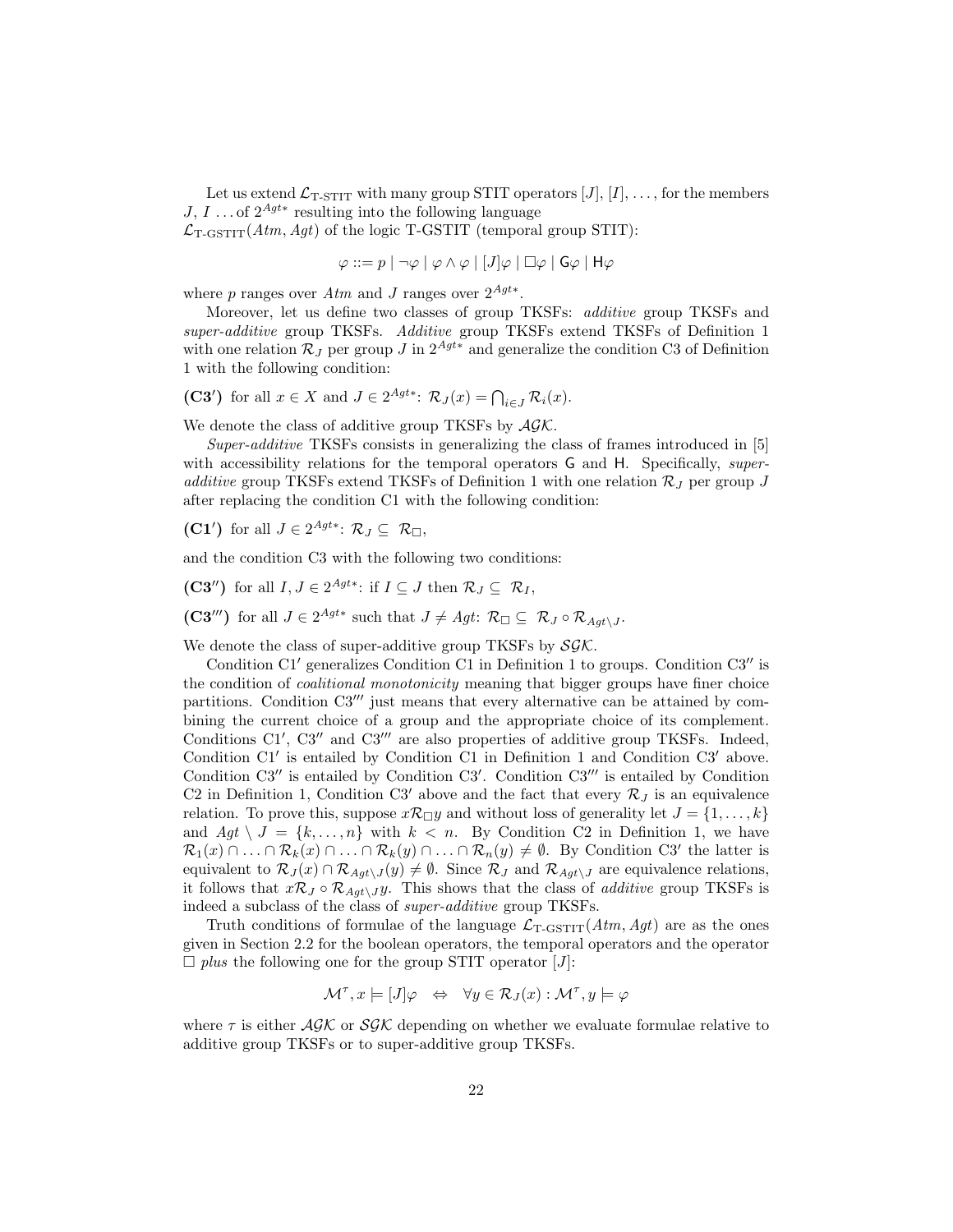There exists an atemporal STIT formula which distinguishes additive group TKSFs from super-additive ones. Specifically, the following formula is valid w.r.t. additive group TKSFs and invalid w.r.t. super-additive group TKSFs:

$$
[J][I]\varphi \to [J \cap I]\varphi \tag{5}
$$

The proof of the validity requires just a straightforward adaptation of the right-left direction from [17, Theorem 13], to which we refer the reader. The following super-additive group TKSM shows that the formula is invalid w.r.t. super-additive group TKSFs. Let  $\widetilde{A}gt = \{1, 2, 3\}$  and let  $Atm = \{p\}$ . Moreover, let  $M^{\mathcal{SGK}} = (X, \mathcal{R}_{\Box}, \{\mathcal{R}_{J}\}_{J\in{2^{Agt *}}}, \mathcal{R}_{\mathsf{G}}, \mathcal{R}_{\mathsf{H}})$ be such that:

- $X = \bigcup_{\alpha \in \mathbb{N}} X_{\alpha}$  with  $X_{\alpha} = \{x_{\alpha}, y_{\alpha}\}\)$  for all  $\alpha \in \mathbb{N}$ ,
- $\mathcal{R}_{\Box} = \mathcal{R}_{\{1\}} = \mathcal{R}_{\{2\}} = \mathcal{R}_{\{3\}} = X_1 \times X_1 \cup \bigcup_{\alpha > 1} \{(x_\alpha, x_\alpha), (y_\alpha, y_\alpha)\},\$
- $\mathcal{R}_{\{1,2\}} = \mathcal{R}_{\{1,3\}} = \mathcal{R}_{\{2,3\}} = \mathcal{R}_{\{1,2,3\}} = \bigcup_{\alpha \in \mathbb{N}} \{(x_\alpha, x_\alpha), (y_\alpha, y_\alpha)\},\$
- $\mathcal{R}_{\mathsf{G}} = \{(x_{\alpha}, x_{\beta}) | \alpha, \beta \in \mathbb{N} \text{ and } \alpha \leq \beta\} \cup \mathcal{R}_{\mathsf{G}} = \{(y_{\alpha}, y_{\beta}) | \alpha, \beta \in \mathbb{N} \text{ and } \alpha \leq \beta\},\$
- $V(p) = \{x_\alpha | \alpha \in \mathbb{N}\}\text{, and}$
- $\mathcal{R}_{H}$  is the inverse relation of  $\mathcal{R}_{G}$ .

It easy to check that  $M^{SgK}, x_1 \models [{1,2}][{1,3}]p$  but  $M^{SgK}, x_1 \not\models [{1}]\,p$ .

Of course, we can adapt the definitions above to obtain additive and super-additive group Kamp agent frames and choice b-trees, respectively. It is straightforward to check that the previous observation also applies to the distinction between additive Kamp agent frames (choice b-trees) and super-additive Kamp agent frames (choice btrees), namely the fact that formula  $[J][I]\varphi \to [J \cap I]\varphi$  is valid w.r.t. the former and invalid w.r.t. the latter.

Besides, it is easy to adapt the proofs of Theorem 1 and Theorem 2 to the notions of validity in additive group TKSFs, additive group Kamp agent frames, additive group choice b-trees, and to the super-additive versions of such structures.

This implies that the equivalence results are preserved if the structures that we are taking into account are upgraded to choices of groups by adopting additivity (or superadditivity) for all of them. By contrast, equivalence is lost if we compare any frame for group agency with additivity with frames with super-additivity.

This does not undermine the generality of our results, however. The comparison we carried in this paper aims at proving that we obtain the same logic if we vary over three different *temporal* structures while keeping the same principle of agency *fixed*. Thus, the fact that super-additivity and additivity determine two different logics does not affect the generality of the results we have established.

The full superadditive group STIT logic from [4] and the full additive group STIT logics based on  $\mathcal{L}_{\text{T-GSTIT}}$  enjoy different formal properties. Indeed, [4] presents a finite axiomatization of the former, whose decidability is still an open issue, while the latter is undecidable and not finitely axiomatizable [17]. Also, decidability of the full (superadditive) group logic from [4] is still an open issue.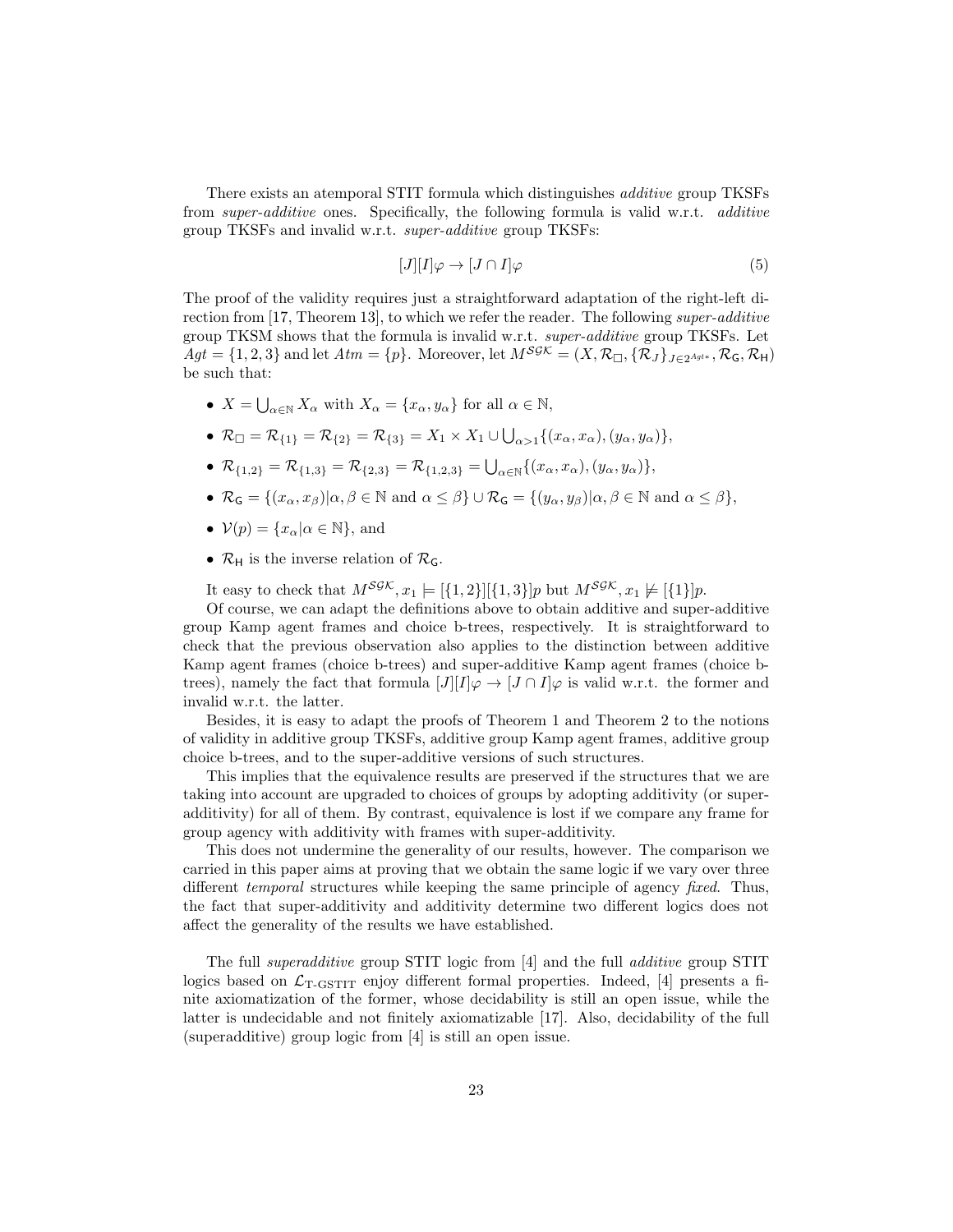It is easy to see why the negative results from [17] do not apply, as they stand, to the superadditive logic from [4]. The results from [17] establish that, for  $k \geq 3$ , the product logic  $S5^k$  can be embedded in an *additive* T-GSTIT with  $k \geq 3$  agents. Since  $S5<sup>k</sup>$  is undecidable and not finitely axiomatizable for  $k \geq 3$ , the embedding transfers these properties to any T-GSTIT with  $k \geq 3$ . By contrast, the group operators from [4] are KD-type operators<sup>17</sup> and do not verify the so-called Church-Rosser axiom, which prevents them from embedding any product logic. This, the results from [17] have no implications for the logic from [4].

Another open issue concerns the role that superadditivity and additivity are supposed to play in the formal properties of the two logics. In particular, [26] conjectures that a non-temporal fragment of full group T-GSTIT is decidable if and only if the fragment does not capture the difference between additive and superadditive models. If this is correct, then superadditive T-GSTIT should be undecidable. By contrast, a conjecture from [21] is that the non-temporal fragment of superadditive T-GSTIT should be decidable. Even if this would be true, however, the conjecture from [21] presupposes a language that is weaker than  $\mathcal{L}_{T\text{-GSTIT}}$ , and then the conjecture has no direct implications of the decidability of superadditive T-GSTIT. In light of this, we feel that our choice to focus on the language  $\mathcal{L}_{\text{T-STIT}}$  rather than  $\mathcal{L}_{\text{T-GSTIT}}$  is justified.

# 6 Discussion

The alternative semantics from Section 2 are appealing because they are convenient mathematical objects. Indeed, the semantics based on TKSFs quantifies over timepoints only, and that based on Kamp agent frames quantifies over times and worlds. These entities are introduced as primitives, not as defined set-theoretical objects. As a consequence, the two semantics keep quantification at first-order level and this in turn allows for the application of convenient techniques, such as Sahlqvist techniques for proving completeness, that do not apply to more common structures for indeterminist time and agency, such as BT+ACs.

As for the semantics based on choice b-trees, they quantify over sets of primitives (the histories from Definition 4). Thus they involve a second-order quantification, which prevents application of Sahlqvist techniques and usually brings some complexity in the Henkin construction for completeness results. However, bundling is basically the kind of move that defines a Henkin semantics for second-order logic: by performing it, we restrict the domain over which the variables range to a possibly proper subset of the entire domain in question (in our case, the maximal ≺-chains defined on a tree). As it is well known, this move downgrades expressivity of second-order quantification to that of many-sorted first-order quantification (we refer the reader to [10] and [29] for this). This is, in turn, the kind of quantification we have in Kamp agent frames.

Summing up, we get clear technical benefits from the alternative semantics from Section 2. However, little attention has been paid to their *descriptive adequacy*—with a significant exception that we discuss later in this section. One natural question in this respect is 'Do the alternative semantics presented here validate desirable principles

<sup>&</sup>lt;sup>17</sup>This is due to the fact that the operators from [4] combine quantification over choices with quantification over next moments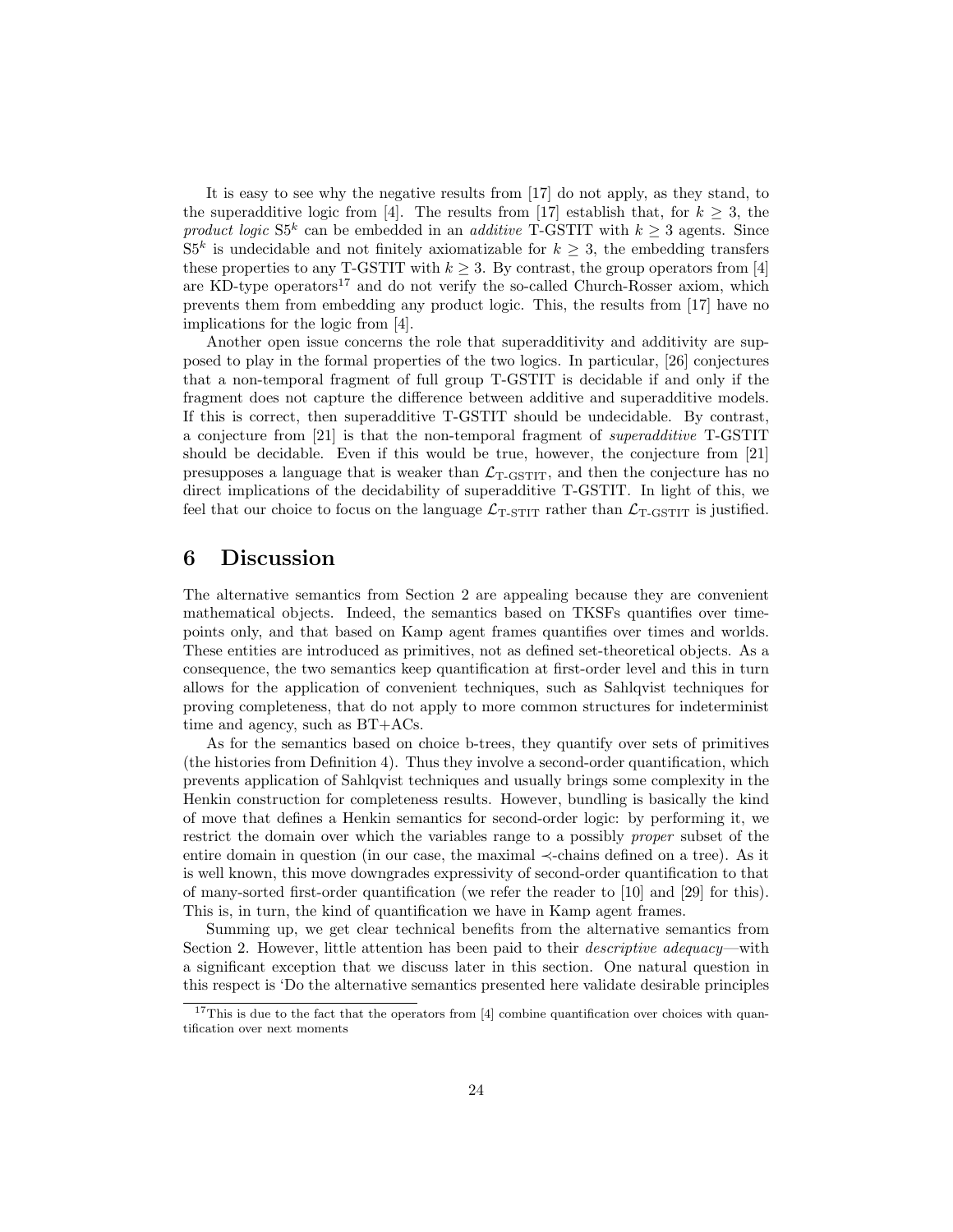of agency and time?' The axiomatization in Figure 2 gives a positive answer to this question: the alternative semantics validate established principles for time, modality, and seeing to it that, while providing natural mixing principles.

Here we approach two other questions concerning descriptive adequacy:

- 1. Can the semantics from Section 2 prove better than  $BT+ACs$ in describing some scenarios of multi-agent interaction?
- 2. Do their ontologies provide a sound picture of agency and time?

We answer these two questions in the following two subsections. In order to do this, we need to talk about choices, and thus we will extend our language with special choiceformulas. These allow us to express what action the relevant agent is choosing and prove to be special STIT formulae that hold exactly at the worlds that are compatible with a given choice. A similar device is implicit in [18], where choices are often expressed through formulas—see for instance [18, 55-58].

### 6.1 Adequacy in capturing game scenarios

We discuss a game-theoretical scenario that can be expressed if DTKSMs of Section 3 are the structures on which our language is interpreted, while it cannot be expressed if discrete BT+ACs are used. Our scenario will be a particular Infinitely Repeated Prisoner's Dilemma (IRPD) with two agents 1 and 2 where: (i) agent 1 exploits a grim strategy, in the sense that she starts cooperating and stops cooperating at some undetermined future time-point after the other agent decides to defect; (ii) agent 2 is a free rider, in the sense that she will necessarily defect at some future time-point; (iii) there is no specific threshold after which agent 1 stops cooperating forever in case agent 2 decides to defect. Feature (iii) corresponds to a kind of indeterminism that can be modeled via DTKSMs and, consequently, via discrete choice b-trees and discrete Kamp agent frames but not via discrete BT+AC structures. This is what we are going to show in the rest of the section.

IRPD is an Infinitely Repeated Game (IRG), that is a repetition of a constituent game, in our case the Prisoner's Dilemma (PD), with no last game-round. Moves are simultaneous. In PD, each agent  $i$  from the set  $\{1,2\}$  has two actions available: either she cooperates with the other agent by not confessing the crime  $(c)$  or she defects by confessing  $(d)$ .<sup>18</sup> The formal definition of a PD implies that  $(d, d)$  is a Nash Equilibrium, that it is not Pareto optimal, and that d is a strictly dominating action for each agent.

The basic dynamic at stake with IRPD is well known: in the one-shot PD, each agent  $i \in \{1,2\}$  has an incentive to play c—which would determine a Pareto optimal state<sup>19</sup> and she is somehow 'punished' by the other if she plays d. In particular, this implies that each agent will defect if the other breaks cooperation first. There are many possible strategies to enact this kind of punishment. In our example, we will encounter

<sup>18</sup>We are not interested in assigning specific utilities to the action profiles: any specification that respects the definition of PD will do. The crucial point of the definition is that for each  $i \in \{1, 2\}$ , we have  $u_i(d, c) > u_i(c, c) > u_i(d, d) > u_i(c, d)$ , where u is a utility function from action-profiles to real numbers.

<sup>&</sup>lt;sup>19</sup>In order to get this, IRPD imposes the additional condition  $2u(c, c) > u(d, c) + u(c, d)$ , which makes cooperation better than alternating cooperation and defection. The condition is often found in standard examples of the single-round PD, but it is not implied by its definition.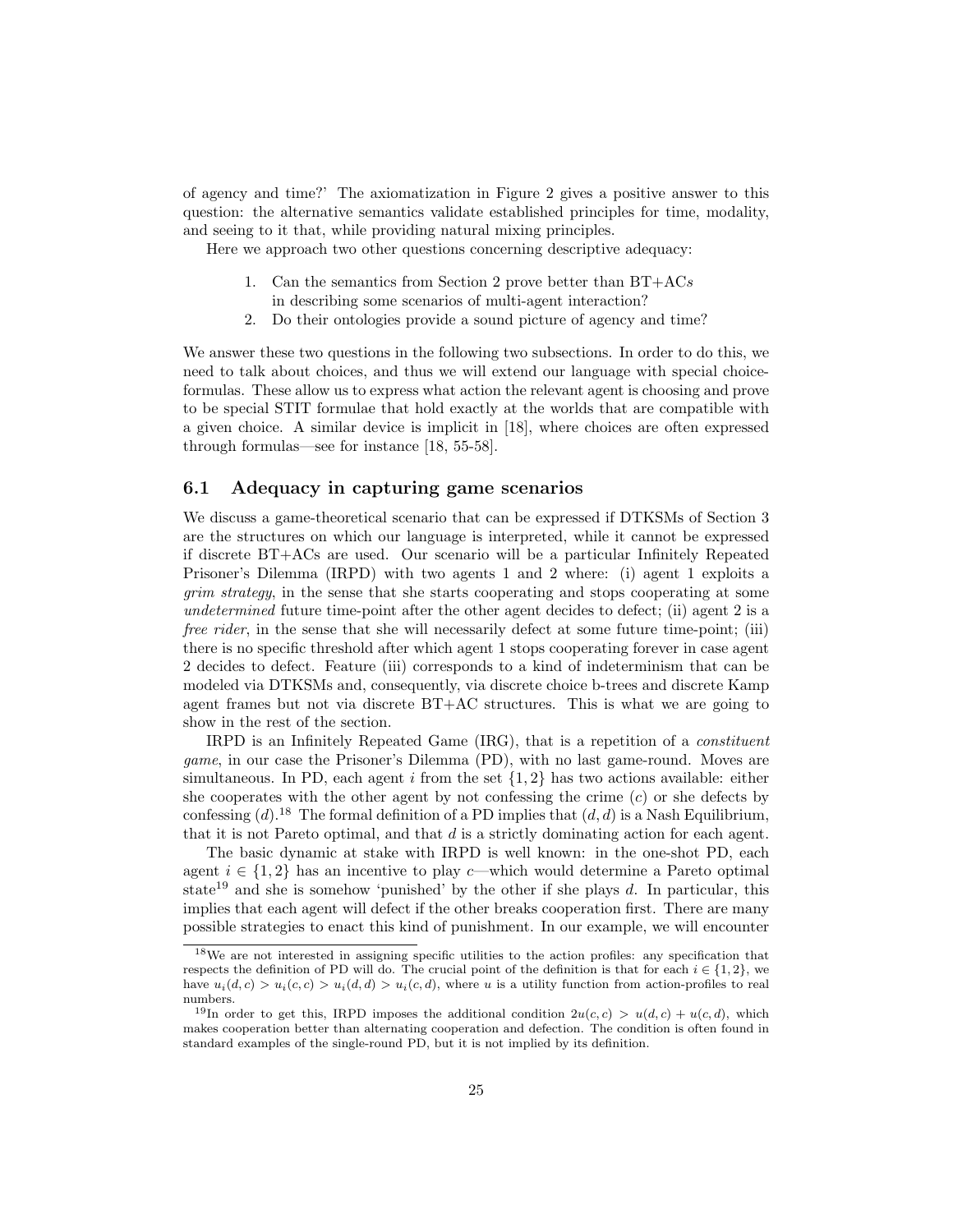a variant of the so-called grim strategy: one starts cooperating and, after one or more defections by the other agent, she stops cooperating and never gets back to cooperation.

In order to formally represent the example, we need to talk about choices over alternative actions in  $\mathcal{L}_{T\text{-STIT}}(Atm, Agt)$ . To this aim, we extend our language with syntactical elements that describe the action chosen by a certain agent. This gametheoretical extension of STIT is interesting in its own right and displays connections with other recent work in STIT, such as [16], but here we will limit ourselves to introducing the semantical basics and their adequacy with respect to minimal requirements. We wish to provide a more structured insight on the extension of  $\mathcal{L}_{\text{T-STIT}}(Atm, Agt)$  in future research.

For every agent  $i \in Agt$ , we introduce a non-empty set  $Act_i$ . Elements of  $Act_i$  are the actions available to (or choosable by) agent  $i$ . Moreover, we extend the definition of DTKSM of Section 3 with a function

$$
play_i: X \longrightarrow Act_i
$$

for each agent  $i$  that associates every time-point  $x$  to the action that agent  $i$  chooses at x. We impose the following condition on the function  $play_i$ : for all  $x, y \in X$ ,  $x\mathcal{R}_i y$ if and only if  $play_i(x) = play_i(y)$ . The condition allows us to label an agent's choice with the name of the action chosen by the agent: two time-points  $x$  and  $y$  belong to the same choice of agent i, if and only if agent i chooses the same action at  $x$  and  $y$ .

Once actions are defined in our (extended) DTKSMs, we extend the language  $\mathcal{L}_{\text{T-STIT}}(Atm, Agt)$  with the resources to express them. We extend the language by choice-formulae of the form  $p(i, a)$  where i ranges over Aqt and a ranges over Act<sub>i</sub> and which has to read "agent  $i$  chooses the action  $a$ ". Truth conditions of choice-formulae are given by the following clause:

$$
\mathcal{M}^{\mathcal{DK}}, x \models \mathsf{pl}(i, a) \quad \Leftrightarrow \quad play_i(x) = a
$$

It is clear from the semantics that the formulae  $p\vert (i, a) \rightarrow [i] p\vert (i, a)$  and  $(p\vert (1, a_1) \wedge p)$  $\ldots \wedge \mathsf{p}(\{n, a_n\}) \rightarrow [Agt](\mathsf{p}(\{1, a_1\}) \wedge \ldots \wedge \mathsf{p}(\{n, a_n\}))$  are valid. These two formulae are expected by a suitable encoding of properties of games into a logic of agency. The first states that an agent's action takes place because it is chosen by the agent. The second states that a joint action of a coalition takes place because it is chosen by the agents in the coalition. The first validity, together with Axiom T for  $[i]$ , highlights that the choice-formula  $p(i, a)$  expresses agency, since it holds if and only if agent *i* sees to it that it holds.

Notice that choice-formulae  $p(i, a)$  are not *atoms*. Indeed,  $p(i, a) \rightarrow \Box p(i, a)$  does not hold in general, contrary to what Condition C8 from Definition 15 imposes on atoms. This difference between atoms and the new choice-formulae is justified by the fact that choices have a 'trace of futurity' somehow: a STIT choice is a way to constrain the future course of events into a subclass of such courses.

Let us now come back to the particular case of IRPD that we want to describe by means of  $\mathcal{L}_{T-STIT}$  plus the new choice-formulae. As emphasized above, it is characterized by three features: (i) necessarily, agent 1 starts cooperating but in case of defection of agent 2, sooner of later she will stop cooperating forever; (ii) agent 2 will necessarily defect at some future time-point; (iii) there is no specific threshold after which agent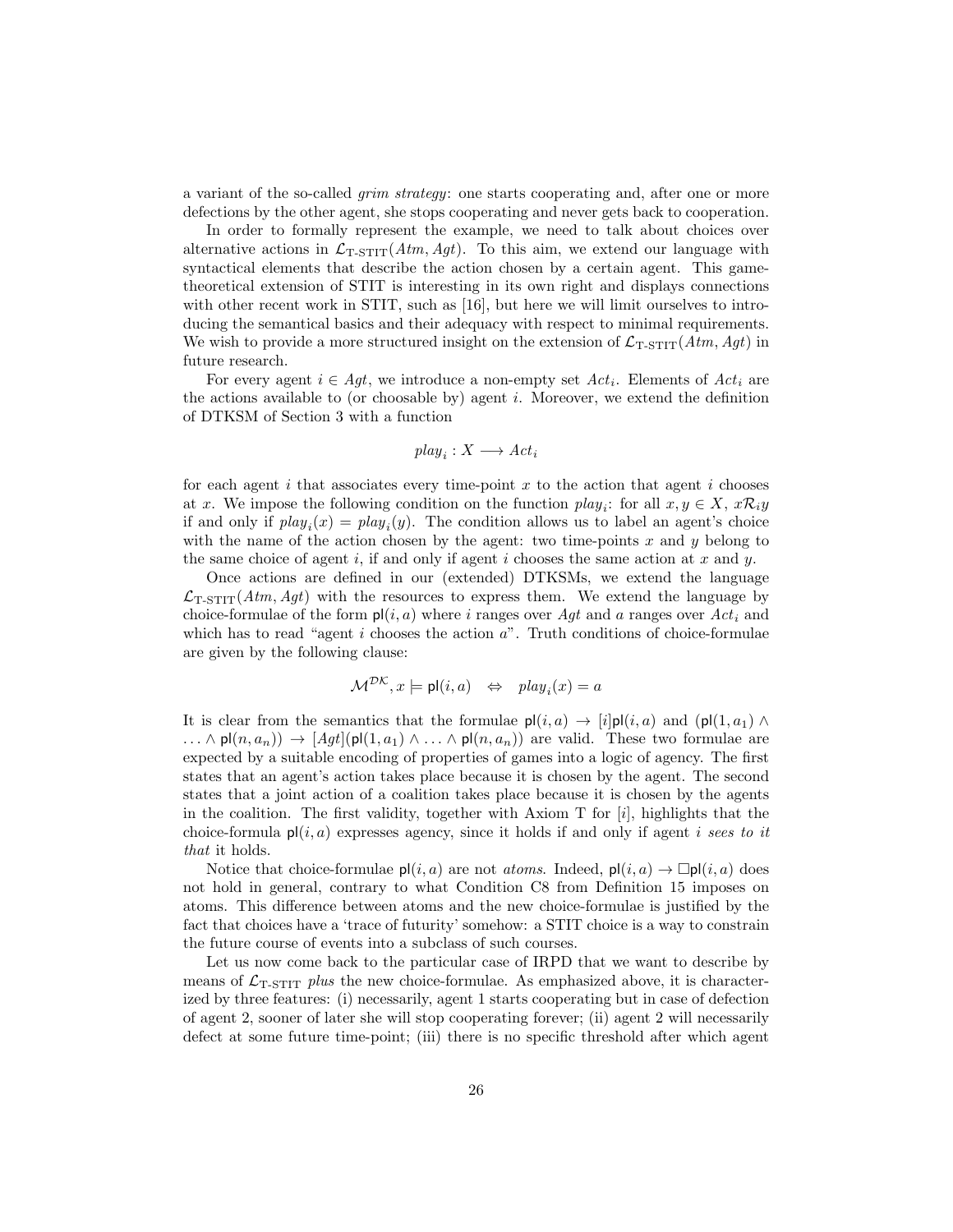1 stops cooperating forever in case agent 2 decides to defect. Features (i) and (ii) together imply that, necessarily, at some future time-point agent 1 will cooperate and will stop cooperating forever afterwards. In our extended DTKSMs, we can capture this in formal terms as follows:

(1) for every  $y \in \mathcal{R}_{\Box}(x)$ , there exists  $z \in \mathcal{R}_{\mathsf{G}}(y)$  such that  $play_1(z) = c$  and, for every  $u \in \mathcal{R}_{\mathsf{G}}(z)$ ,  $play_1(u) = d$ .

The kind of indeterminism expressed by feature (iii) guarantees that, for every possible time-line  $\ell_x$  in which agent 1 will stop cooperating at a certain point, there exists an alternative time-line  $\ell_y$  in which agent 1 will stop cooperating later than in  $\ell_x$ . A time-line clearly corresponds to an infinite sequence of action profiles of the constituent PD, an action profile being a tuple of actions one per each agent in the game. In our extended DTKSMs, we can capture this in formal terms as follows:

(2) for every  $y \in \mathcal{R}_{\Box}(x)$  and for every  $z \in \mathcal{R}_{\mathsf{G}}(y)$ , if  $play_1(z) = c$  then, there exists  $u \in \mathcal{R}_{\Box}(z)$  and  $v \in \mathcal{R}_{\mathsf{G}}(u)$ , such that  $play_1(v) = c$ .

At the syntactic level the previous conditions (1) and (2) are expressed by the following formula:

$$
\Box \mathsf{F}(\mathsf{pl}(1,c) \land \mathsf{G} \neg \mathsf{pl}(1,c)) \land \Box \mathsf{G}(\mathsf{pl}(1,c) \rightarrow \Diamond \mathsf{F} \mathsf{pl}(1,c))
$$

As observed in Section 4, such formula is satisfiable in DTKSMs, in discrete choice b-trees and in discrete Kamp agent frames but not in discrete BT+ACs. This highlights that to model the kind of indeterminism expressed by the previous feature (iii), one would need to exclude from the tree of the repeated game the branch that would otherwise arise as the limit of all those finite repetitions of cooperation by agent 1, that agent 1 does not wish to exclude, because the threshold after which agent 1 stops cooperating forever has not been determined yet.

Discussing the example Here, we discuss why, in our view, the ability to provide a model fulfilling conditions (i)–(iii) is a virtue of DTKSMs over discrete  $BT+ACS$ . In particular, we show that DTKSMs can accommodate two equally legitimate views on the use of formal modeling, while discrete BT+ACs rule out one of these views.

A crucial point of our example is that conditions  $(i)$ –(ii) exclude the option that, for every subsequent round of the IRG, agent 1 will cooperate again if she is cooperating at all. Accordingly, the relevant DTKSM does not satisfy the formula  $\Diamond G(p|(1, c) \rightarrow$  $\mathsf{F}$  pl(1, c)). Of course, it is *compatible* with the *rules* of the game that agent 1 keeps (or comes back to) cooperating, and so one could wonder why we should exclude the option.

The answer to this point depends on the *modeling purposes* one has. For instance, in proposing a formal model for a given IRG, we may want to predict how a given instance of the repeated game in question can evolve. It is reasonable to say that our predictions will depend on the information we (external modelers) have about the given instance of the IRG in question. This information will include the rules of the game (actions available and resulting action-profiles, rationality of the players, and so on), but it can also include hard information on the kind of players we are modeling. This is what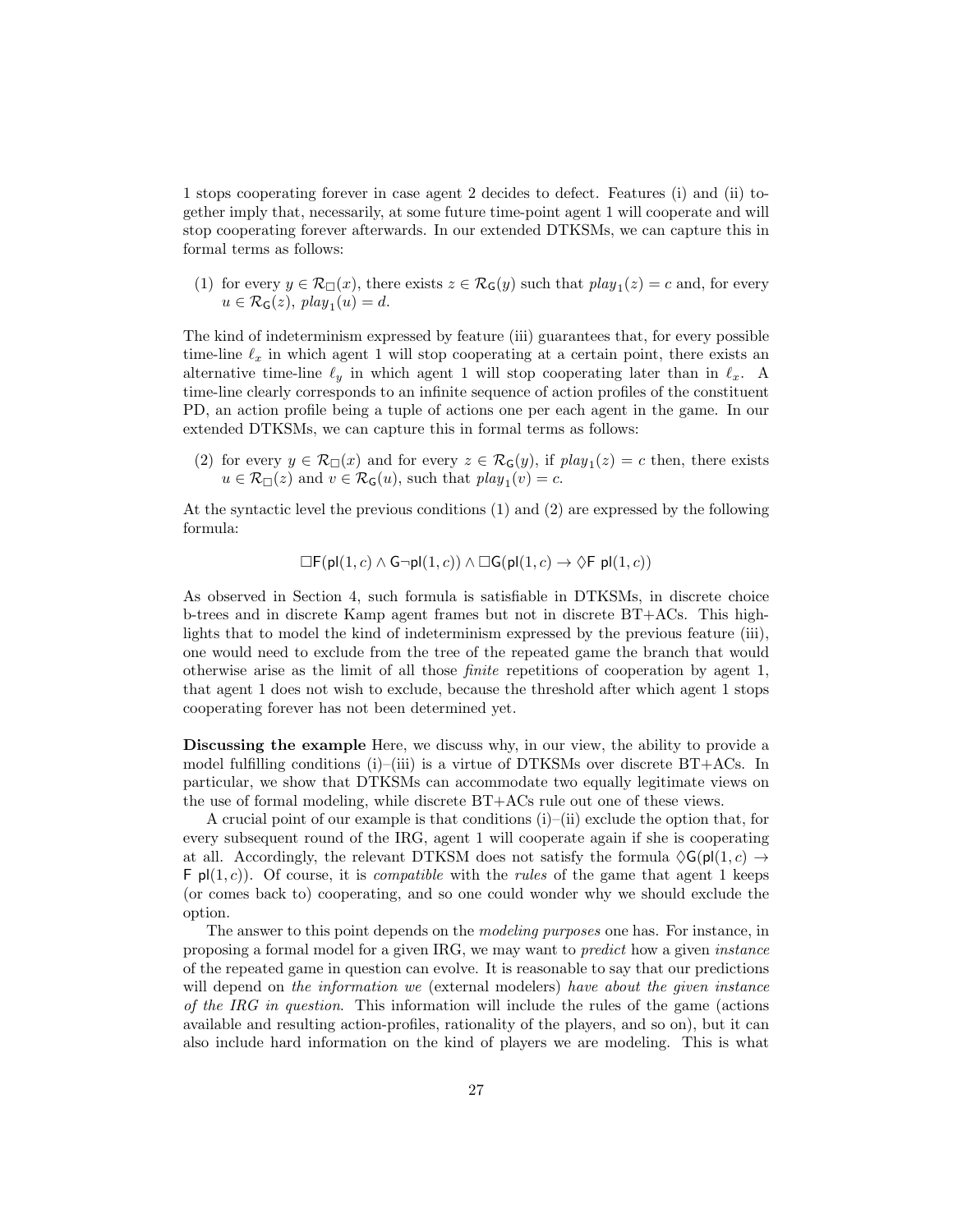happens in our example, where condition (ii) tells us that agent 2 is a *free rider*, and condition (i) tells us that agent 1 reacts to defection by stopping cooperation, sooner or later. If we (modelers) receive this information—as we do in the example above then we know that the scenario where agent 1 keeps (or comes back to) cooperating cannot hold, since it is incompatible with conditions (i)–(ii). As a consequence, if our aim is to provide a model that predicts how our particular example—which includes  $(i)$ – $(iii)$  –can evolve, then excluding the scenario where agent 1 keeps (or comes back to) cooperating (if she is cooperating at all) is a legitimate move.<sup>20</sup>

A different answer may come if we assume some other perspective on the use of formal models. For instance, one can hold the view that our models should represent how the choices of different agents operate on a given set of objective possibilities. These are, in turn, possibilities that are due to how the world is at a given moment. The intuition here is that, at each moment, the choices of the agents act so as to exclude some of the objective possibilities that are defined in the model. This view requires that all such possibilities are represented in the model, as a background against which the choices are made.<sup>21</sup> In the case of an IRG, what is objectively possible is determined by the rules of the game, and the view above turns to imply that we should capture everything that is compatible with such rules. From this point of view, excluding the above scenario—where agent 1 keeps (or comes back to) cooperating at some point—is not a legitimate move, since the scenario is compatible with the rules of IRPDs.

Thus, we have (at least) two different views on what we do when we model a game (or some other kind of multi-agent interaction, in principle), and they suggest different answers to our initial question. It is reasonable to hold that both views are legitimate in their own right. There is nothing wrong in building a model in order to predict (or describe) a specific instance of a phenomenon, and there is nothing wrong with a more general focus that wishes to cast agency against all the objective possibilities.

Consistently with this, we believe that we should opt for the modeling tool that can accommodate both views. From this point of view, DTKSMs score better than discrete BT+ACs. Indeed, we have DTKSMs where—just to stick to our example—  $\Box G(\mathsf{p}l(1,c) \rightarrow \Diamond \mathsf{F} \mathsf{p}l(1,c))$  is satisfied and  $\Diamond G(\mathsf{p}l(1,c) \rightarrow \mathsf{F} \mathsf{p}l(1,c))$  is not. This captures the situations where conditions (i)–(iii) are taken into account, and it fares well with the first methodological view on modeling that we have introduced. However, we also have DTKSMs where both  $\Box G(p(1, c) \rightarrow \Diamond F p(1, c))$  and  $\Diamond G(p(1, c) \rightarrow F p(1, c))$  are satisfied—which fares well with the second methodological view that we have introduced. This follows from the fact that every discrete choice b-tree corresponds to a DTKSM, and that this correspondence preserves satisfiability—see proof of Theorem 2 in the Appendix. Since discrete BT+ACs are special cases of discrete choice b-trees, there are DTKSMs satisfying  $\Box G(\mathsf{p}((1,c) \to \Diamond \mathsf{F} \mathsf{p}((1,c)) \to \Diamond G(\mathsf{p}((1,c) \to \mathsf{F} \mathsf{p}((1,c))).$ 

By contrast, discrete BT+ACs rule out the possibility to proceed along the lines of the first methodological view. Since they make  $\Box G(\mathsf{pl}(1,c) \rightarrow \Diamond \mathsf{F} \mathsf{pl}(1,c)) \rightarrow$  $\Diamond G(\mathsf{pl}(1,c) \to \mathsf{F} \mathsf{pl}(1,c))$  valid, they do not let us model a scenario where conditions

<sup>&</sup>lt;sup>20</sup>Notice that the exclusion of the scenario above recalls the application of *integrity constraints* [22] in Artificial Intelligence—in particular, in knowledge representation. These constraints select away some states in a structure as non-admitted in the description of a given phenomenon.

 $^{21}$ We thank one anonymous referee for pointing this perspective to us.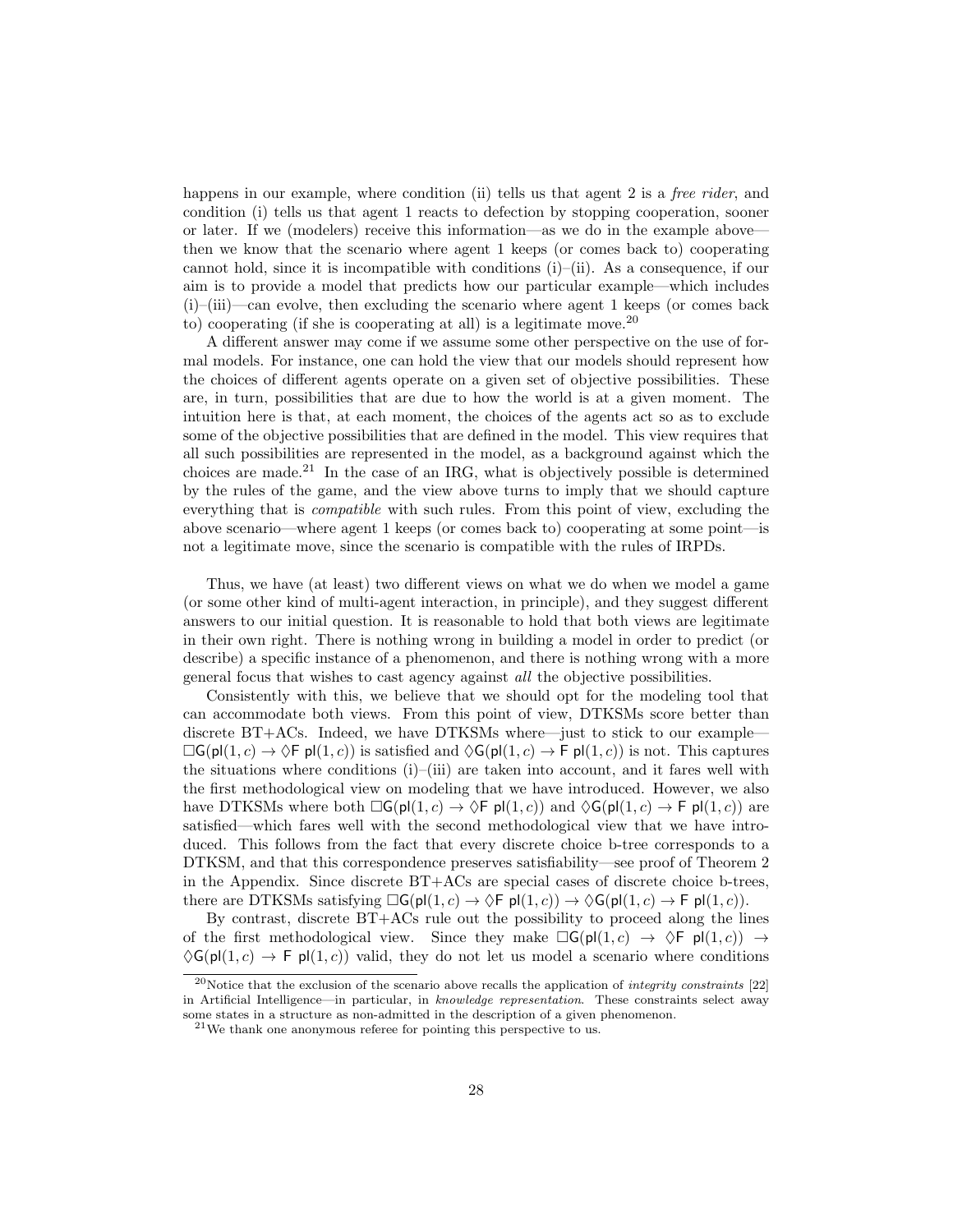(i)–(iii) are satisfied—or, more generally, a scenario where these conditions are admitted as a part of the game description.

In sum, DTKSMs accommodate both methodological views, and let us switch from the one to the other in accordance with our modeling purposes of the moment. By contrast, discrete BT+ACs can accommodate just one of the two views above. Reasonably, a toolkit that is flexible enough to fit different (legitimate) modeling purposes is to be preferred over a toolkit that fits just one (legitimate) modeling purpose. As a consequence, we believe that the expressive ability exemplified in the example of the IRPD above is a virtue of DTKSMs over discrete BT+ACs.

An analogous discussion in temporal logic A comparison between trees and  $Kamp$ frames—or equivalent structures—has been presented in temporal logic by Belnap and colleagues—see[2, 7A.6]. The example from  $[2]$  concerns a particular radium atom a that, at each moment, may decay or not.<sup>22</sup> The example assumes that, for every moment, if  $a$  has not yet decayed, then it is possible that will decay in the next moment, and it is possible that a will not decay in the next moment.<sup>23</sup> A consequence of this is that  $(\star)$  every sequence of 'no-decay moments' can be extended by at least one moment. This situation is compatible with *full trees*, on the one hand, and *Ockhamist frames*, Kamp frames, and bundled trees, on the other. Consider now the reasonable sentence  $(\star \star)$  'at the starting moment, it is inevitable that a will decay after a finite sequence of moments'.<sup>24</sup> As noticed in [2],  $(\star)$  and  $(\star \star)$  can be satisfied together in an Ockhamist or Kamp frame, or in a bundled tree, but not in a full tree.

[2, 7A.6] reacts to this by deploying the second methodological view that we have introduced above: they seem to imply that  $(\star \star)$  is an objective possibility and that, as such, it should be accounted for.<sup>25</sup> We do not disagree with  $[2]$ . Simply, we believe that their insight should not be generalized to every situation one could wish to model. After all, the discussion from the previous section has shown that we might want to go with a different methodological view, which may on specific occasions require structures that are not based on full trees.

### 6.2 Sound picture of agency and time

The above discussion seems to shed some light on the picture of agency and time in the different semantics presented here, and their respective soundness. BT+AC include trees, which are usually assumed as a sound picture of time [2, 27]. Also, we can associate moments of a BT+AC with (single instances of the) constituent game from an IRG and histories being associated with maximal and linear sequences of repeated constituent games. However, as we have shown in the previous section, BT+ACs rule

 $22$ The example from [2] involves a continuous time, with the relevant moments being marked by ticks—which can be in turn be put in correspondence with the naturals. Here, we simplify the scenario by assuming that, for every history, the moments in the history can be put in correspondence with the naturals.

<sup>&</sup>lt;sup>23</sup>In symbols, the assumption implies  $\Box G(\neg p \rightarrow (\Diamond Fp \land \Diamond F\neg p))$ , where  $\neg p$  is 'atom a does not decay'. <sup>24</sup>In symbols, this assumption implies  $\Box F(\neg p \land \Box p)$ .

<sup>&</sup>lt;sup>25</sup>Another reaction, due to both [2] and [27], is that  $(\star)$  and  $(\star\star)$  are mutually incompatible. We agree with [32] that this view actually *presupposes* the choice of full trees over Kamp frames, Ockhamist frames, and bundled trees, and thus it does not help settle the issue.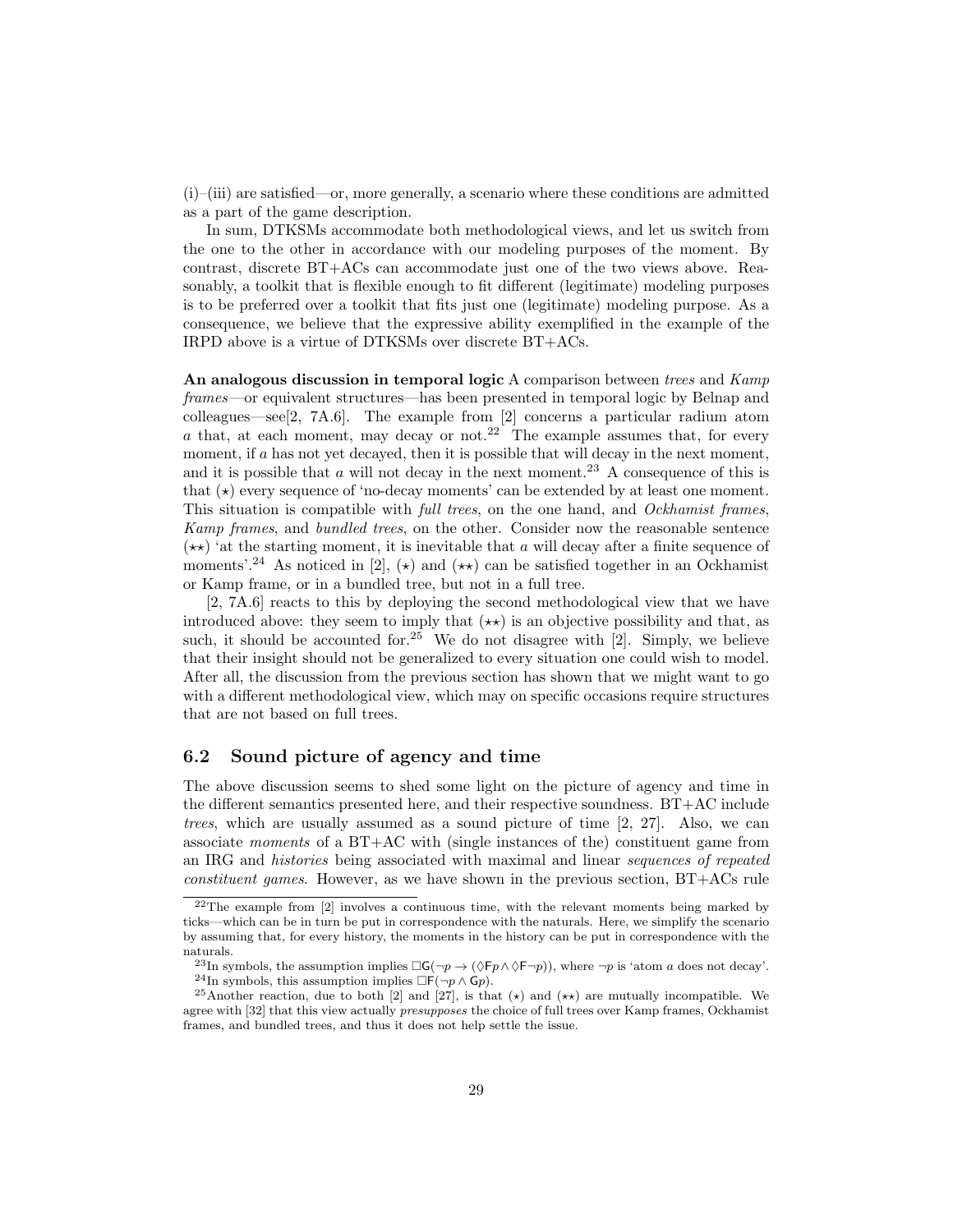out some scenarios that are consistent with the definition of an IRPD, and this somehow limits the soundness of the picture of agency they offer.

One natural question is whether the alternative semantics from Section 2 can capture entities from IRGs and temporal entities in a sound way. In this respect, choice btrees seem to score some good points: they provide the same intuitive picture of time as BT+ACs and model some game-theoretical scenario better than BT+ACs do—see previous section. The interesting point here is bundling. Indeed, bundling amounts to leaving out some histories in a tree, and this allows us to leaving out those sequences of action profiles that are not relevant for the description of a given IRG (see our example in the previous section, where endless repetition of cooperation by agent 1 is excluded). In this sense, choice b-trees may provide the exact *temporal structure* of a given IRG, while BT+AC seems to provide a fixed temporal structure imposing some constraint on the development of an IRG.

As for Kamp agent frames, times can be thought of as instances of the constituent game ('game-rounds') and worlds can be thought as the admitted maximal linear sequences of action profiles from the given game. Two such sequences  $w$  and  $w'$  would then be *matching* at game-round  $t$  if the two sequences evolve in exactly the same way up to (and including) round  $t$ , and possibly get distinct later.

In TKSFs, time-points correspond to moment-history pairs in choice b-trees, and in turn, in TKSFs, moments and histories can be constructed out of time-points and timelines: a moment m is a class  $\mathcal{R}_{\Box}(x)$  of mutually alternative time-points (see Section 2), a TKSF-history  $h_x$  originating from x is a class of moments  $\mathcal{R}_{\Box}(y)$  such that y is in the time-line of x (see proof of Theorem 2 in the technical appendix at the end of the paper). The relation between a time-point x in a TKSF and the corresponding moment  $\mathcal{R}_{\Box}(x)$ seems to parallel the relation between the occurrence of a specific action profile of the constituent game in a given IRG and a complete description of the constituent game in which all possible action profiles are represented. As emphasized in the previous section, a natural interpretation of time-lines in a TKSF is to conceive them as infinite sequences of action profiles of the constituent game in a given IRG.

# 7 Conclusion

We have provided an equivalence result for three existing semantics of temporal STIT (T-STIT): the Kripke-style semantics for T-STIT recently introduced in [20], a semantics based on the concept of Kamp frame and a bundled tree semantics for T-STIT. In the second part of the paper, we have introduced a semantics for T-STIT based on Fagin et al.'s concept of interpreted system and proven its equivalence with a restricted class of temporal Kripke STIT models with discrete time and initial point.

We plan to devote future research to the investigation of the interpreted system semantics for T-STIT introduced in Section 3. In particular, we plan to find a complete axiomatization for T-STIT relative to this semantics and to compare it with the existing axiomatization for T-STIT relative to the class of TKSMs given in [20]. Finally, we plan to investigate additive and superadditive full group STIT logics based on fused temporal-stit operators in the style of [4] and [9]. Their decidability is still an open issue, (see Section 5) and a positive result would make these logics a convenient tool to reason about coalitional agency.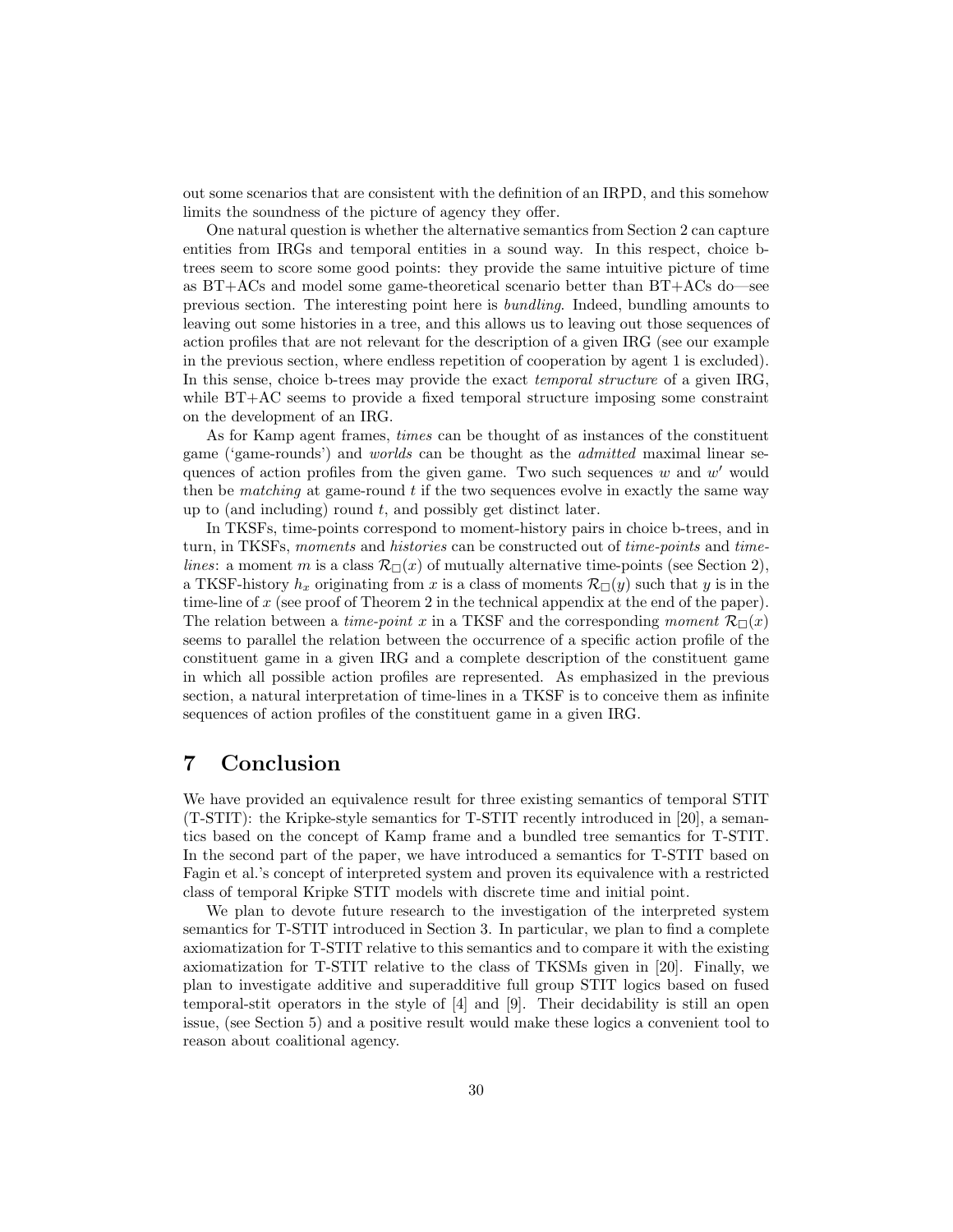# References

- [1] Balbiani, P., Herzig, A., and Troquard, N., 'Alternative axiomatics and complexity of deliberative STIT theories', Journal of Philosophical Logic, 37 (2008), 4, 387–406.
- [2] Belnap, N., Perloff, M., and Xu, M., Facing the future: agents and choices in our indeterminist world, Oxford Univ. Press, 2001.
- [3] BENTHEM, J. VAN, 'Rational dynamics and epistemic logic in games', *International* Game Theory Review, 9 (2007), 1, 13–45.
- [4] Broersen, J., 'Deontic epistemic stit logic distinguishing modes of mens rea', Journal of Applied Logic, 9 (2011), 2, 127–152.
- [5] BROERSEN, J., HERZIG, A., and TROQUARD, N., 'What groups do, can do, and know they can do: an analysis in normal modal logics', Journal of Applied Non-Classical Logics, 19 (2009), 3, 261–290.
- [6] BROERSEN, J., HERZIG, A., and TROQUARD, N., 'Embedding Alternating-time Temporal Logic in Strategic STIT logic of agency', Journal of Logic and Computation, 16 (2006), 5, 559–578.
- [7] Burgess, J., 'Logic and time', Journal of Symbolic Logic, 44 (1979), 556–582.
- [8] Chellas, B. J., 'Time and modality in the logic of agency', Studia Logica, 51 (1992), 485–517.
- [9] Ciuni, R., and Zanardo, A., 'Completeness of a branching-time logic with possible choices', Studia Logica, 96 (2010), 3, 393—420.
- [10] Henkin, L., 'Completeness in the Theory of Types', The Journal of Symbolic Logic, 15  $(1950)$ , 2, 81–91.
- [11] HOEK, VAN DER W., and WOOLRIDGE, M., 'Towards a logic of rational agency', Logic Journal of the IGPL, 11 (2003), 2, 135–159.
- [12] FAGIN, R., HALPERN, J., MOSES, Y., and VARDI, M., Reasoning about Knowledge, MIT Press, Cambridge, 1995.
- [13] GABBAY, D. M., HODKINSON, I. M., and REYNOLDS, M., Temporal Logic: Mathematical Foundations and Computational Aspects, volume 1. Clarendon Press, Oxford, 1994.
- [14] Halpern, J. Y., and Pucella, R., 'Modeling adversaries in a logic for security protocol analysis', Logical Methods in Computer Science, 8 (2012), 1, 1–26.
- [15] Halpern, J. Y., and Pass, R., 'A Knowledge-Based Analysis of the Blockchain Protocol', in Proceedings of the Sixteenth Conference on Theoretical Aspects of Rationality and Knowledge (TARK 2017), EPTCS 251 (2017), 324–335.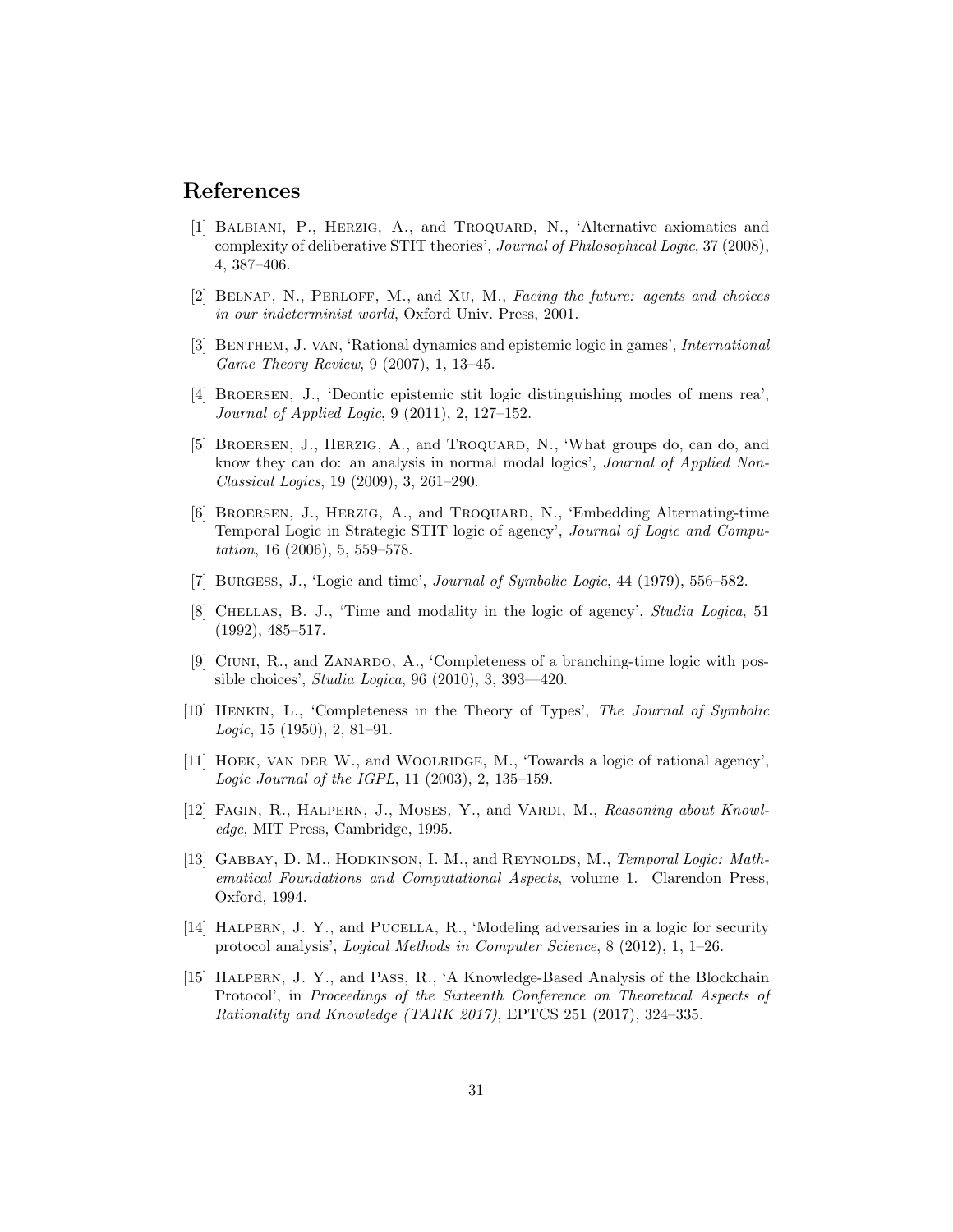- [16] Herzig, A., and Lorini, E., 'A dynamic logic of agency I: STIT, Capabilities and Powers', Journal of Logic, Language and Information, 19 (2010), 1, 89–121.
- [17] Herzig, A., and Schwarzentruber, F., 'Properties of logics of individual and group agency', Advances in modal logic, 7 (2008), 133–149.
- [18] Horty, J. F., Agency and Deontic Logic, Oxford University Press, Oxford, 2001.
- [19] Horty, J. F., and Belnap, N., 'The deliberative STIT: A study of action, omission, and obligation', Journal of Philosophical Logic, 24(6) (1995), 583–644.
- [20] Lorini, E., 'Temporal stit logic and its application to normative reasoning', Journal of Applied Non-Classical Logics, 23 (2013), 4, 372–399.
- [21] PAYETTE, G., 'Decidability of an Xstit Logic', *Studia Logica*,  $102$  (2014), 3, 577– 677.
- [22] REITER, R., 'On integrity constraints', Proceedings of the  $2<sup>nd</sup>$  TARK conference, Morgan Kaufmann Publishers Inc, p. 97–111.
- [23] REYNOLDS, M., 'An axiomatization of full computation tree logic', *Journal of* Symbolic Logic, 66 (2001), 3, 1011–1057.
- [24] REYNOLDS, M., 'Axioms for branching time', Journal of Logic and Computation, 12 (2002), 4, 679–697.
- [25] REYNOLDS, M., 'An axiomatization of Prior's ockhamist logic of historical necessity', in Advances in Modal Logic, vol. 4, King's College Publications, 2003, pp. 355–370.
- [26] Schwarzentruber, F., 'Complexity Results of STIT Fragments', Studia Logica, 100 (2012), 5, 1001–1045.
- [27] Thomason, R., 'Combinations of tense and modality', in Gabbay, D. and Guenthner, F. (eds.), Handbook of Philosophical Logic, vol. 2, Reidel, Dordrecht, 1984. 2nd edition.
- [28] von Kutschera, F., 'T x W completeness', Journal of Philosophical Logic, 26 (1997), 241–250.
- [29] VÄÄNÄNEN, J., 'Second-order logic and the foundations of mathematics', Bulletin of Symbolic Logic, 7 (2001), 4, 504–520.
- [30] WÖLF, S., 'Propositional Q-logic', Journal of Philosophical Logic, 31 (2002), 387– 414.
- [31] ZANARDO, A., 'Branching-time logic with quantification over branches: The point of view of modal logic', Journal of Symbolic Logic, 61 (1996), 1, 143–166.
- [32] ZANARDO, A., 'Quantification over Sets of Possible Worlds in Branching-Time Semantics', Studia Logica, 82 (2006), 3, 379–400.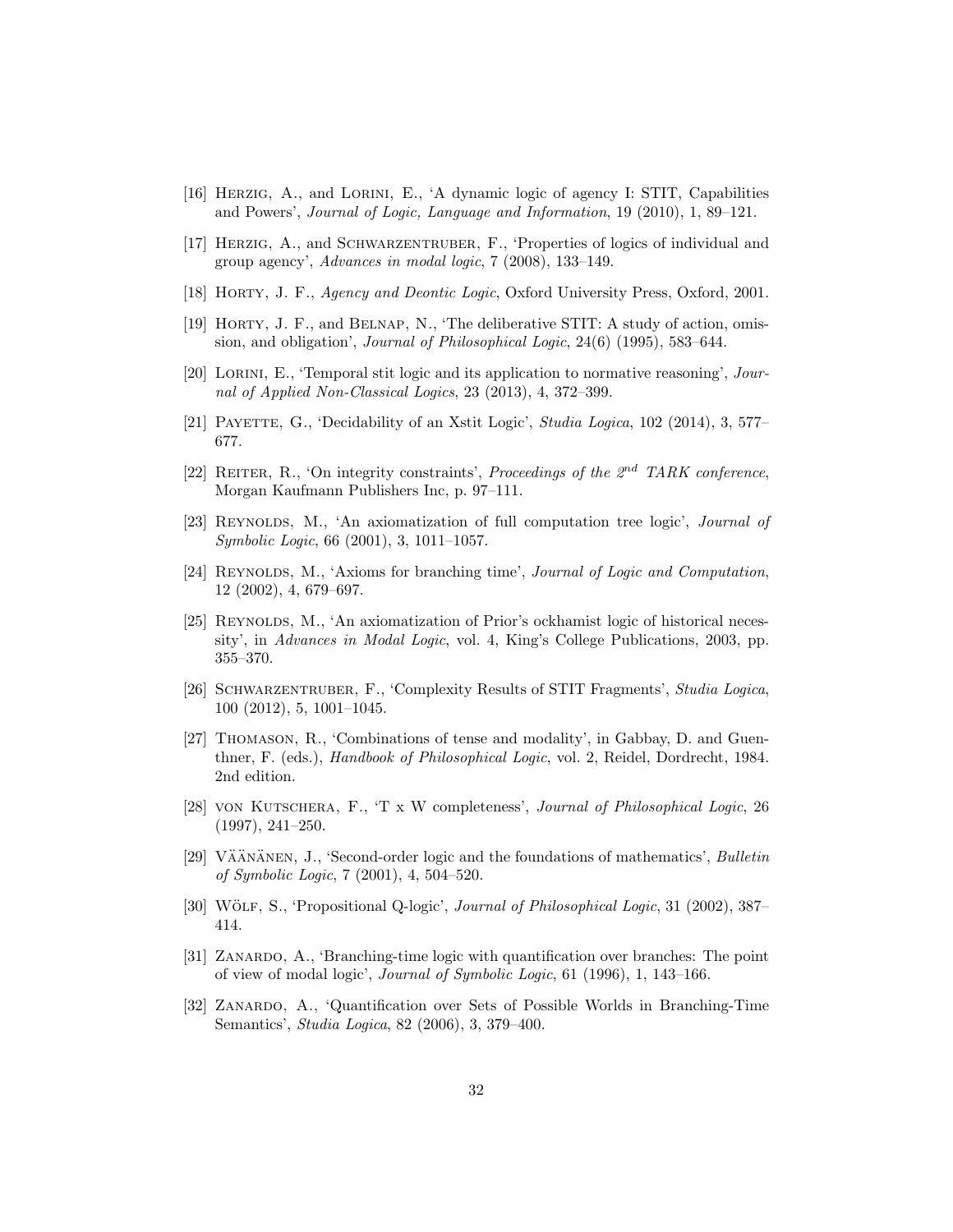# A Technical Appendix

### A.1 Proof of Theorem 1

( $\Rightarrow$ ) We first prove the left-to-right direction of the theorem, that is, we show that if  $\varphi$ is satisfiable in a Kamp agent model, then it is satisfiable in a TKSM.

Let  $\mathcal{M}^{\mathcal{F}} = (W, \mathcal{O}, \{\sim_t\}_{t\in T}, \{\sim_{\langle t,i\rangle}\}_{t\in T, i\in \text{Agt}}, \{\sim_{\langle t, Agt\rangle}\}_{t\in T}, \pi)$  be a Kamp agent model and let  $\langle t_0, w_0 \rangle$  be a time-world pair such that  $\mathcal{M}^{\mathcal{F}}, \langle t_0, w_0 \rangle \models \varphi$ . From the Kamp agent model  $\mathcal{M}^{\mathcal{F}}$  we define the corresponding structure  $\mathcal{M}^{\mathcal{K}} = (X, \mathcal{R}_{\Box}, {\mathcal{R}_{i}}_{i \in \text{Act}}, \mathcal{R}_{\text{Act}}, \mathcal{R}_{\mathsf{G}}, \mathcal{R}_{\mathsf{H}}, \mathcal{V})$  with:

- $X = \{ \langle t, w \rangle | w \in W \text{ and } t \in T_w \},\$
- $\mathcal{R}_{\Box} = \{ (\langle t, w \rangle, \langle t', w' \rangle) | t = t' \text{ and } w \sim_t w' \},\$
- $\mathcal{R}_i = \{(\langle t, w \rangle, \langle t', w' \rangle)| t = t' \text{ and } w \sim_{t,i} w' \},\$
- $\mathcal{R}_{Agt} = \{(\langle t, w \rangle, \langle t', w' \rangle) | t = t' \text{ and } w \sim_{\langle t, Agt \rangle} w' \},\$
- $\mathcal{R}_G = \{(\langle t, w \rangle, \langle t', w' \rangle) | w = w' \text{ and } t \leq w t'\}$  and  $\mathcal{R}_H$  is the inverse relation of  $\mathcal{R}_G$ ,
- for all  $p \in Atm$  and  $\langle t, w \rangle \in X$ ,  $\langle t, w \rangle \in \mathcal{V}(p)$  iff  $t \in \pi(p)$ .

It is a routine task to check that  $\mathcal{M}^{\mathcal{K}}$  is a TKSM. Moreover, by induction on the structure of  $\varphi$ , it is easy to check that for every T-STIT formula  $\varphi$  and for every timeworld pair  $\langle t, w \rangle$  in X,  $\mathcal{M}^{\mathcal{F}}, \langle t, w \rangle \models \varphi$  iff  $\mathcal{M}^{\mathcal{K}}, \langle t, w \rangle \models \varphi$ . Hence, from the initial assumption  $\mathcal{M}^{\mathcal{F}}, \langle t_0, w_0 \rangle \models \varphi$ , we have  $\mathcal{M}^{\mathcal{K}}, \langle t_0, w_0 \rangle \models \varphi$ .

 $(\Leftarrow)$  Now, we prove the right-to-left direction of the theorem, that is, we show that if  $\varphi$  is satisfiable in a TKSM, then it is satisfiable in a Kamp agent model.

Let  $\mathcal{M}^{\mathcal{K}} = (X, \mathcal{R}_{\Box}, {\{\mathcal{R}_i\}}_{i \in Agt}, \mathcal{R}_{Agt}, \mathcal{R}_{\mathsf{G}}, \mathcal{R}_{\mathsf{H}}, \mathcal{V})$  be a TKSM and  $x_0$  a point in X such that  $\mathcal{M}^{\mathcal{K}}$ ,  $x_0 \models \varphi$ . Let us remind the reader of the definition of the set  $\mathcal{T}(x) =$  $\mathcal{R}_{\mathsf{H}}(x) \cup \{x\} \cup \mathcal{R}_{\mathsf{G}}(x)$  of the time-points that are temporally related with time-point x, and of the time-line  $\ell_x$  as the linearly ordered set  $(\mathcal{T}(x), \mathcal{R}_G)$ . Also, recall the definition of TL as the set  $\{\ell_x|x \in X\}$ . When the subscript x is not needed, we will feel free to drop it. Also, for every  $\ell$ , let us define  $T_{\ell} = {\mathcal{R}} \square(y)|y \in \ell$ . From the TKSM  $\mathcal{M}^{\mathcal{K}}$  we define the corresponding structure  $\mathcal{F} = (W, \mathcal{O}, \{\sim_t\}_{t\in T}, \{\sim_{(t,i)}\}_{t\in T, i\in \text{Act}}, \{\sim_{(t, \text{Act})}\}_{t\in T})$ where:

- $W = TL$ ,
- for all  $w \in W$ ,  $T_w = \{ \mathcal{R}_{\Box}(x) | x \in w \},\$
- for all  $w \in W$  and for all  $t, t' \in T$ ,  $t <_w t'$  iff  $\exists x \in t$ ,  $\exists y \in t'$ such that  $x\mathcal{R}_G y$ ,
- for all  $t \in T$  and for all  $w, w' \in T$ ,  $w \sim_t w'$  iff  $t \in T_w \cap T_{w'}$ ,
- for all  $t \in T$  and for all  $w, w' \in T$ ,  $w \sim_{\langle t,i \rangle} w'$  iff:

$$
- t \in T_w \cap T_{w'}, \text{ and}
$$

 $- \exists x, y \in t$  such that  $x\mathcal{R}_i y, x \in w$  and  $y \in w'$ ,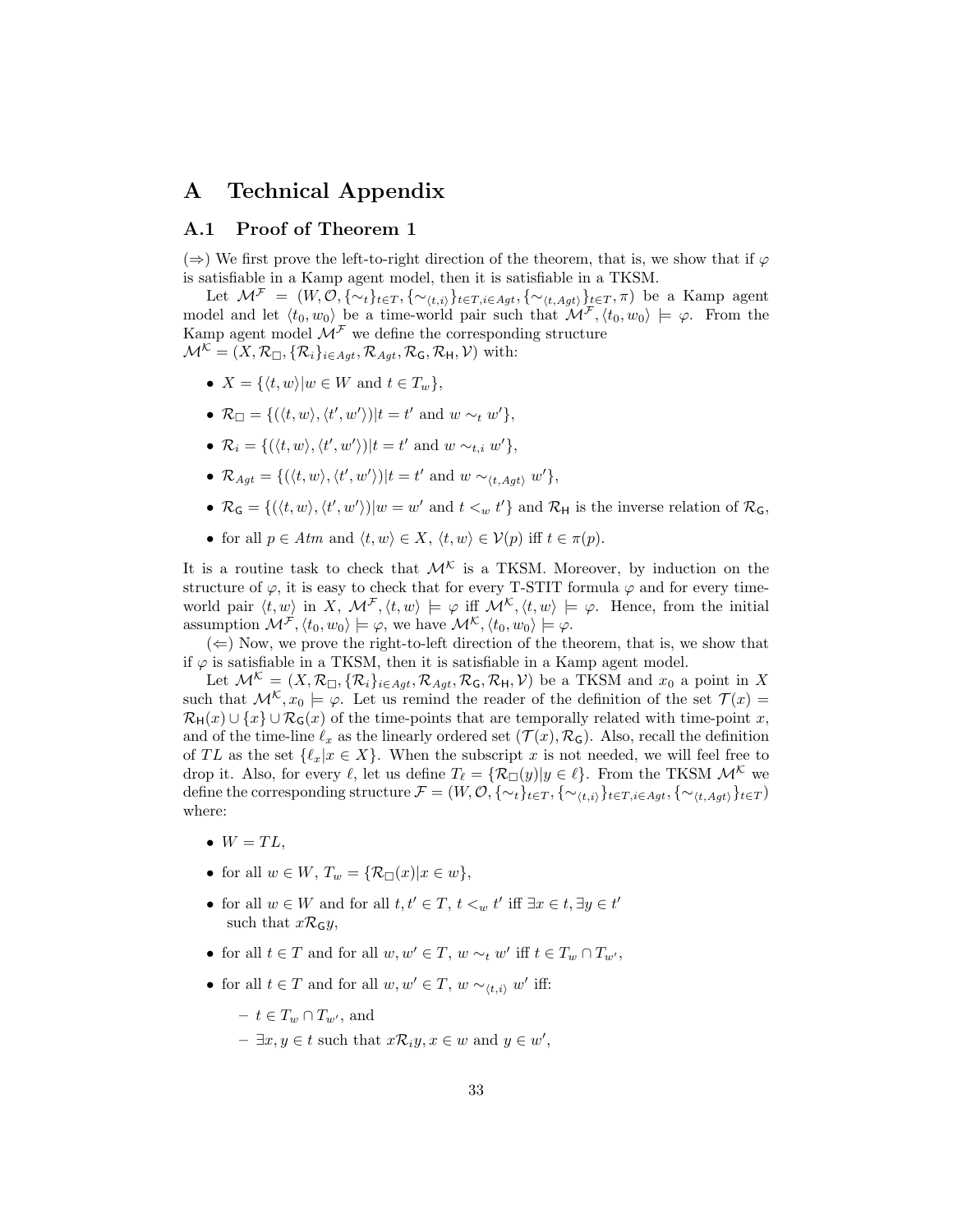• for all  $t \in T$  and for all  $w, w' \in T$ ,  $w \sim_{\langle t, Agt \rangle} w'$  iff:

$$
- t \in T_w \cap T_{w'}, \text{ and}
$$
  

$$
- \exists x, y \in t \text{ such that } x \mathcal{R}_{Agt} y, x \in w \text{ and } y \in w'.
$$

It is a routine task to check that  $\mathcal F$  is a Kamp agent frame. Because of the Constraint C7 in the definition of TKSF, we have that, for all  $t \in T$  and for all  $w \in W$ , if  $t \cap w \neq \emptyset$ then  $t \cap w$  is a singleton. We write  $t_w$  to denote the unique element in  $t \cap w$ , when  $t \cap w \neq \emptyset$ . Moreover, for all  $x \in X$ ,  $\{\langle t, w \rangle | t \cap w = \{x\}\}\$ is also a singleton. We write  $\langle t, w \rangle_x$  to denote the unique element in  $\{\langle t, w \rangle | t \cap w = \{x\}\}.$ 

For all  $p \in Atm$ , let:

•  $\pi(p) = \{t \in T | \exists x \in t \text{ such that } \mathcal{M}^{\mathcal{K}}, x \models p\}.$ 

Clearly,  $\mathcal{M}^{\mathcal{F}} = (\mathcal{F}, \pi)$  is a Kamp agent model. Moreover, by induction on the structure of  $\varphi$ , it is easy to check that for every T-STIT formula  $\varphi$  and for every point  $x \in X$ ,  $\mathcal{M}^{\mathcal{K}}$ ,  $x \models \varphi$  iff  $\mathcal{M}^{\mathcal{F}}$ ,  $\langle t, w \rangle_x \models \varphi$ . Hence, from the initial assumption  $\mathcal{M}^{\mathcal{K}}, x_0 \models \varphi$ , we have  $\mathcal{M}^{\mathcal{F}}, \langle t, w \rangle_{x_0} \models \varphi$ .

#### A.2 Proof of Theorem 2

We proceed as in the proof of Theorem 1.

 $(\Rightarrow)$  We first prove the left-to-right direction of the theorem, that is, we show that if  $\varphi$  is satisfiable in a choice b-tree model, then it is satisfiable in a TKSM.

Let  $\mathcal{M}^{\mathcal{B}} = (\mathfrak{T}, B, \{\sim_{\langle m,i\rangle}\}_{m\in M, i\in Agt}, \{\sim_{\langle m, Agt\rangle}\}_{m\in M}, v)$  be a choice b-tree model and let  $\langle m_0, h_0 \rangle$  be a moment-history pair such that

 $\mathcal{M}^{\mathcal{B}},\langle m_0, h_0 \rangle \models \varphi$ . From the choice b-tree model  $\mathcal{M}^{\mathcal{B}}$  we define the corresponding structure  $\mathcal{M}^{\mathcal{K}} = (X, \mathcal{R}_{\Box},$ 

 $\{\mathcal{R}_i\}_{i\in \text{Aqt}}, \mathcal{R}_{\text{Aat}}, \mathcal{R}_{\text{G}}, \mathcal{R}_{\text{H}}, \mathcal{V})$  with:

- $X = \{ \langle m, h \rangle \mid m \in M \text{ and } h \in B_m \},\$
- $\mathcal{R}_{\Box} = \{(\langle m, h \rangle, \langle m', h' \rangle)| m = m' \text{ and } h, h' \in B_m\},\$
- $\mathcal{R}_i = \{(\langle m, h \rangle, \langle m', h' \rangle)| m = m' \text{ and } h \sim_{\langle m, i \rangle} h' \},\$
- $\mathcal{R}_{Agt} = \{(\langle m, h \rangle, \langle m', h' \rangle)|m = m' \text{ and } h \sim_{\langle m, Agt \rangle} h'\},\$
- $\mathcal{R}_G = \{(\langle m, h \rangle, \langle m', h' \rangle) | h = h' \text{ and } m \prec m' \}$  and  $\mathcal{R}_H$  is the inverse relation of  $\mathcal{R}_{\mathsf{G}}$
- for all  $p \in Atm$  and  $\langle m, h \rangle \in X$ ,  $\langle m, h \rangle \in \mathcal{V}(p)$  iff  $m \in \mathcal{V}(p)$ .

It is a routine task to check that  $\mathcal{M}^{\mathcal{K}}$  is a TKSM. Moreover, by induction on the structure of  $\varphi$ , it is easy to check that for every T-STIT formula  $\varphi$  and for every moment-history pair  $\langle m, h \rangle$ ,  $\mathcal{M}^{\mathcal{B}}, \langle m, h \rangle \models \varphi$  iff  $\mathcal{M}^{\mathcal{K}}, \langle m, h \rangle \models \varphi$ . Hence, from the initial assumption  $\mathcal{M}^{\beta},\langle m_0, h_0 \rangle \models \varphi$ , we have  $\mathcal{M}^{\mathcal{K}},\langle m_0, h_0 \rangle \models \varphi$ .

 $(\Leftarrow)$  Now, we prove the right-to-left direction of the theorem, that is, we show that if  $\varphi$  is satisfiable in a TKSM, then it is satisfiable in a choice b-tree model.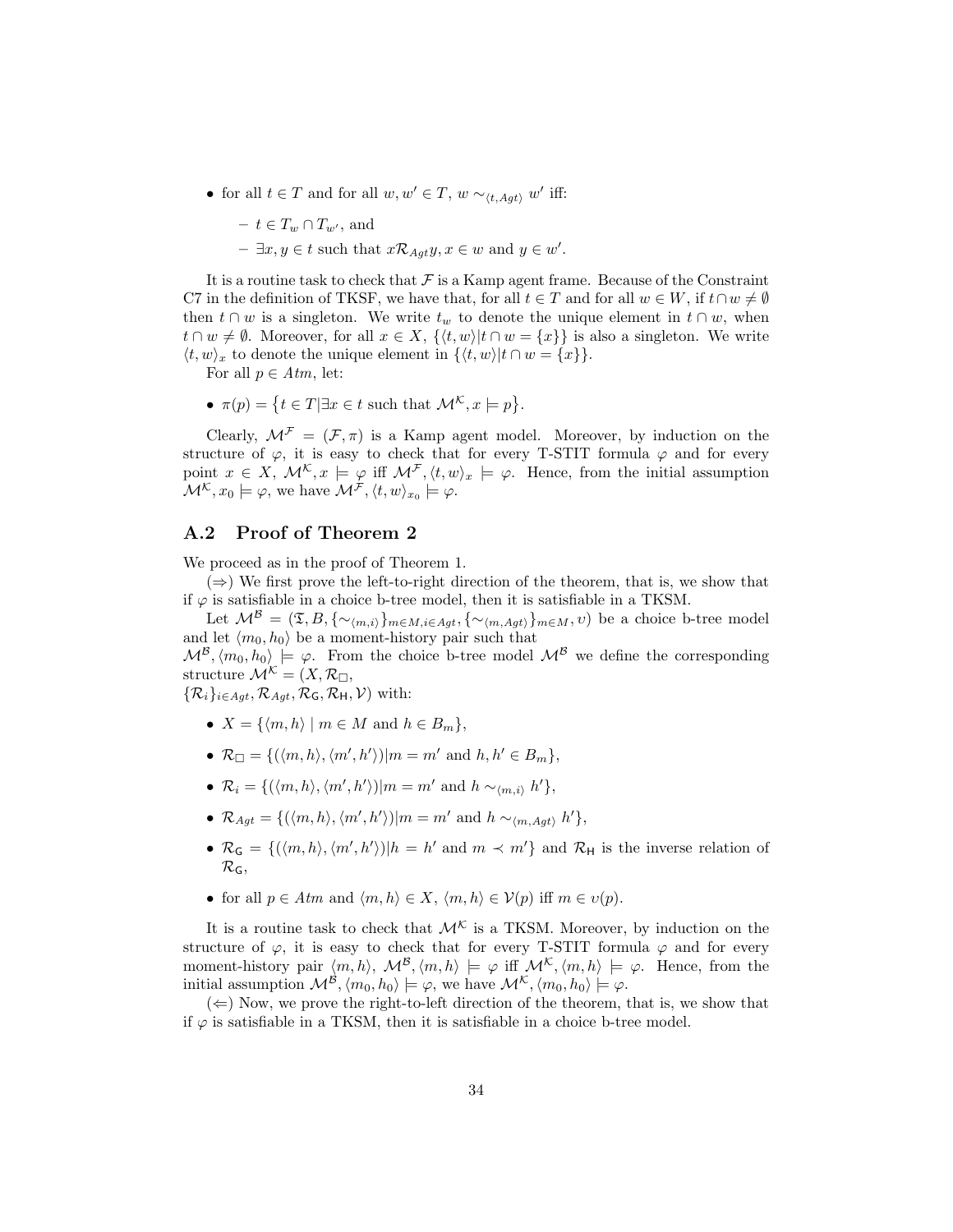Let  $\mathcal{M}^{\mathcal{K}} = (\mathcal{K}, \mathcal{V})$  be a TKSM based on the TKSF  $\mathcal{K} = (X, \mathcal{R}_{\Box}, \mathcal{V})$  $\{\mathcal{R}_i\}_{i\in \mathcal{A}qt}, \mathcal{R}_{\mathcal{A}qt}, \mathcal{R}_{\mathsf{G}}, \mathcal{R}_{\mathsf{H}}\}$  and  $x_0$  a point in X such that  $\mathcal{M}^{\mathcal{K}}, x_0 \models \varphi$ .

For every  $x \in X$ , we define the x-relative TKSF-history  $h_x$  in K:  $h_x = \{ \mathcal{R}_{\Box}(y) | y \in$  $\mathcal{T}(x)$ . Moreover, we define the set  $B_{\mathcal{K}} = \{h_x | x \in X\}$  of TKSF-histories in  $\mathcal{K}$ . As we shall see,  $B_{\mathcal{K}}$  is a bundle in  $\mathcal{B}^{\mathcal{K}}$ . Notice that the definition of  $h_x$  differs from the definition of  $\ell_x$  since the former has set-theoretical constructions over time-points as its elements, while the latter has time-points themselves as elements. As usual, we will omit the subscript  $x$  when it is not needed.

From the TKSM  $\mathcal{M}^{\mathcal{K}}$  we define the corresponding structure  $\mathcal{B} = (\mathfrak{T}, B, \mathfrak{T})$  $\{\sim_{\langle m,i\rangle}\}_{m\in M,i\in Agt}, \{\sim_{\langle m,Aqt\rangle}\}_{m\in M})$  where:

- $M = \{ \mathcal{R}_{\Box}(x) | x \in X \},\$
- for all  $m, m' \in M$ ,  $m \prec m'$  iff  $\exists x \in m$  and  $\exists y \in m'$  such that  $x \mathcal{R}_{\mathsf{G}} y$ ,
- $B = B_{\mathcal{K}},$
- for all  $m \in M$ ,  $h \sim_{\langle m,i \rangle} h'$  iff:
	- $h, h' \in B_m$ , and
	- $\exists x, y \in m$  such that  $x \mathcal{R}_i y, h_x = h$  and  $h_y = h'$ ,
- for all  $m \in M$ ,  $h \sim_{\langle m, Agt \rangle} h'$  iff:
	- $h, h' \in B_m$ , and
	- $\exists x, y \in m$  such that  $x \mathcal{R}_{Agt} y$ ,  $h_x = h$  and  $h_y = h'$ .

It is a routine task to check that  $\beta$  is a choice b-tree. For all,  $p \in Atm$  let:

•  $v(p) = \{m \in M | \exists x \in m \text{ such that } \mathcal{M}^{\mathcal{K}}, x \models p \}.$ 

Clearly,  $\mathcal{M}^{\mathcal{B}} = (\mathcal{B}, v)$  is a choice-b model. Moreover, by induction on the structure of  $\varphi$ , it is easy to check that for every T-STIT formula  $\varphi$  and for every point  $x \in X$ ,  $\mathcal{M}^{\mathcal{K}}, x \models \varphi$  iff  $\mathcal{M}^{\mathcal{B}}, \langle \mathcal{R}_{\Box}(x), h_x \rangle \models \varphi$ . Hence, from the initial assumption  $\mathcal{M}^{\mathcal{K}}, x_0 \models \varphi$ , we have  $\mathcal{M}^{\mathcal{B}}, \langle \mathcal{R}_{\Box}(x_0), h_{x_0} \rangle \models \varphi.$ 

#### A.3 Proof of Theorem 3

 $(\Rightarrow)$  Let  $\mathcal{M}^{\mathcal{DK}} = (X, \mathcal{R}_{\Box}, {\{\mathcal{R}_i\}}_{i \in \text{Aqt}}, \mathcal{R}_{\text{Aqt}}, \mathcal{R}_{\text{X}}, \mathcal{V})$  be a DTKSM and let  $x_0 \in X$  such that  $\mathcal{M}^{\mathcal{DK}}, x_0 \models \varphi$ .

Let  $L_e$  be an arbitrary set of local states of the environment and  $g_e$  an injection from  $X/R_{\Box}$  (i.e., the quotient set of X by  $R_{\Box}$ ) to  $L_e$ . The fact that  $g_e$  is an injection implies that the size of  $L_e$  is equal to or higher than the size of  $X/R_{\Box}$ .

Let  $L_i$  be an arbitrary set of local states of agent i. Moreover, let  $Y \in X/R_{\square}$ . Then,  $g_i^Y$  is an injection from  $Y/R_i$  to  $L_i$ . The fact that  $g_i^Y$  is an injection implies that the size of  $L_i$  is equal to or higher than the size of  $Y/R_i$ .

Let  $\mathcal{G} = L_e \times L_1 \times \ldots \times L_n$  be the set of global systems.

Because of the Constraints C7 and C9 in Definition 15, the fact that  $\mathcal{R}_{\mathsf{X}}$  is serial and deterministic, the fact that  $\mathcal{R}_{Y}$  is deterministic and that  $\mathcal{R}_{G}$  is defined to be the